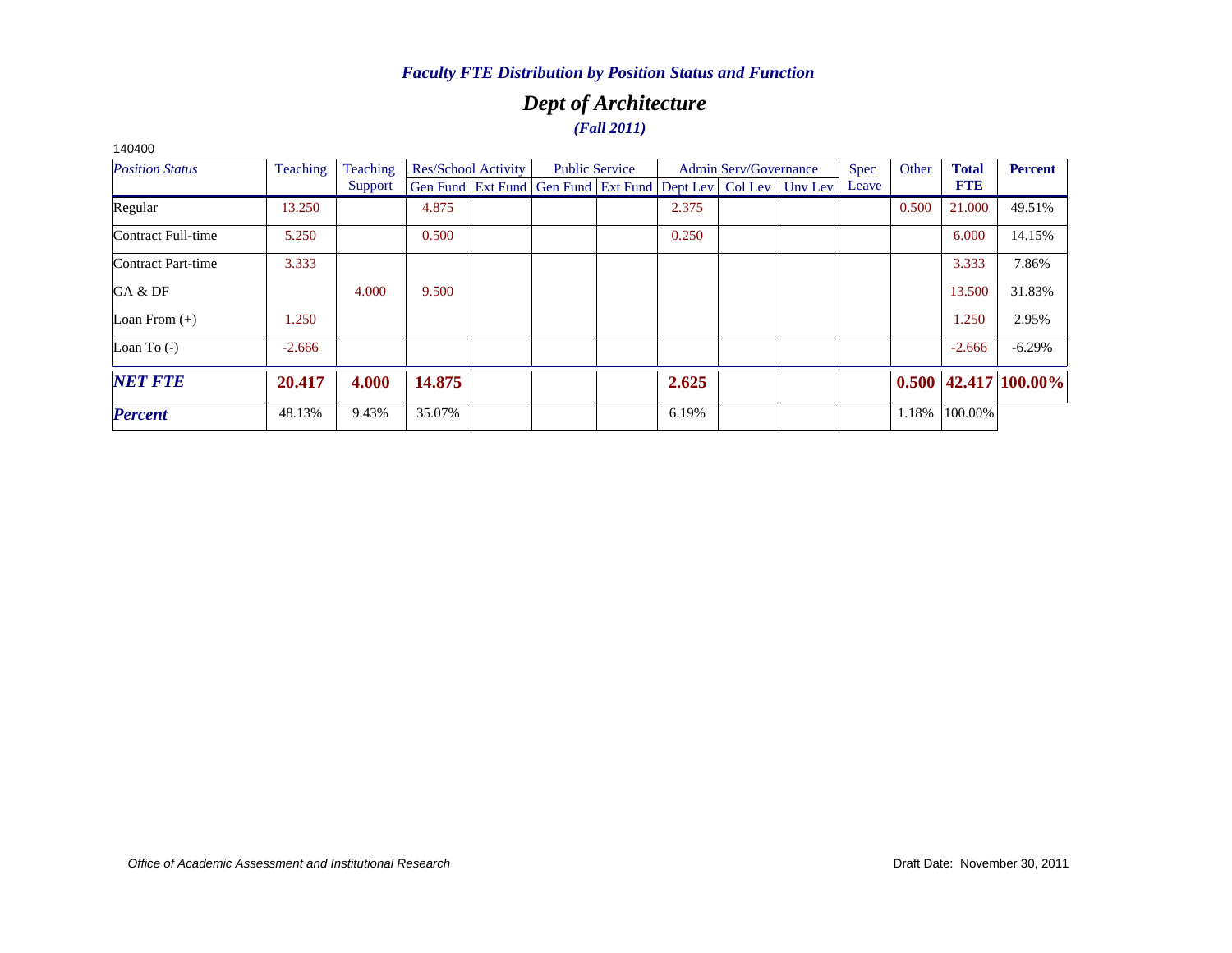### *Dept of Landscape Architecture (Fall 2011)*

| 140700                    |          |          |        |                     |                                                                |        |                              |         |             |       |              |                |
|---------------------------|----------|----------|--------|---------------------|----------------------------------------------------------------|--------|------------------------------|---------|-------------|-------|--------------|----------------|
| <b>Position Status</b>    | Teaching | Teaching |        | Res/School Activity | <b>Public Service</b>                                          |        | <b>Admin Serv/Governance</b> |         | <b>Spec</b> | Other | <b>Total</b> | <b>Percent</b> |
|                           |          | Support  |        |                     | Gen Fund   Ext Fund   Gen Fund   Ext Fund   Dept Lev   Col Lev |        |                              | Unv Lev | Leave       |       | <b>FTE</b>   |                |
| Regular                   | 8.833    |          | 2.569  | 0.098               |                                                                | 1.748  |                              |         |             |       | 13.248       | 60.92%         |
| Contract Full-time        | 3.000    |          |        |                     |                                                                | 0.250  |                              |         |             |       | 3.250        | 14.94%         |
| <b>Contract Part-time</b> | 0.250    |          |        |                     |                                                                | 0.250  |                              |         |             |       | 0.500        | 2.30%          |
| GA & DF                   |          | 2.750    | 2.250  | 0.250               |                                                                |        | 0.500                        |         |             |       | 5.750        | 26.44%         |
| Loan To $(-)$             | $-1.000$ |          |        |                     |                                                                |        |                              |         |             |       | $-1.000$     | $-4.60%$       |
| <b>NET FTE</b>            | 11.083   | 2.750    | 4.819  | 0.348               |                                                                | 2.248  | 0.500                        |         |             |       |              | 21.748 100.00% |
| <b>Percent</b>            | 50.96%   | 12.64%   | 22.16% | 1.60%               |                                                                | 10.34% | 2.30%                        |         |             |       | 100.00%      |                |

#### *Overload (these figures are included in table above)*

| <b>Position Status</b> |       | <b>Teaching   Teaching   Res/School Activity   Public Service</b> |                                                                      |  |       | <b>Admin Serv/Governance</b> | <b>Spec</b>  | <b>Other</b> | <b>Total</b> |
|------------------------|-------|-------------------------------------------------------------------|----------------------------------------------------------------------|--|-------|------------------------------|--------------|--------------|--------------|
|                        |       |                                                                   | Support Gen Fund Ext Fund Gen Fund Ext Fund Dept Lev Col Lev Unv Lev |  |       |                              | <b>Leave</b> |              | FTF          |
| <b>Regular</b>         | 0.083 |                                                                   |                                                                      |  | 0.165 |                              |              |              | 0.248        |
| <b>Total</b>           | 0.083 |                                                                   |                                                                      |  | 0.165 |                              |              |              | 0.248        |

#### *Office of Academic Assessment and Institutional Research*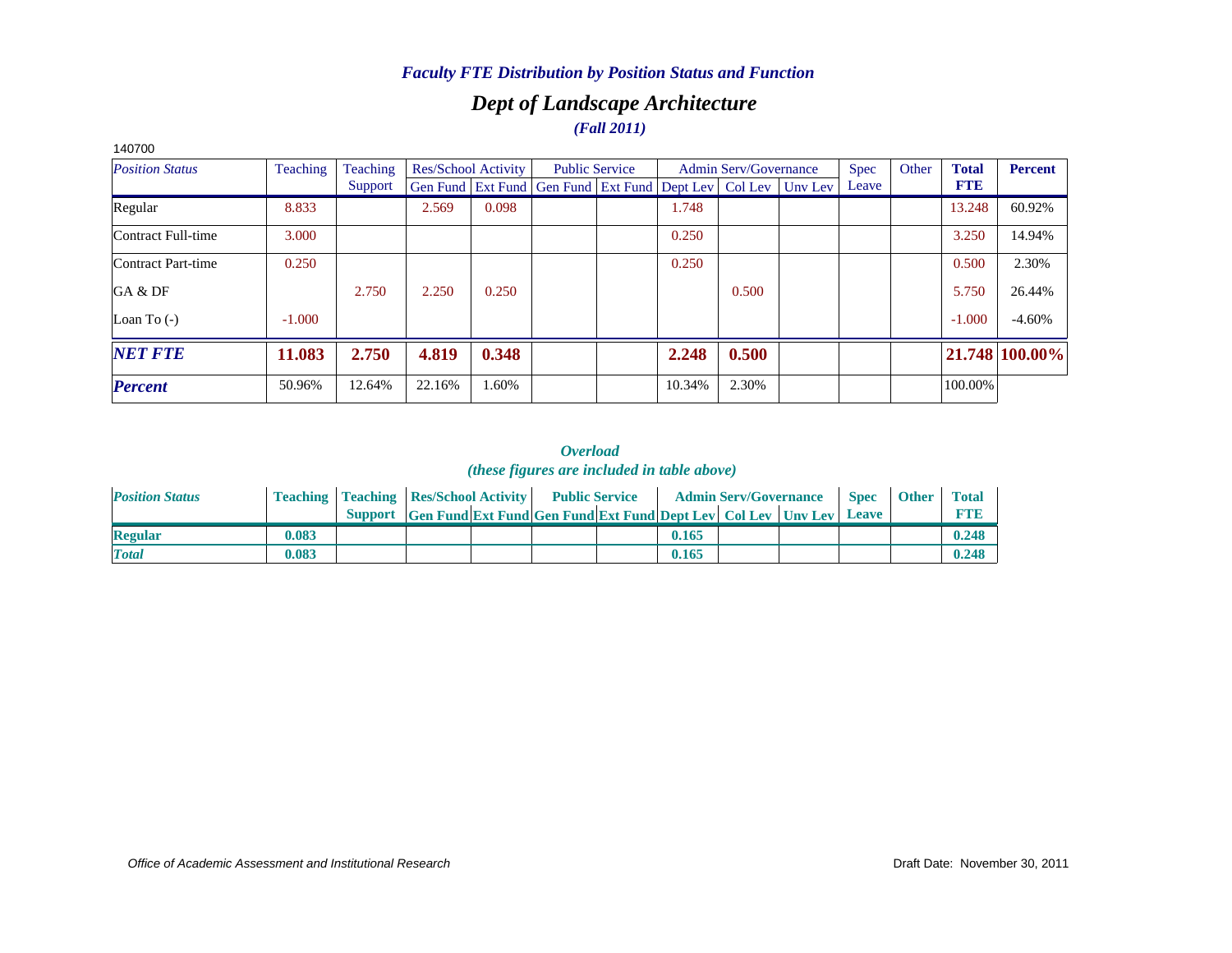### *Dept of Urban Planning (Fall 2011)*

| 141000                 |          |          |       |                            |                                                                |                       |       |                              |         |             |       |              |                |
|------------------------|----------|----------|-------|----------------------------|----------------------------------------------------------------|-----------------------|-------|------------------------------|---------|-------------|-------|--------------|----------------|
| <b>Position Status</b> | Teaching | Teaching |       | <b>Res/School Activity</b> |                                                                | <b>Public Service</b> |       | <b>Admin Serv/Governance</b> |         | <b>Spec</b> | Other | <b>Total</b> | <b>Percent</b> |
|                        |          | Support  |       |                            | Gen Fund   Ext Fund   Gen Fund   Ext Fund   Dept Lev   Col Lev |                       |       |                              | Unv Lev | Leave       |       | <b>FTE</b>   |                |
| Regular                | 5.250    |          | 1.000 |                            |                                                                |                       | 0.250 | 1.250                        | 0.250   |             | 0.250 | 8.250        | 53.81%         |
| Contract Full-time     | 3.000    |          |       |                            |                                                                |                       |       |                              |         |             |       | 3.000        | 19.57%         |
| Contract Part-time     | 0.750    |          |       |                            |                                                                |                       |       |                              |         |             |       | 0.750        | 4.89%          |
| GA & DF                |          | 2.250    |       |                            |                                                                |                       | 0.500 | 2.750                        |         |             |       | 5.500        | 35.87%         |
| Loan From $(+)$        | 0.166    |          |       |                            |                                                                |                       |       |                              |         |             |       | 0.166        | 1.08%          |
| Loan To $(-)$          | $-2.333$ |          |       |                            |                                                                |                       |       |                              |         |             |       | $-2.333$     | $-15.22%$      |
| <b>NET FTE</b>         | 6.833    | 2.250    | 1.000 |                            |                                                                |                       | 0.750 | 4.000                        | 0.250   |             | 0.250 |              | 15.333 100.00% |
| <b>Percent</b>         | 44.56%   | 14.67%   | 6.52% |                            |                                                                |                       | 4.89% | 26.09%                       | 1.63%   |             | 1.63% | 100.00%      |                |

| <b>Position Status</b> |       | <b>Teaching   Teaching   Res/School Activity   Public Service</b> |                                                                      |  |  | <b>Admin Serv/Governance</b> | <b>Spec</b> | <b>Other</b> | <b>Total</b> |
|------------------------|-------|-------------------------------------------------------------------|----------------------------------------------------------------------|--|--|------------------------------|-------------|--------------|--------------|
|                        |       |                                                                   | Support Gen Fund Ext Fund Gen Fund Ext Fund Dept Lev Col Lev Unv Lev |  |  |                              | Leave       |              | <b>FTE</b>   |
| <b>Regular</b>         | 0.250 |                                                                   |                                                                      |  |  |                              |             |              | 0.250        |
| <b>Total</b>           | 0.250 |                                                                   |                                                                      |  |  |                              |             |              | 0.250        |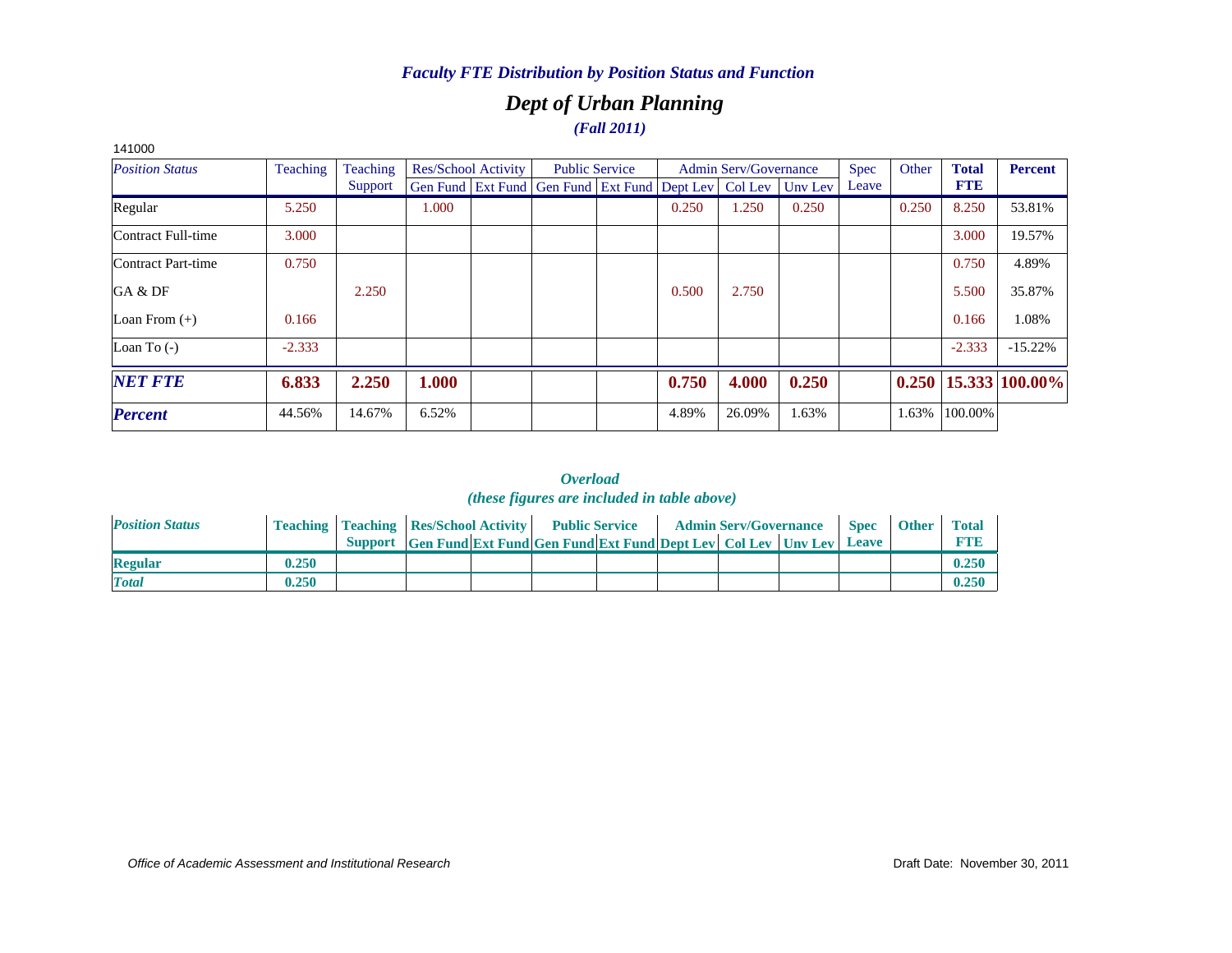### *Dept of Accounting (Fall 2011)*

| 143300                 |                 |          |        |                     |                                                                          |       |                              |             |       |              |                |
|------------------------|-----------------|----------|--------|---------------------|--------------------------------------------------------------------------|-------|------------------------------|-------------|-------|--------------|----------------|
| <b>Position Status</b> | <b>Teaching</b> | Teaching |        | Res/School Activity | <b>Public Service</b>                                                    |       | <b>Admin Serv/Governance</b> | <b>Spec</b> | Other | <b>Total</b> | <b>Percent</b> |
|                        |                 | Support  |        |                     | Gen Fund   Ext Fund   Gen Fund   Ext Fund   Dept Lev   Col Lev   Unv Lev |       |                              | Leave       |       | <b>FTE</b>   |                |
| Regular                | 5.250           | 0.250    | 1.890  | 0.110               |                                                                          | 0.500 |                              | 1.000       |       | 9.000        | 52.17%         |
| Contract Full-time     | 5.000           |          |        |                     |                                                                          |       |                              |             |       | 5.000        | 28.99%         |
| Contract Part-time     | 0.750           |          |        |                     |                                                                          |       |                              |             |       | 0.750        | 4.35%          |
| GA & DF                |                 | 2.500    |        |                     |                                                                          |       |                              |             |       | 2.500        | 14.49%         |
| <b>NET FTE</b>         | 11.000          | 2.750    | 1.890  | 0.110               |                                                                          | 0.500 |                              | 1.000       |       |              | 17.250 100.00% |
| <b>Percent</b>         | 63.77%          | 15.94%   | 10.96% | 0.64%               |                                                                          | 2.90% |                              | 5.80%       |       | 100.00%      |                |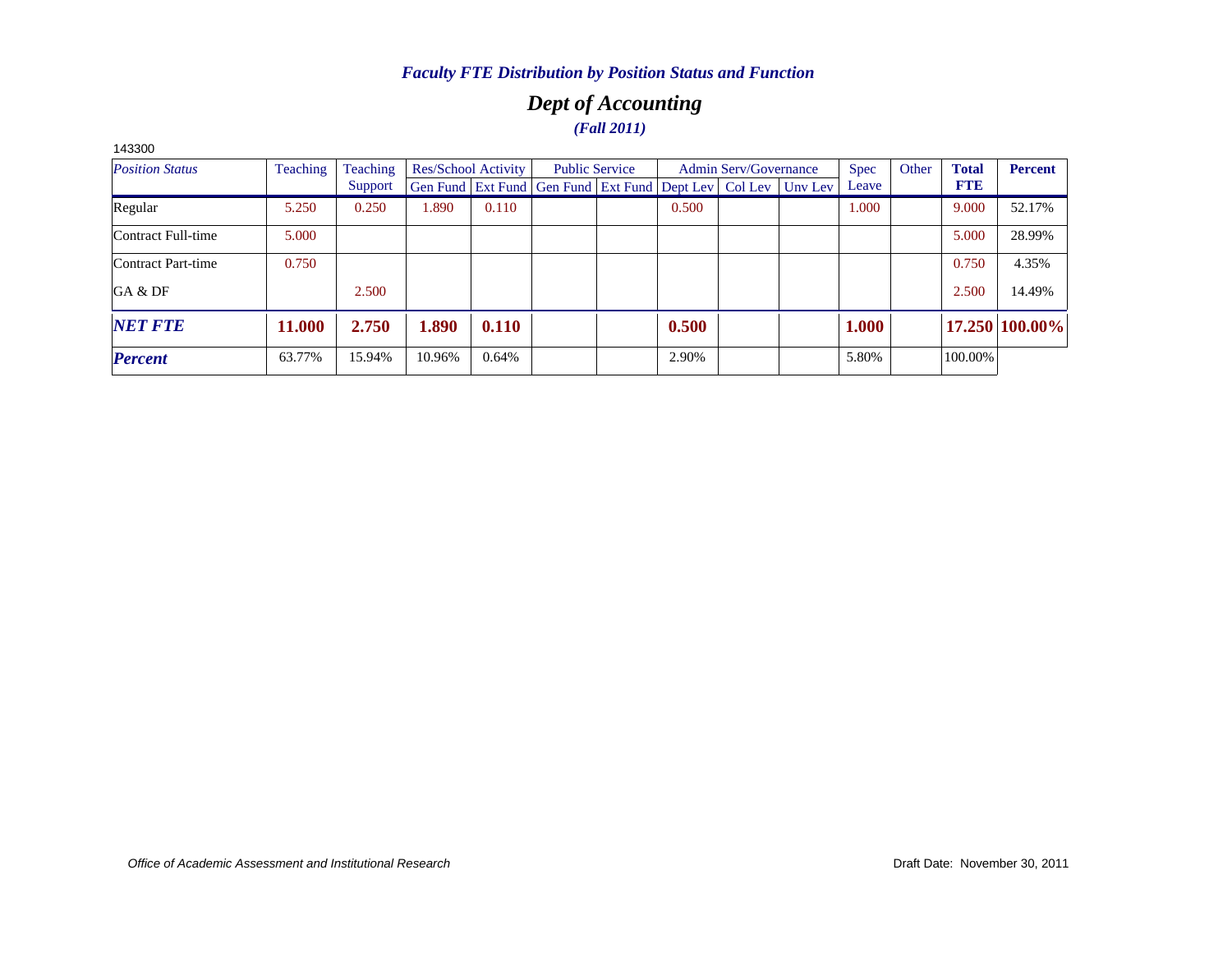### *Dept of Info Systems & Oper Mgmt (Fall 2011)*

| 144200                 |          |          |        |                     |                                                                          |                       |       |                              |             |       |              |                |
|------------------------|----------|----------|--------|---------------------|--------------------------------------------------------------------------|-----------------------|-------|------------------------------|-------------|-------|--------------|----------------|
| <b>Position Status</b> | Teaching | Teaching |        | Res/School Activity |                                                                          | <b>Public Service</b> |       | <b>Admin Serv/Governance</b> | <b>Spec</b> | Other | <b>Total</b> | <b>Percent</b> |
|                        |          | Support  |        |                     | Gen Fund   Ext Fund   Gen Fund   Ext Fund   Dept Lev   Col Lev   Unv Lev |                       |       |                              | Leave       |       | <b>FTE</b>   |                |
| Regular                | 10.250   | 0.625    | 3.125  |                     |                                                                          |                       | 0.250 | 0.750                        |             |       | 15.000       | 67.42%         |
| Contract Full-time     | 2.250    |          |        |                     |                                                                          |                       |       |                              |             |       | 2.250        | 10.11%         |
| Contract Part-time     | 3.075    |          |        |                     |                                                                          |                       |       |                              |             |       | 3.075        | 13.82%         |
| GA & DF                |          | 3.000    |        |                     |                                                                          |                       |       |                              |             |       | 3.000        | 13.48%         |
| Loan From $(+)$        | 0.500    |          |        |                     |                                                                          |                       |       |                              |             |       | 0.500        | 2.25%          |
| Loan To $(-)$          | $-1.575$ |          |        |                     |                                                                          |                       |       |                              |             |       | $-1.575$     | $-7.08%$       |
| <b>NET FTE</b>         | 14.500   | 3.625    | 3.125  |                     |                                                                          |                       | 0.250 | 0.750                        |             |       |              | 22.250 100.00% |
| <b>Percent</b>         | 65.17%   | 16.29%   | 14.04% |                     |                                                                          |                       | 1.12% | 3.37%                        |             |       | 100.00%      |                |
|                        |          |          |        |                     |                                                                          |                       |       |                              |             |       |              |                |

#### 144200

| <b>Position Status</b>    |       | <b>Teaching   Teaching   Res/School Activity   Public Service</b> |                                                                      |  | <b>Admin Serv/Governance</b> |  | <b>Spec</b> | <b>Other</b> | <b>Total</b> |
|---------------------------|-------|-------------------------------------------------------------------|----------------------------------------------------------------------|--|------------------------------|--|-------------|--------------|--------------|
|                           |       |                                                                   | Support Gen Fund Ext Fund Gen Fund Ext Fund Dept Lev Col Lev Unv Lev |  |                              |  | Leave       |              |              |
| <b>Contract Full-time</b> | 0.250 |                                                                   |                                                                      |  |                              |  |             |              | 0.250        |
| <b>Total</b>              | 0.250 |                                                                   |                                                                      |  |                              |  |             |              | 0.250        |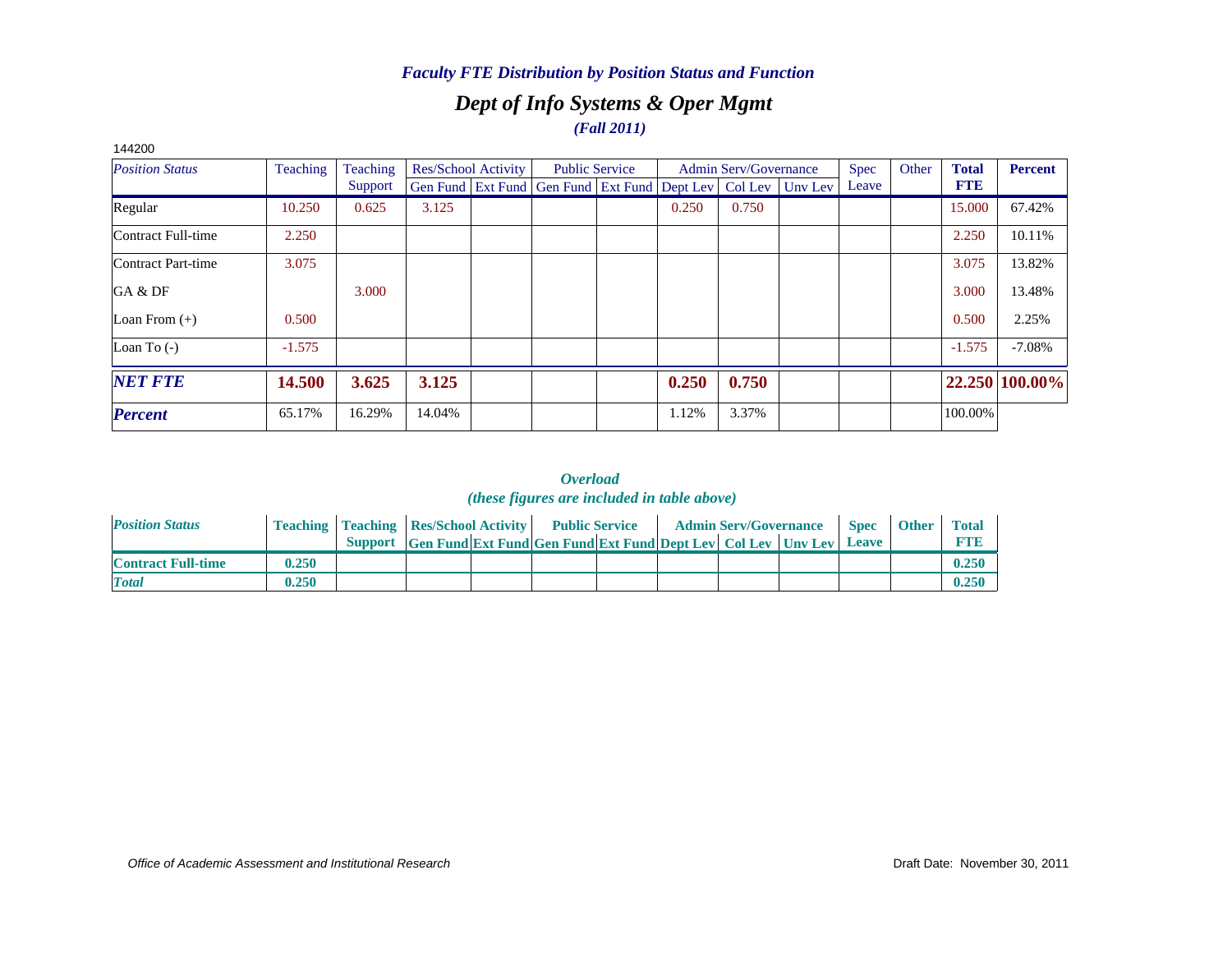### *Dept of Economics (Fall 2011)*

| 144500                 |          |          |        |                            |                                                                |       |                              |          |             |          |              |                |
|------------------------|----------|----------|--------|----------------------------|----------------------------------------------------------------|-------|------------------------------|----------|-------------|----------|--------------|----------------|
| <b>Position Status</b> | Teaching | Teaching |        | <b>Res/School Activity</b> | <b>Public Service</b>                                          |       | <b>Admin Serv/Governance</b> |          | <b>Spec</b> | Other    | <b>Total</b> | <b>Percent</b> |
|                        |          | Support  |        |                            | Gen Fund   Ext Fund   Gen Fund   Ext Fund   Dept Lev   Col Lev |       |                              | Unv Lev  | Leave       |          | <b>FTE</b>   |                |
| Regular                | 10.500   |          | 3.500  |                            |                                                                | 0.750 | 0.000                        | 0.000    |             | 0.000    | 14.750       | 72.84%         |
| Contract Full-time     | 1.000    |          |        |                            |                                                                | 0.000 |                              |          |             |          | 1.000        | 4.94%          |
| Contract Part-time     | 0.750    |          |        |                            |                                                                |       |                              |          |             |          | 0.750        | 3.70%          |
| GA & DF                |          | 3.000    |        |                            |                                                                |       |                              |          |             |          | 3.000        | 14.81%         |
| Loan From $(+)$        | 0.750    |          |        |                            |                                                                |       |                              |          |             |          | 0.750        | 3.70%          |
| <b>NET FTE</b>         | 13.000   | 3.000    | 3.500  |                            |                                                                | 0.750 | 0.000                        | 0.000    |             | 0.000    |              | 20.250 100.00% |
| <b>Percent</b>         | 64.20%   | 14.81%   | 17.28% |                            |                                                                | 3.70% | $0.00\%$                     | $0.00\%$ |             | $0.00\%$ | 100.00%      |                |

| <b>Position Status</b> |       | <b>Teaching   Teaching   Res/School Activity   Public Service</b> |                                                                      |  |  | <b>Admin Serv/Governance</b> | <b>Spec</b> | <b>Other</b> | <b>Total</b> |
|------------------------|-------|-------------------------------------------------------------------|----------------------------------------------------------------------|--|--|------------------------------|-------------|--------------|--------------|
|                        |       |                                                                   | Support Gen Fund Ext Fund Gen Fund Ext Fund Dept Lev Col Lev Unv Lev |  |  |                              | Leave       |              | FTF          |
| <b>Regular</b>         | 0.750 |                                                                   |                                                                      |  |  |                              |             |              | 0.750        |
| <b>Total</b>           | 0.750 |                                                                   |                                                                      |  |  |                              |             |              | 0.750        |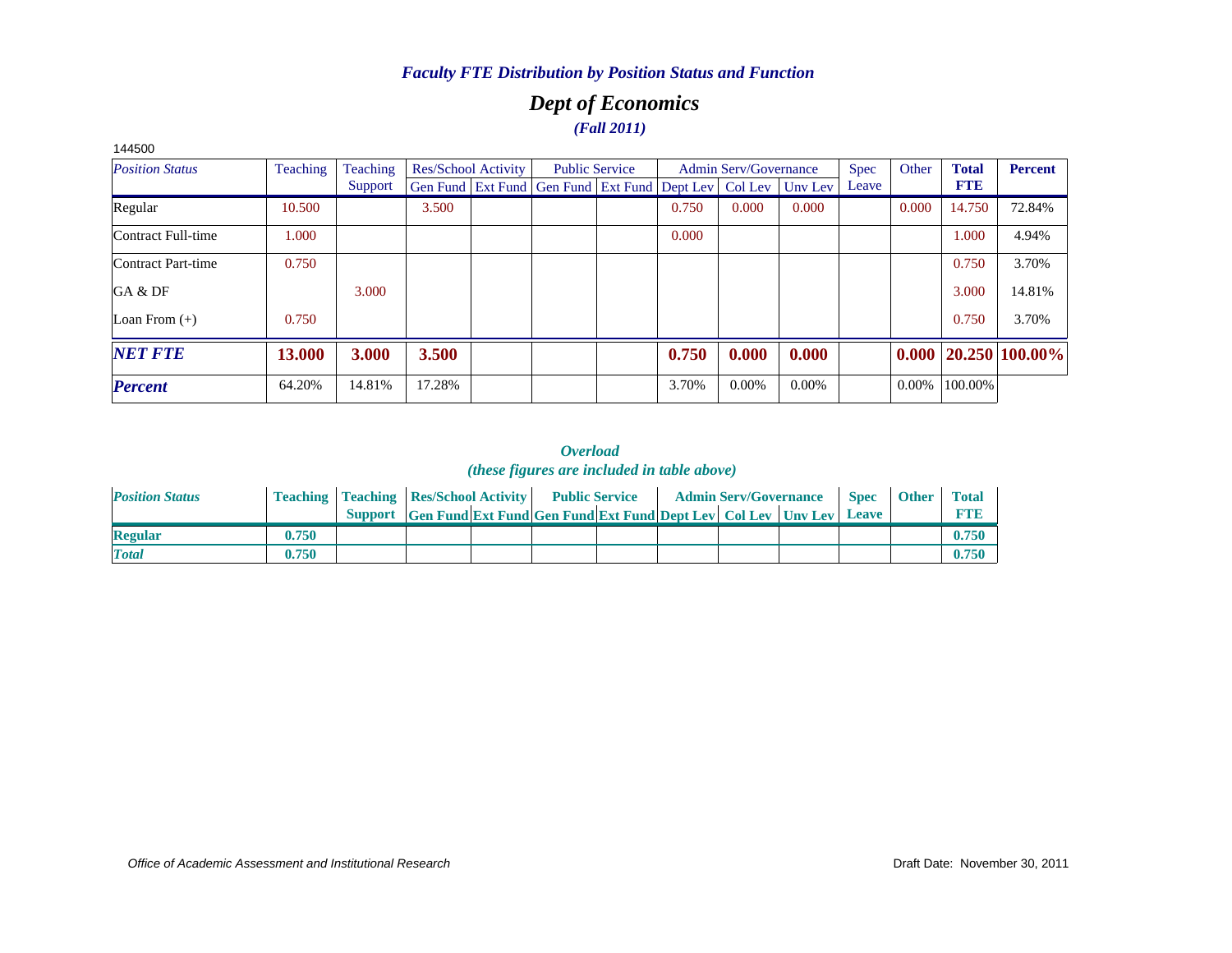### *Dept of Finance (Fall 2011)*

| <b>Position Status</b> | Teaching | Teaching | Res/School Activity                                              | <b>Public Service</b> |       | <b>Admin Serv/Governance</b> | Spec  | Other | <b>Total</b> | <b>Percent</b> |
|------------------------|----------|----------|------------------------------------------------------------------|-----------------------|-------|------------------------------|-------|-------|--------------|----------------|
|                        |          | Support  | Gen Fund Ext Fund Gen Fund Ext Fund Dept Lev   Col Lev   Unv Lev |                       |       |                              | Leave |       | <b>FTE</b>   |                |
| Regular                | 9.250    |          | 2.500                                                            |                       | 0.250 |                              |       |       | 12.000       | 72.74%         |
| Contract Full-time     | 0.913    |          |                                                                  |                       |       |                              |       |       | 0.913        | 5.53%          |
| Contract Part-time     | 1.083    |          |                                                                  |                       |       |                              |       |       | 1.083        | 6.57%          |
| GA & DF                |          | 2.500    |                                                                  |                       |       |                              |       |       | 2.500        | 15.16%         |
| Loan From $(+)$        | 0.500    |          |                                                                  |                       |       |                              |       |       | 0.500        | 3.03%          |
| Loan To $(-)$          | $-0.500$ |          |                                                                  |                       |       |                              |       |       | $-0.500$     | $-3.03%$       |
| <b>NET FTE</b>         | 11.246   | 2.500    | 2.500                                                            |                       | 0.250 |                              |       |       |              | 16.496 100.00% |
| <b>Percent</b>         | 68.17%   | 15.16%   | 15.16%                                                           |                       | 1.52% |                              |       |       | 100.00%      |                |
|                        |          |          |                                                                  |                       |       |                              |       |       |              |                |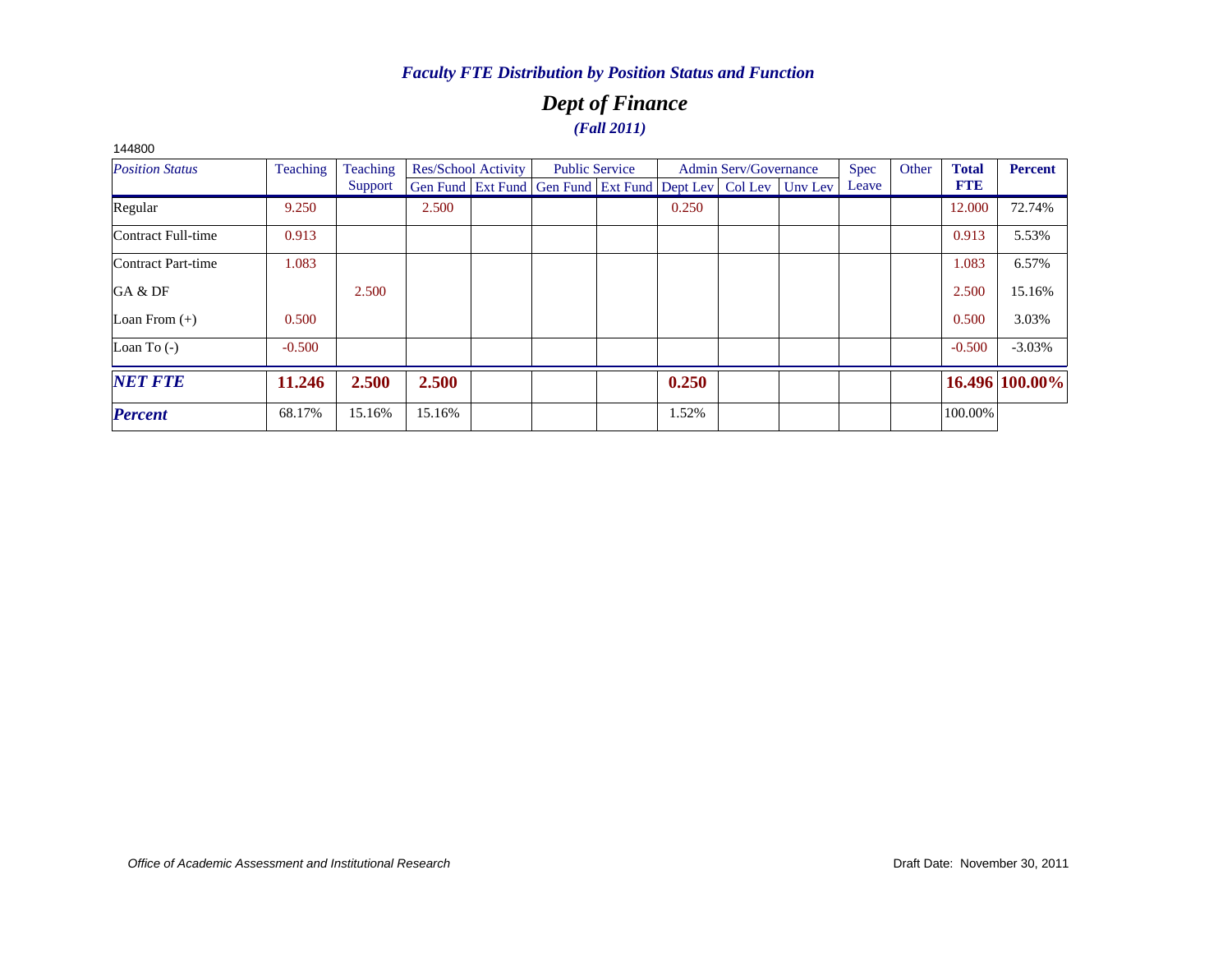### *Dept of Marketing & Management (Fall 2011)*

| 140400                 |          |          |        |                            |                                                      |                       |       |                       |         |             |       |              |                                   |
|------------------------|----------|----------|--------|----------------------------|------------------------------------------------------|-----------------------|-------|-----------------------|---------|-------------|-------|--------------|-----------------------------------|
| <b>Position Status</b> | Teaching | Teaching |        | <b>Res/School Activity</b> |                                                      | <b>Public Service</b> |       | Admin Serv/Governance |         | <b>Spec</b> | Other | <b>Total</b> | <b>Percent</b>                    |
|                        |          | Support  |        |                            | Gen Fund   Ext Fund   Gen Fund   Ext Fund   Dept Lev |                       |       | Col Lev               | Unv Lev | Leave       |       | <b>FTE</b>   |                                   |
| Regular                | 11.750   |          | 4.050  | 0.200                      | 0.500                                                |                       | 0.500 |                       | 1.000   | 1.000       | 0.750 | 19.750       | 63.00%                            |
| Contract Full-time     | 3.750    |          |        |                            |                                                      |                       |       |                       |         |             | 0.250 | 4.000        | 12.76%                            |
| Contract Part-time     | 3.750    |          |        | 0.100                      |                                                      |                       |       |                       |         |             |       | 3.850        | 12.28%                            |
| GA & DF                |          | 2.500    |        |                            |                                                      |                       |       |                       |         |             |       | 2.500        | 7.97%                             |
| Loan From $(+)$        | 1.250    |          |        |                            |                                                      |                       |       |                       |         |             |       | 1.250        | 3.99%                             |
| <b>NET FTE</b>         | 20.500   | 2.500    | 4.050  | 0.300                      | 0.500                                                |                       | 0.500 |                       | 1.000   | 1.000       |       |              | $1.000 \,   31.350 \,   100.00\%$ |
| <b>Percent</b>         | 65.39%   | 7.97%    | 12.92% | 0.96%                      | .59%                                                 |                       | 1.59% |                       | 3.19%   | 3.19%       | 3.19% | 100.00%      |                                   |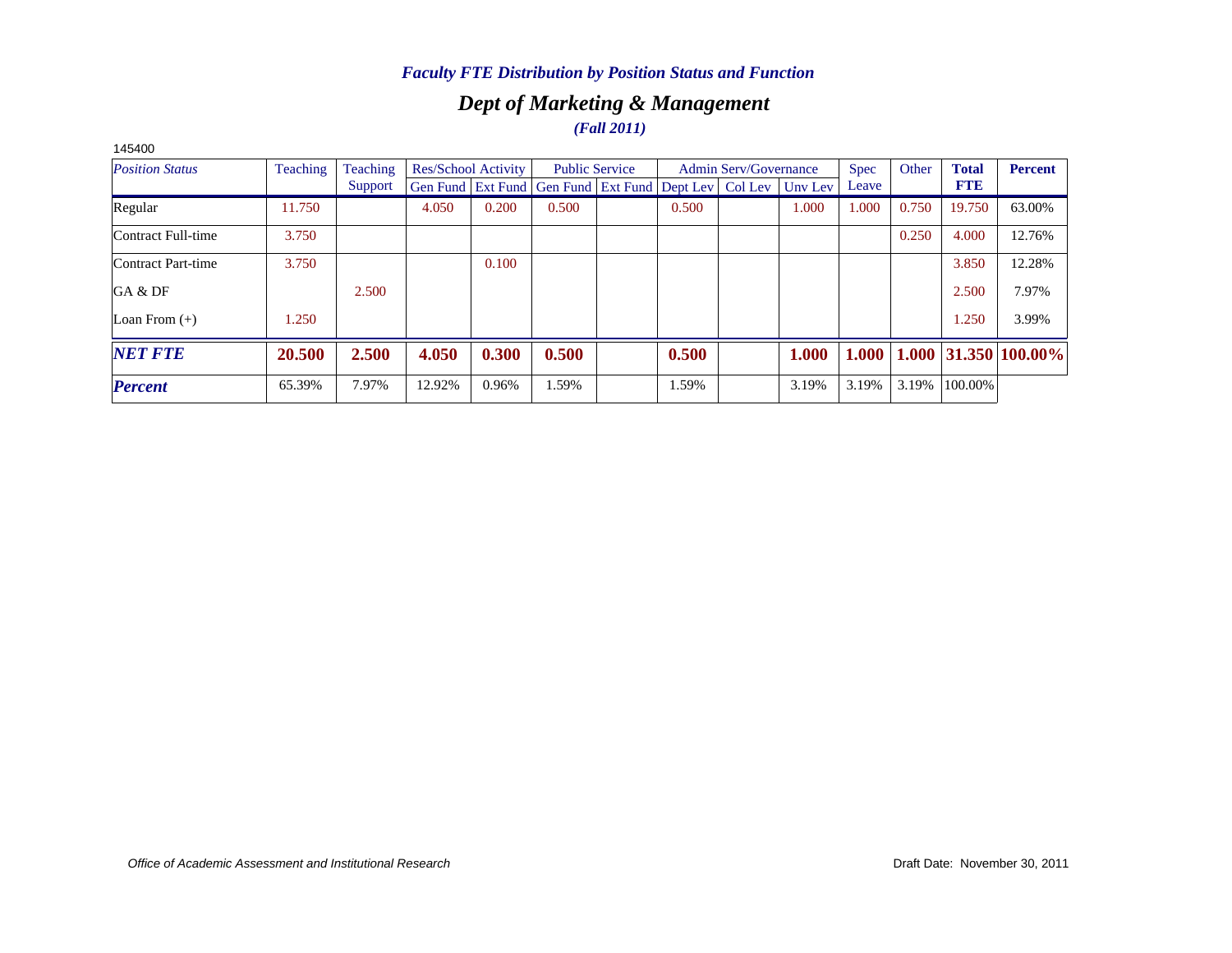### *Center for Info & Communication Sciences (Fall 2011) Faculty FTE Distribution by Position Status and Function*

| 147200                 |                 |                 |       |                            |                                                                |                       |       |                              |         |             |       |              |                            |
|------------------------|-----------------|-----------------|-------|----------------------------|----------------------------------------------------------------|-----------------------|-------|------------------------------|---------|-------------|-------|--------------|----------------------------|
| <b>Position Status</b> | <b>Teaching</b> | <b>Teaching</b> |       | <b>Res/School Activity</b> |                                                                | <b>Public Service</b> |       | <b>Admin Serv/Governance</b> |         | <b>Spec</b> | Other | <b>Total</b> | <b>Percent</b>             |
|                        |                 | Support         |       |                            | Gen Fund   Ext Fund   Gen Fund   Ext Fund   Dept Lev   Col Lev |                       |       |                              | Uny Lev | Leave       |       | <b>FTE</b>   |                            |
| Regular                | 2.668           | 1.200           | .066  | 0.500                      |                                                                |                       | 0.616 | 0.250                        |         |             | 0.700 | 7.000        | 47.14%                     |
| Contract Part-time     |                 |                 |       | 0.250                      |                                                                |                       |       |                              |         |             |       | 0.250        | 1.68%                      |
| GA & DF                |                 | 7.000           |       | 0.600                      |                                                                |                       |       |                              |         |             |       | 7.600        | 51.18%                     |
| <b>NET FTE</b>         | 2.668           | 8.200           | 1.066 | 1.350                      |                                                                |                       | 0.616 | 0.250                        |         |             |       |              | $0.700$   14.850   100.00% |
| <b>Percent</b>         | 17.97%          | 55.22%          | 7.18% | 9.09%                      |                                                                |                       | 4.15% | 1.68%                        |         |             | 4.71% | 100.00%      |                            |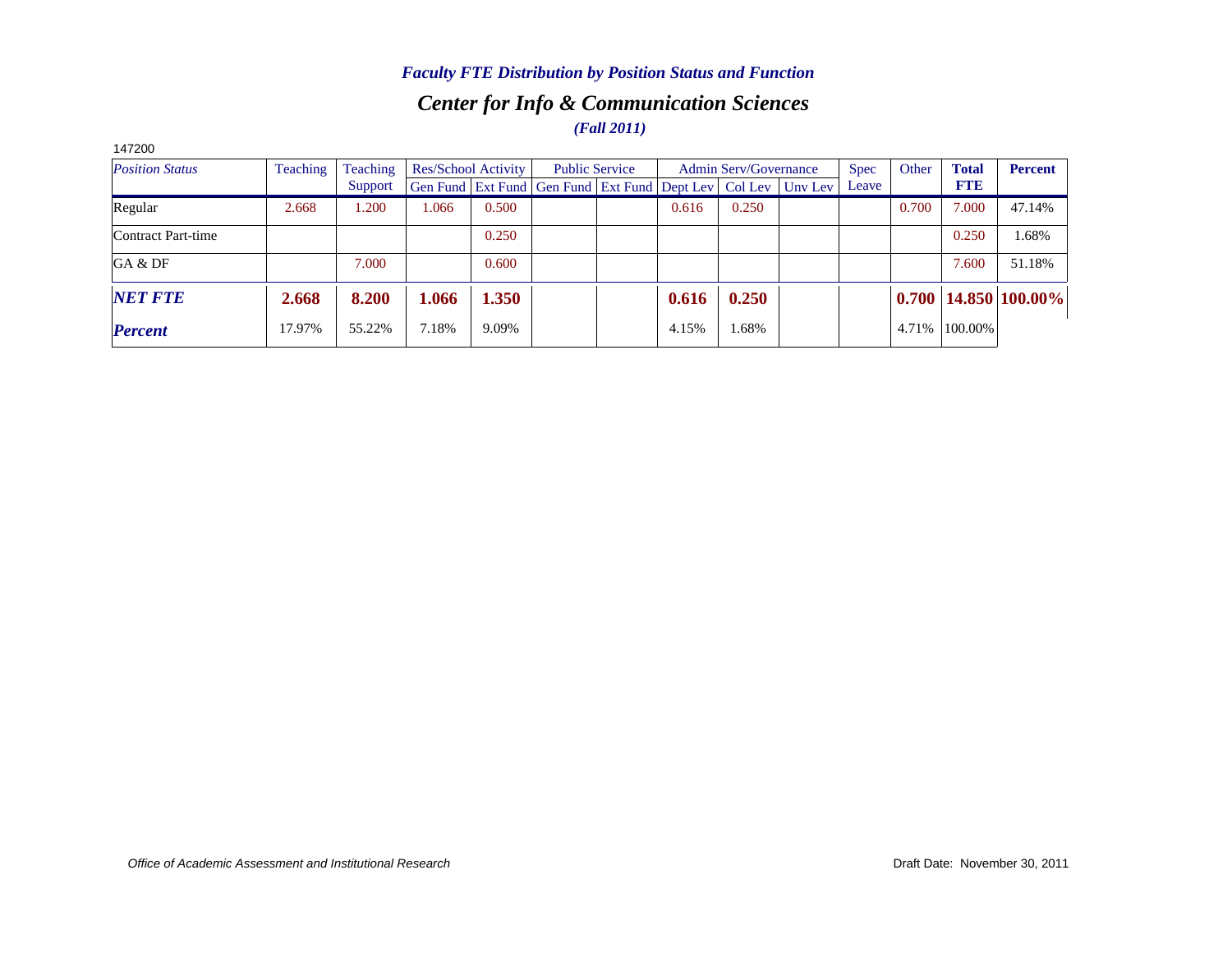### *Dept of Journalism (Fall 2011)*

| 147400                 |          |          |        |                            |                                                      |                       |       |                              |         |       |       |              |                        |
|------------------------|----------|----------|--------|----------------------------|------------------------------------------------------|-----------------------|-------|------------------------------|---------|-------|-------|--------------|------------------------|
| <b>Position Status</b> | Teaching | Teaching |        | <b>Res/School Activity</b> |                                                      | <b>Public Service</b> |       | <b>Admin Serv/Governance</b> |         | Spec  | Other | <b>Total</b> | <b>Percent</b>         |
|                        |          | Support  |        |                            | Gen Fund   Ext Fund   Gen Fund   Ext Fund   Dept Lev |                       |       | Col Lev                      | Unv Lev | Leave |       | <b>FTE</b>   |                        |
| Regular                | 8.500    | 1.000    | 3.000  |                            |                                                      |                       | 0.750 | 0.250                        |         |       | 0.500 | 14.000       | 40.14%                 |
| Contract Full-time     | 9.917    | 1.500    | 0.250  |                            |                                                      |                       |       |                              |         |       | 0.250 | 11.917       | 34.17%                 |
| Contract Part-time     | 2.248    |          |        |                            |                                                      |                       |       |                              |         |       |       | 2.248        | 6.45%                  |
| GA & DF                |          |          | 5.250  |                            |                                                      |                       |       |                              |         |       |       | 5.250        | 15.05%                 |
| Loan From $(+)$        | 2.411    |          |        |                            |                                                      |                       |       |                              |         |       |       | 2.411        | 6.91%                  |
| Loan To $(-)$          | $-0.950$ |          |        |                            |                                                      |                       |       |                              |         |       |       | $-0.950$     | $-2.72%$               |
| <b>NET FTE</b>         | 22.126   | 2.500    | 8.500  |                            |                                                      |                       | 0.750 | 0.250                        |         |       |       |              | $0.750$ 34.876 100.00% |
| <b>Percent</b>         | 63.44%   | 7.17%    | 24.37% |                            |                                                      |                       | 2.15% | 0.72%                        |         |       | 2.15% | 100.00%      |                        |

| <b>Position Status</b>    |       | <b>Teaching   Teaching   Res/School Activity   Public Service</b> |                                                                      |  |  | <b>Admin Serv/Governance</b> | <b>Spec</b> | <b>Other</b> | <b>Total</b> |
|---------------------------|-------|-------------------------------------------------------------------|----------------------------------------------------------------------|--|--|------------------------------|-------------|--------------|--------------|
|                           |       |                                                                   | Support Gen Fund Ext Fund Gen Fund Ext Fund Dept Lev Col Lev Unv Lev |  |  |                              | Leave       |              |              |
| <b>Contract Full-time</b> | 0.665 |                                                                   |                                                                      |  |  |                              |             | 0.250        | 0.915        |
| <b>Total</b>              | 0.665 |                                                                   |                                                                      |  |  |                              |             | 0.250        | 0.915        |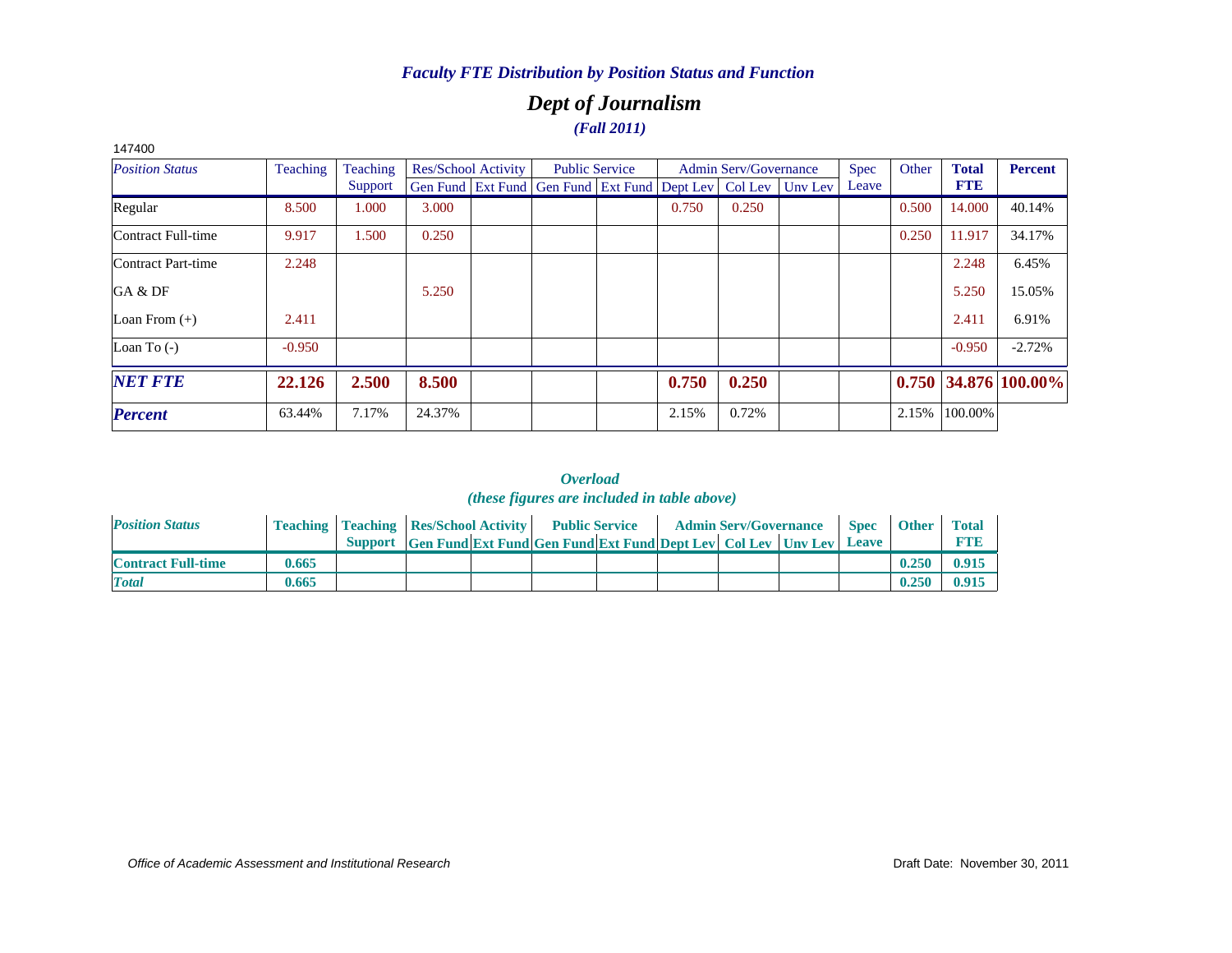### *Dept of Communication Studies (Fall 2011)*

| 147 OUU                |          |          |       |                            |                                                                |        |                              |         |             |       |              |                |
|------------------------|----------|----------|-------|----------------------------|----------------------------------------------------------------|--------|------------------------------|---------|-------------|-------|--------------|----------------|
| <b>Position Status</b> | Teaching | Teaching |       | <b>Res/School Activity</b> | <b>Public Service</b>                                          |        | <b>Admin Serv/Governance</b> |         | <b>Spec</b> | Other | <b>Total</b> | <b>Percent</b> |
|                        |          | Support  |       |                            | Gen Fund   Ext Fund   Gen Fund   Ext Fund   Dept Lev   Col Lev |        |                              | Unv Lev | Leave       |       | <b>FTE</b>   |                |
| Regular                | 5.250    |          | 1.750 |                            |                                                                | 1.000  |                              |         |             |       | 8.000        | 24.03%         |
| Contract Full-time     | 7.500    |          |       |                            |                                                                | 1.000  |                              |         |             |       | 8.500        | 25.53%         |
| Contract Part-time     | 0.750    |          |       |                            |                                                                |        |                              |         |             |       | 0.750        | 2.25%          |
| GA & DF                | 13.265   | 0.625    |       |                            |                                                                | 1.371  |                              |         |             |       | 15.261       | 45.84%         |
| Loan From $(+)$        | 0.778    |          |       |                            |                                                                |        |                              |         |             |       | 0.778        | 2.34%          |
| <b>NET FTE</b>         | 27.543   | 0.625    | 1.750 |                            |                                                                | 3.371  |                              |         |             |       |              | 33.289 100.00% |
| <b>Percent</b>         | 82.74%   | 1.88%    | 5.26% |                            |                                                                | 10.13% |                              |         |             |       | 100.00%      |                |

### 147600

| <b>Position Status</b>    |       | <b>Teaching   Teaching   Res/School Activity  </b> |                                                                      | <b>Public Service</b> |  | <b>Admin Serv/Governance</b> | <b>Spec</b> | <b>Other</b> | <b>Total</b> |
|---------------------------|-------|----------------------------------------------------|----------------------------------------------------------------------|-----------------------|--|------------------------------|-------------|--------------|--------------|
|                           |       |                                                    | Support Gen Fund Ext Fund Gen Fund Ext Fund Dept Lev Col Lev Unv Lev |                       |  |                              | Leave       |              |              |
| <b>Contract Full-time</b> | 0.509 |                                                    |                                                                      |                       |  |                              |             |              | 0.509        |
| <b>T</b> otal             | 0.509 |                                                    |                                                                      |                       |  |                              |             |              | 0.509        |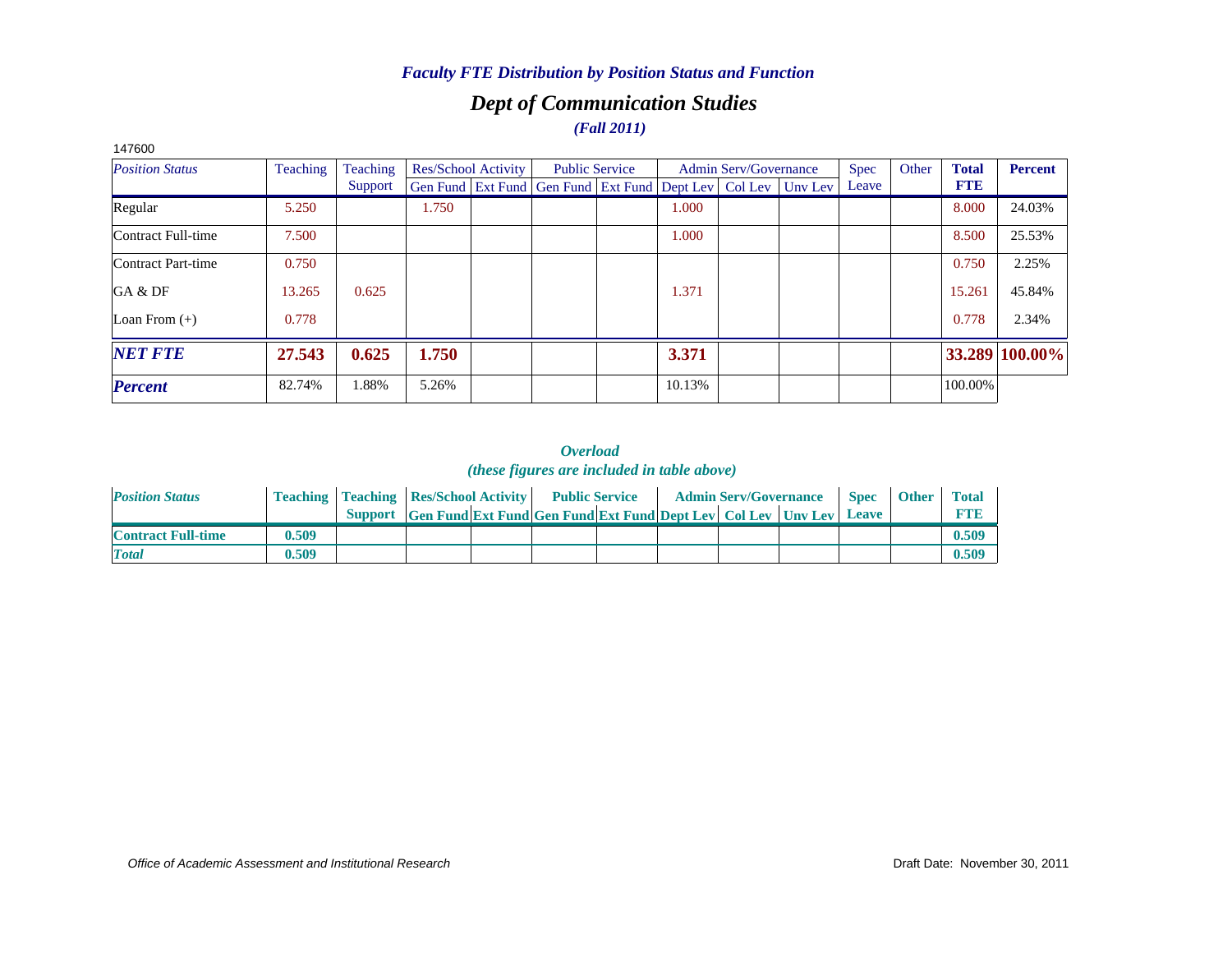## *Dept of Telecommunications*

*(Fall 2011)*

| 147800                 |          |          |        |                     |                                                                          |       |                              |             |       |              |                |
|------------------------|----------|----------|--------|---------------------|--------------------------------------------------------------------------|-------|------------------------------|-------------|-------|--------------|----------------|
| <b>Position Status</b> | Teaching | Teaching |        | Res/School Activity | <b>Public Service</b>                                                    |       | <b>Admin Serv/Governance</b> | <b>Spec</b> | Other | <b>Total</b> | <b>Percent</b> |
|                        |          | Support  |        |                     | Gen Fund   Ext Fund   Gen Fund   Ext Fund   Dept Lev   Col Lev   Unv Lev |       |                              | Leave       |       | <b>FTE</b>   |                |
| Regular                | 9.082    |          | 3.168  | 0.250               |                                                                          | 0.500 |                              |             |       | 13.000       | 42.71%         |
| Contract Full-time     | 10.581   |          |        |                     |                                                                          | 0.919 |                              |             |       | 11.500       | 37.78%         |
| Contract Part-time     | 2.500    |          |        |                     |                                                                          |       |                              |             |       | 2.500        | 8.21%          |
| GA & DF                | 0.333    | 4.667    |        |                     |                                                                          |       |                              |             |       | 5.000        | 16.43%         |
| Loan From $(+)$        | 0.850    |          |        |                     |                                                                          |       |                              |             |       | 0.850        | 2.79%          |
| Loan To $(-)$          | $-2.411$ |          |        |                     |                                                                          |       |                              |             |       | $-2.411$     | $-7.92%$       |
| <b>NET FTE</b>         | 20.935   | 4.667    | 3.168  | 0.250               |                                                                          | 1.419 |                              |             |       |              | 30.439 100.00% |
| <b>Percent</b>         | 68.78%   | 15.33%   | 10.41% | 0.82%               |                                                                          | 4.66% |                              |             |       | 100.00%      |                |

| <b>Position Status</b>    |       | <b>Teaching   Teaching   Res/School Activity  </b> |                                                                      | <b>Public Service</b> |  | <b>Admin Serv/Governance</b> | <b>Spec</b> | <b>Other</b> | <b>Total</b> |
|---------------------------|-------|----------------------------------------------------|----------------------------------------------------------------------|-----------------------|--|------------------------------|-------------|--------------|--------------|
|                           |       |                                                    | Support Gen Fund Ext Fund Gen Fund Ext Fund Dept Lev Col Lev Unv Lev |                       |  |                              | Leave       |              | <b>FTE</b>   |
| <b>Contract Full-time</b> | 0.500 |                                                    |                                                                      |                       |  |                              |             |              | 0.500        |
| <b>Total</b>              | 0.500 |                                                    |                                                                      |                       |  |                              |             |              | 0.500        |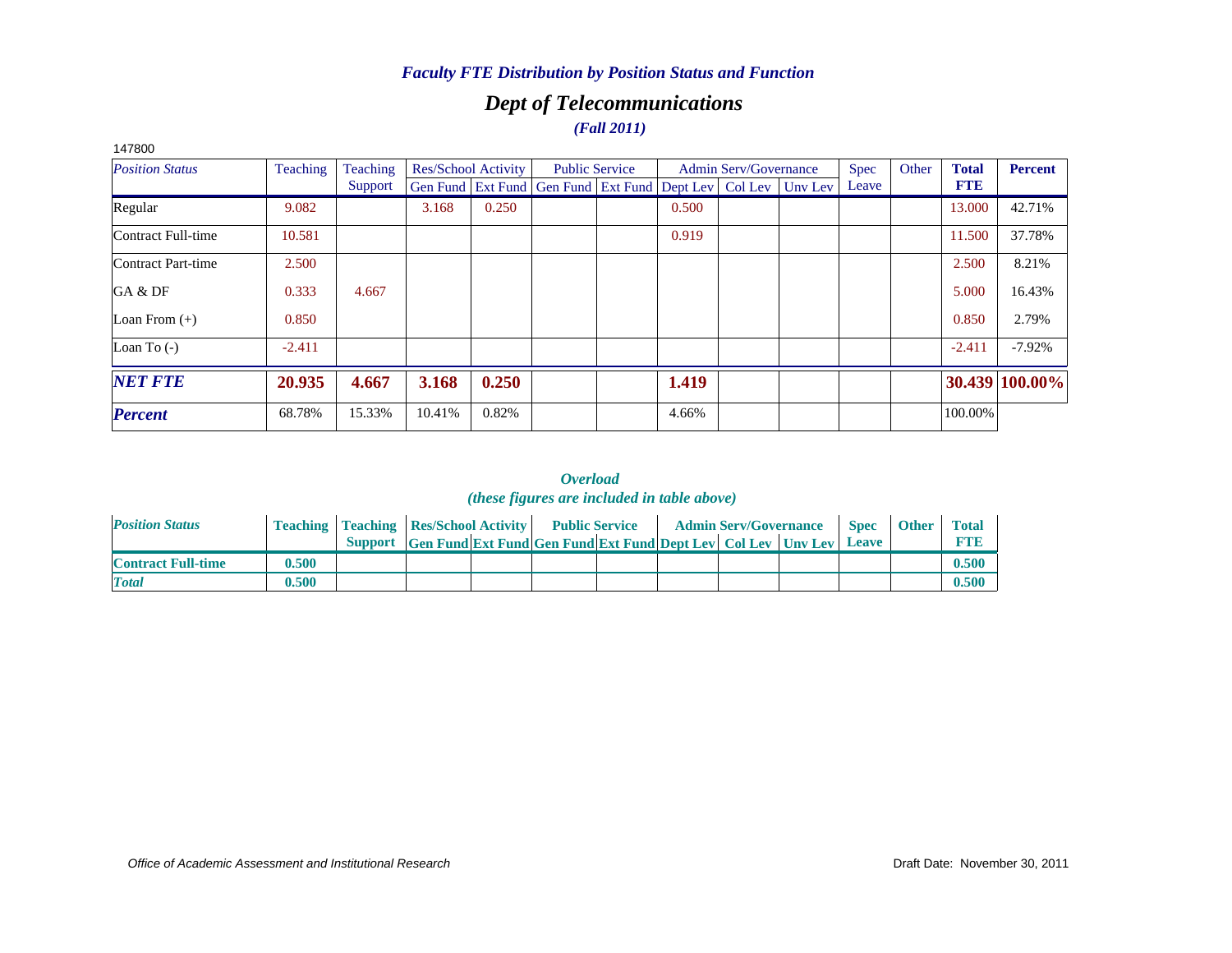### *Dept of Family & Consumer Sciences (Fall 2011)*

| 151000                 |          |          |       |                            |                                                      |       |                              |         |       |       |              |                |
|------------------------|----------|----------|-------|----------------------------|------------------------------------------------------|-------|------------------------------|---------|-------|-------|--------------|----------------|
| <b>Position Status</b> | Teaching | Teaching |       | <b>Res/School Activity</b> | <b>Public Service</b>                                |       | <b>Admin Serv/Governance</b> |         | Spec  | Other | <b>Total</b> | <b>Percent</b> |
|                        |          | Support  |       |                            | Gen Fund   Ext Fund   Gen Fund   Ext Fund   Dept Lev |       | Col Lev                      | Unv Lev | Leave |       | <b>FTE</b>   |                |
| Regular                | 9.091    | 1.000    | 3.500 |                            |                                                      | 1.000 |                              |         |       |       | 14.591       | 35.10%         |
| Contract Full-time     | 12.899   | 1.583    |       |                            |                                                      | 1.000 |                              |         |       |       | 15.482       | 37.24%         |
| Contract Part-time     | 4.000    |          |       |                            |                                                      | 1.000 |                              |         |       |       | 5.000        | 12.03%         |
| GA & DF                | 0.500    | 5.500    |       | 0.500                      |                                                      |       |                              |         |       |       | 6.500        | 15.64%         |
| <b>NET FTE</b>         | 26.490   | 8.083    | 3.500 | 0.500                      |                                                      | 3.000 |                              |         |       |       |              | 41.573 100.00% |
| <b>Percent</b>         | 63.72%   | 19.44%   | 8.42% | 1.20%                      |                                                      | 7.22% |                              |         |       |       | 100.00%      |                |

| <b>Position Status</b>    |       | <b>Teaching   Teaching   Res/School Activity  </b> |                                                                     | <b>Public Service</b> |  | <b>Admin Serv/Governance</b> | <b>Spec</b>  | <b>Other</b> | <b>Total</b> |
|---------------------------|-------|----------------------------------------------------|---------------------------------------------------------------------|-----------------------|--|------------------------------|--------------|--------------|--------------|
|                           |       | Support                                            | <b>Gen Fund Ext Fund Gen Fund Ext Fund Dept Lev Col Lev Unv Lev</b> |                       |  |                              | <b>Leave</b> |              | <b>FTE</b>   |
| <b>Regular</b>            | 0.341 |                                                    |                                                                     |                       |  |                              |              |              | 0.341        |
| <b>Contract Full-time</b> | 2.399 | 0.083                                              |                                                                     |                       |  |                              |              |              | 2.482        |
| <b>Contract Part-time</b> | 0.250 |                                                    |                                                                     |                       |  |                              |              |              | 0.250        |
| <b>Total</b>              | 2.990 | 0.083                                              |                                                                     |                       |  |                              |              |              | 3.073        |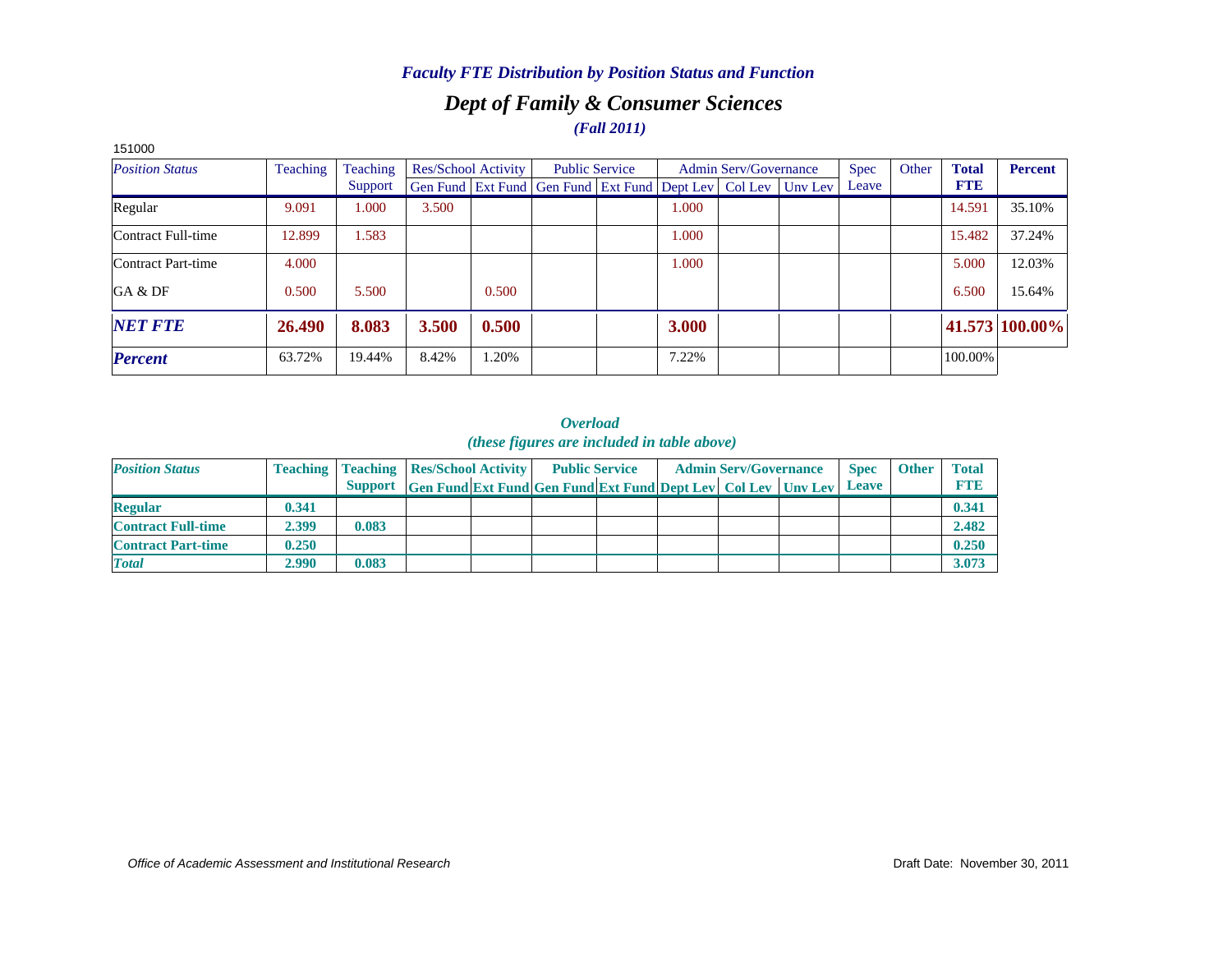### *Dept of Technology (Fall 2011)*

| 151300                 |                 |          |                            |       |                                                                          |       |                              |       |       |              |                      |
|------------------------|-----------------|----------|----------------------------|-------|--------------------------------------------------------------------------|-------|------------------------------|-------|-------|--------------|----------------------|
| <b>Position Status</b> | <b>Teaching</b> | Teaching | <b>Res/School Activity</b> |       | <b>Public Service</b>                                                    |       | <b>Admin Serv/Governance</b> | Spec  | Other | <b>Total</b> | <b>Percent</b>       |
|                        |                 | Support  |                            |       | Gen Fund   Ext Fund   Gen Fund   Ext Fund   Dept Lev   Col Lev   Unv Lev |       |                              | Leave |       | <b>FTE</b>   |                      |
| Regular                | 10.500          | 0.250    | 2.500                      | 0.250 |                                                                          | 1.000 |                              |       | 1.500 | 16.000       | 53.33%               |
| Contract Full-time     | 5.000           |          |                            |       |                                                                          |       |                              |       | 0.500 | 5.500        | 18.33%               |
| Contract Part-time     | 3.000           |          |                            |       |                                                                          |       |                              |       |       | 3.000        | 10.00%               |
| GA & DF                | 0.250           | 5.000    |                            |       |                                                                          |       |                              |       |       | 5.250        | 17.50%               |
| Loan From $(+)$        | 0.250           |          |                            |       |                                                                          |       |                              |       |       | 0.250        | 0.83%                |
| <b>NET FTE</b>         | 19.000          | 5.250    | 2.500                      | 0.250 |                                                                          | 1.000 |                              |       |       |              | 2.000 30.000 100.00% |
| <b>Percent</b>         | 63.33%          | 17.50%   | 8.33%                      | 0.83% |                                                                          | 3.33% |                              |       | 6.67% | 100.00%      |                      |

| <b>Position Status</b>    |       | <b>Teaching   Teaching   Res/School Activity  </b>                   | <b>Public Service</b> | <b>Admin Serv/Governance</b> | <b>Spec</b>  | <b>Other</b> | <b>Total</b> |
|---------------------------|-------|----------------------------------------------------------------------|-----------------------|------------------------------|--------------|--------------|--------------|
|                           |       | Support Gen Fund Ext Fund Gen Fund Ext Fund Dept Lev Col Lev Unv Lev |                       |                              | <b>Leave</b> |              | <b>FTR</b>   |
| <b>Regular</b>            | 0.250 |                                                                      |                       |                              |              |              | 0.250        |
| <b>Contract Full-time</b> | 0.500 |                                                                      |                       |                              |              |              | 0.500        |
| <b>Contract Part-time</b> | 0.250 |                                                                      |                       |                              |              |              | 0.250        |
| <b>Total</b>              | .000. |                                                                      |                       |                              |              |              | 1.000        |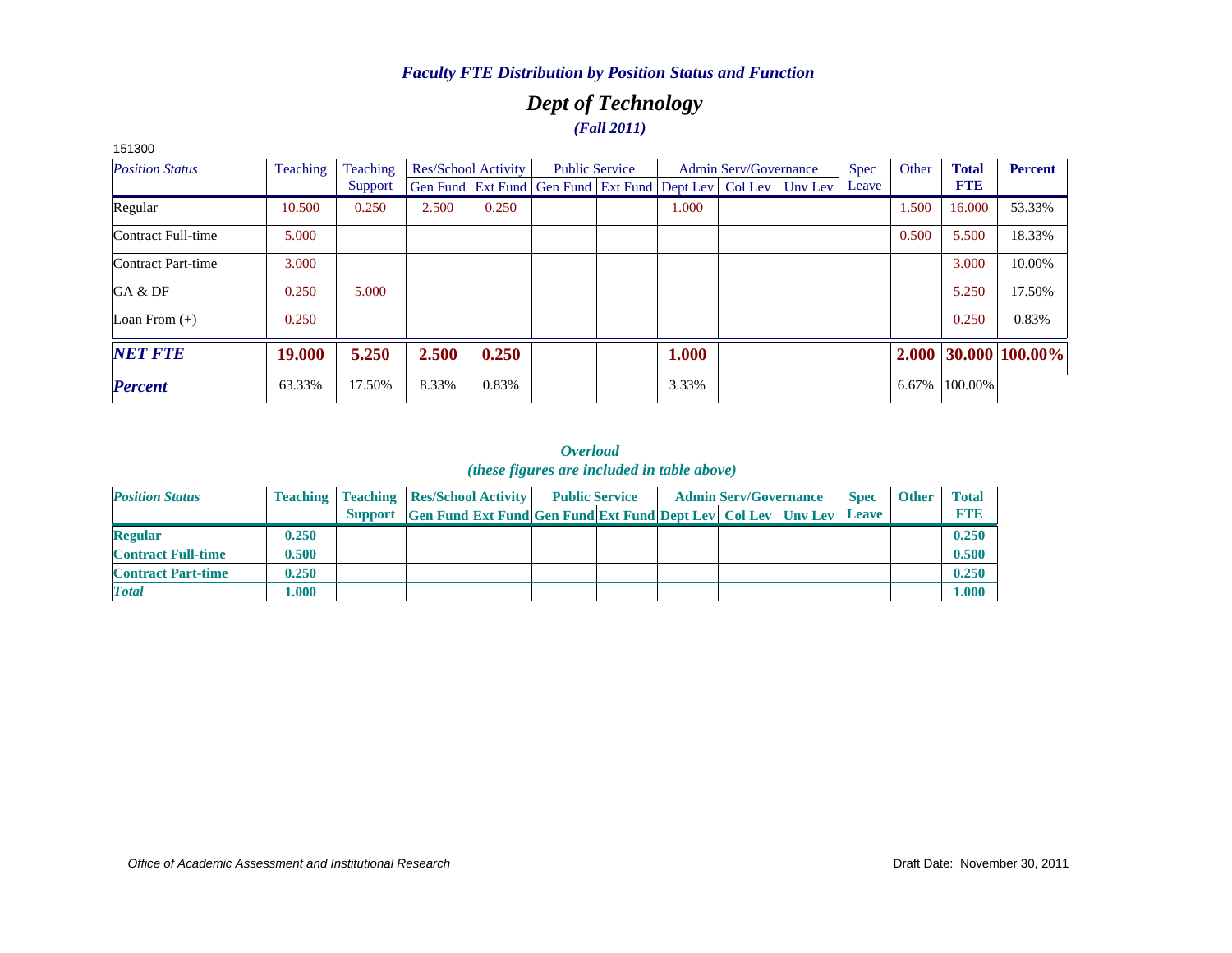### *Department of Military Science (Fall 2011)*

| 191000                 |          |          |                                                              |                       |  |                              |             |       |              |                |
|------------------------|----------|----------|--------------------------------------------------------------|-----------------------|--|------------------------------|-------------|-------|--------------|----------------|
| <b>Position Status</b> | Teaching | Teaching | <b>Res/School Activity</b>                                   | <b>Public Service</b> |  | <b>Admin Serv/Governance</b> | <b>Spec</b> | Other | <b>Total</b> | <b>Percent</b> |
|                        |          | Support  | Gen Fund Ext Fund Gen Fund Ext Fund Dept Lev Col Lev Unv Lev |                       |  |                              | Leave       |       | <b>FTE</b>   |                |
| Contract Part-time     | 1.916    |          |                                                              |                       |  |                              |             |       | 1.916        | 100.00%        |
| <b>NET FTE</b>         | 1.916    |          |                                                              |                       |  |                              |             |       |              | 1.916 100.00%  |
| <b>Percent</b>         | 100.00%  |          |                                                              |                       |  |                              |             |       | 100.00%      |                |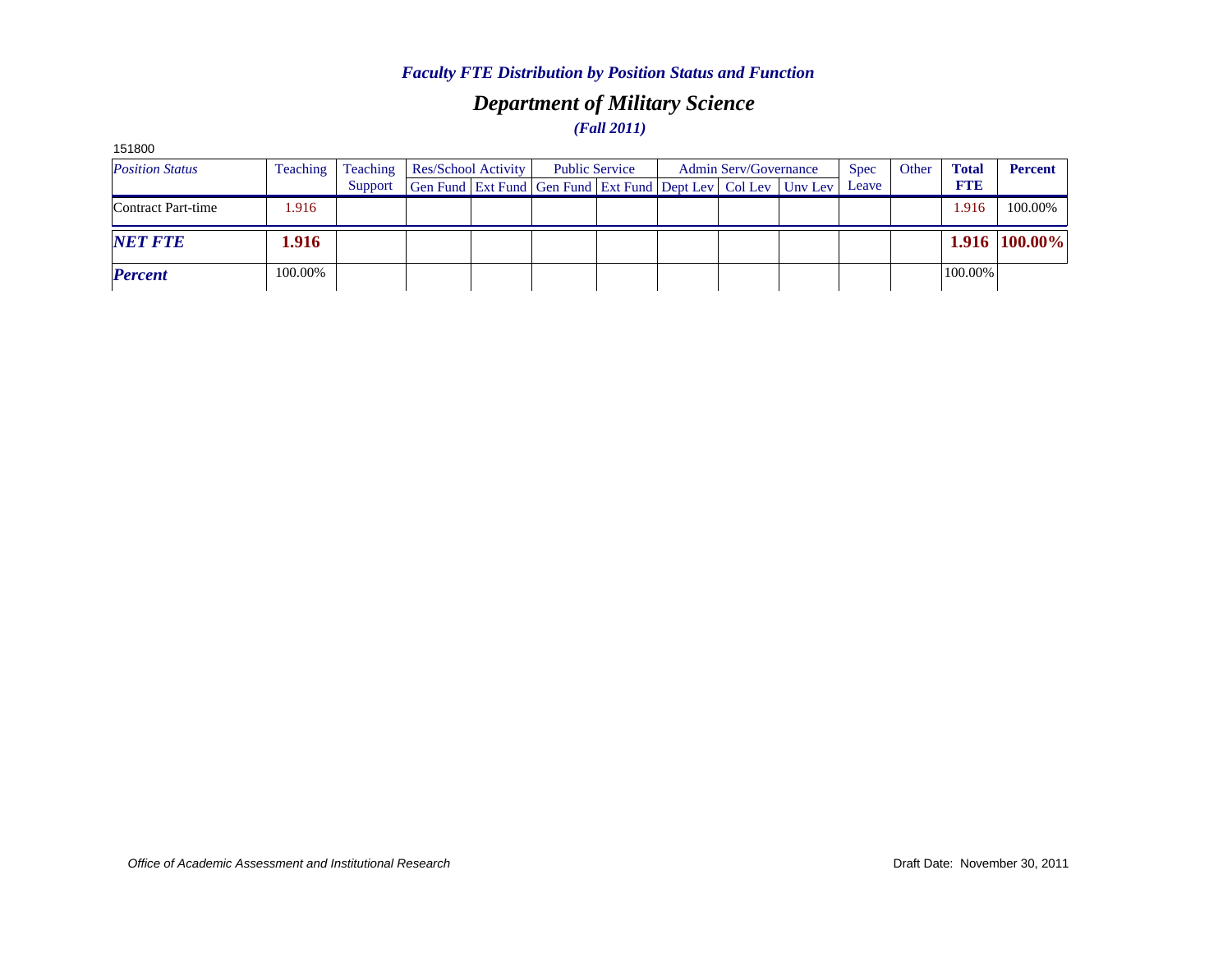### *School of Nursing (Fall 2011)*

| 152800                 |                 |          |       |                     |                                                                          |       |                              |       |       |              |                |
|------------------------|-----------------|----------|-------|---------------------|--------------------------------------------------------------------------|-------|------------------------------|-------|-------|--------------|----------------|
| <b>Position Status</b> | <b>Teaching</b> | Teaching |       | Res/School Activity | <b>Public Service</b>                                                    |       | <b>Admin Serv/Governance</b> | Spec  | Other | <b>Total</b> | <b>Percent</b> |
|                        |                 | Support  |       |                     | Gen Fund   Ext Fund   Gen Fund   Ext Fund   Dept Lev   Col Lev   Unv Lev |       |                              | Leave |       | <b>FTE</b>   |                |
| Regular                | 8.500           |          | 1.000 |                     |                                                                          | 2.500 |                              |       |       | 12.000       | 22.52%         |
| Contract Full-time     | 27.248          |          |       |                     |                                                                          | 0.250 |                              |       |       | 27.498       | 51.61%         |
| Contract Part-time     | 10.204          |          |       |                     |                                                                          |       |                              |       |       | 10.204       | 19.15%         |
| GA & DF                |                 | 2.500    | 1.000 |                     |                                                                          |       |                              |       |       | 3.500        | 6.57%          |
| Loan From $(+)$        | 0.083           |          |       |                     |                                                                          |       |                              |       |       | 0.083        | 0.16%          |
| <b>NET FTE</b>         | 46.035          | 2.500    | 2.000 |                     |                                                                          | 2.750 |                              |       |       |              | 53.285 100.00% |
| <b>Percent</b>         | 86.39%          | 4.69%    | 3.75% |                     |                                                                          | 5.16% |                              |       |       | 100.00%      |                |

| <b>Position Status</b>    |       | <b>Teaching   Teaching   Res/School Activity   Public Service</b> |                                                                            |  |  | <b>Admin Serv/Governance</b> | <b>Spec</b> | <b>Other</b> | <b>Total</b> |
|---------------------------|-------|-------------------------------------------------------------------|----------------------------------------------------------------------------|--|--|------------------------------|-------------|--------------|--------------|
|                           |       |                                                                   | Support Gen Fund Ext Fund Gen Fund Ext Fund Dept Lev Col Lev Unv Lev Leave |  |  |                              |             |              | <b>FTE</b>   |
| <b>Contract Full-time</b> | 2.499 |                                                                   |                                                                            |  |  |                              |             |              | 2.499        |
| <b>Contract Part-time</b> | 0.250 |                                                                   |                                                                            |  |  |                              |             |              | 0.250        |
| <b>Total</b>              | 2.749 |                                                                   |                                                                            |  |  |                              |             |              | 2.749        |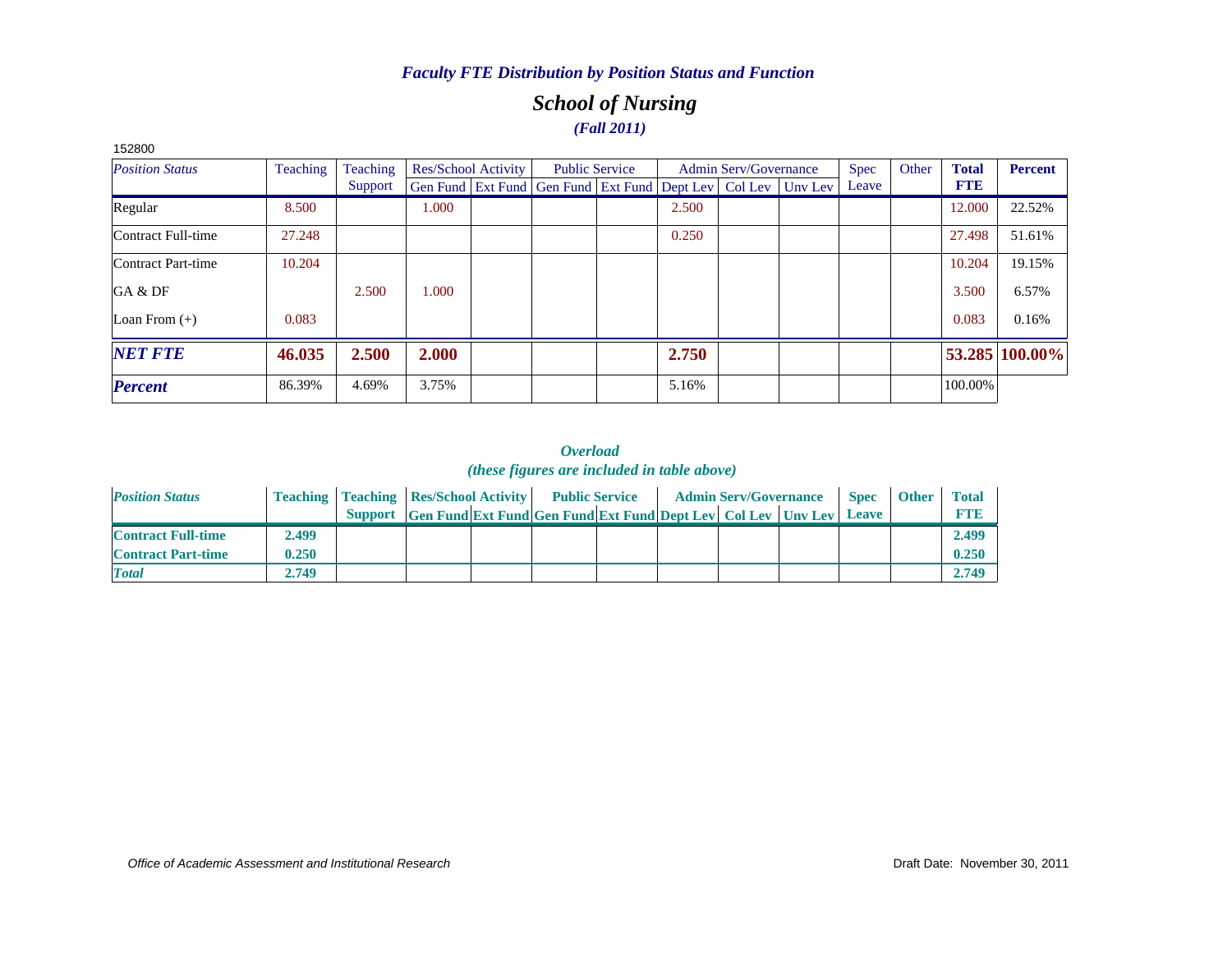### *School of Physical Education (Fall 2011)*

| 153100                 |          |          |        |                     |                                                                |       |                              |         |             |       |              |                |
|------------------------|----------|----------|--------|---------------------|----------------------------------------------------------------|-------|------------------------------|---------|-------------|-------|--------------|----------------|
| <b>Position Status</b> | Teaching | Teaching |        | Res/School Activity | <b>Public Service</b>                                          |       | <b>Admin Serv/Governance</b> |         | <b>Spec</b> | Other | <b>Total</b> | <b>Percent</b> |
|                        |          | Support  |        |                     | Gen Fund   Ext Fund   Gen Fund   Ext Fund   Dept Lev   Col Lev |       |                              | Uny Lev | Leave       |       | <b>FTE</b>   |                |
| Regular                | 10.484   | 0.250    | 5.133  | 0.700               |                                                                | 3.016 |                              | 0.500   | 0.100       |       | 20.183       | 28.58%         |
| Contract Full-time     | 16.484   |          |        |                     |                                                                | 2.082 |                              |         |             |       | 18.566       | 26.29%         |
| Contract Part-time     | 9.795    |          |        | 1.000               |                                                                | 0.167 |                              |         |             |       | 10.962       | 15.52%         |
| GA & DF                | 3.240    |          | 17.260 | 1.000               |                                                                |       |                              |         |             |       | 21.500       | 30.44%         |
| Loan From $(+)$        | 0.001    |          |        |                     |                                                                |       |                              |         |             |       | 0.001        | $0.00\%$       |
| Loan To $(-)$          | $-0.583$ |          |        |                     |                                                                |       |                              |         |             |       | $-0.583$     | $-0.83%$       |
| <b>NET FTE</b>         | 39.421   | 0.250    | 22.393 | 2.700               |                                                                | 5.265 |                              | 0.500   | 0.100       |       |              | 70.629 100.00% |
| <b>Percent</b>         | 55.81%   | 0.35%    | 31.71% | 3.82%               |                                                                | 7.45% |                              | 0.71%   | 0.14%       |       | 100.00%      |                |

| <b>Position Status</b>    |       | <b>Teaching   Teaching   Res/School Activity   Public Service</b> |                                                                      |  |  | <b>Admin Serv/Governance</b> | <b>Spec</b>  | <b>Other</b> | Total       |
|---------------------------|-------|-------------------------------------------------------------------|----------------------------------------------------------------------|--|--|------------------------------|--------------|--------------|-------------|
|                           |       |                                                                   | Support Gen Fund Ext Fund Gen Fund Ext Fund Dept Lev Col Lev Unv Lev |  |  |                              | <b>Leave</b> |              | <b>FTI3</b> |
| <b>Regular</b>            | 0.650 |                                                                   |                                                                      |  |  |                              |              |              | 0.650       |
| <b>Contract Full-time</b> | .464  |                                                                   |                                                                      |  |  |                              |              |              | 1.464       |
| <b>Total</b>              | 2.114 |                                                                   |                                                                      |  |  |                              |              |              | 2.114       |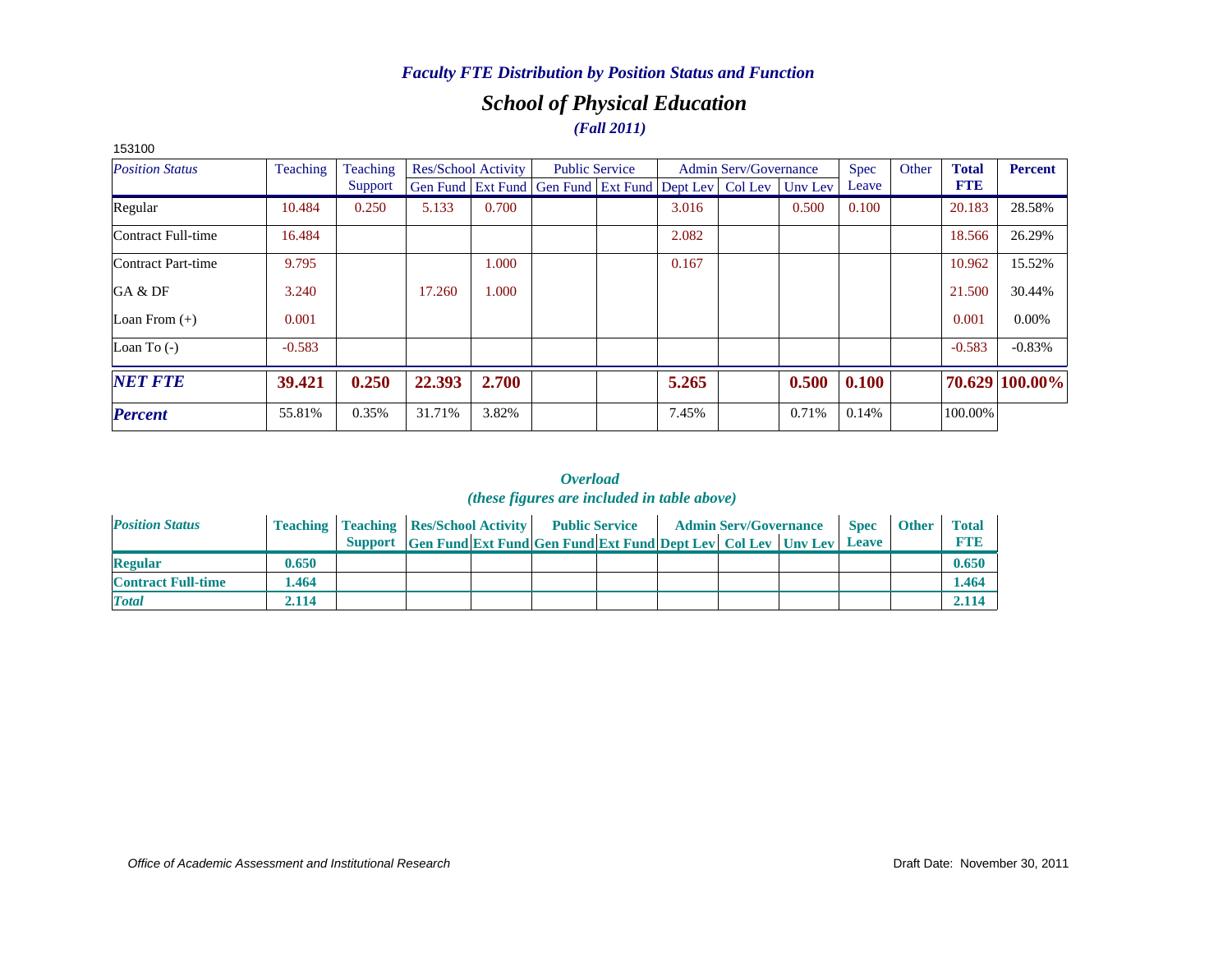### *Institute for Wellness/Gerontology (Fall 2011)*

| 130400                 |          |                 |        |                     |                                                                          |  |                              |             |       |              |                |
|------------------------|----------|-----------------|--------|---------------------|--------------------------------------------------------------------------|--|------------------------------|-------------|-------|--------------|----------------|
| <b>Position Status</b> | Teaching | <b>Teaching</b> |        | Res/School Activity | <b>Public Service</b>                                                    |  | <b>Admin Serv/Governance</b> | <b>Spec</b> | Other | <b>Total</b> | <b>Percent</b> |
|                        |          | Support         |        |                     | Gen Fund   Ext Fund   Gen Fund   Ext Fund   Dept Lev   Col Lev   Unv Lev |  |                              | Leave       |       | <b>FTE</b>   |                |
| Regular                | 0.505    |                 | 0.250  |                     |                                                                          |  |                              |             | 0.245 | 1.000        | 11.42%         |
| Contract Part-time     | 0.505    |                 |        |                     |                                                                          |  |                              |             |       | 0.505        | 5.77%          |
| GA & DF                |          |                 | 6.500  | 0.500               |                                                                          |  |                              |             |       | 7.000        | 79.95%         |
| Loan From $(+)$        | 0.251    |                 |        |                     |                                                                          |  |                              |             |       | 0.251        | 2.87%          |
| <b>NET FTE</b>         | 1.261    |                 | 6.750  | 0.500               |                                                                          |  |                              |             | 0.245 |              | 8.756 100.00%  |
| <b>Percent</b>         | 14.40%   |                 | 77.09% | 5.71%               |                                                                          |  |                              |             | 2.80% | 100.00%      |                |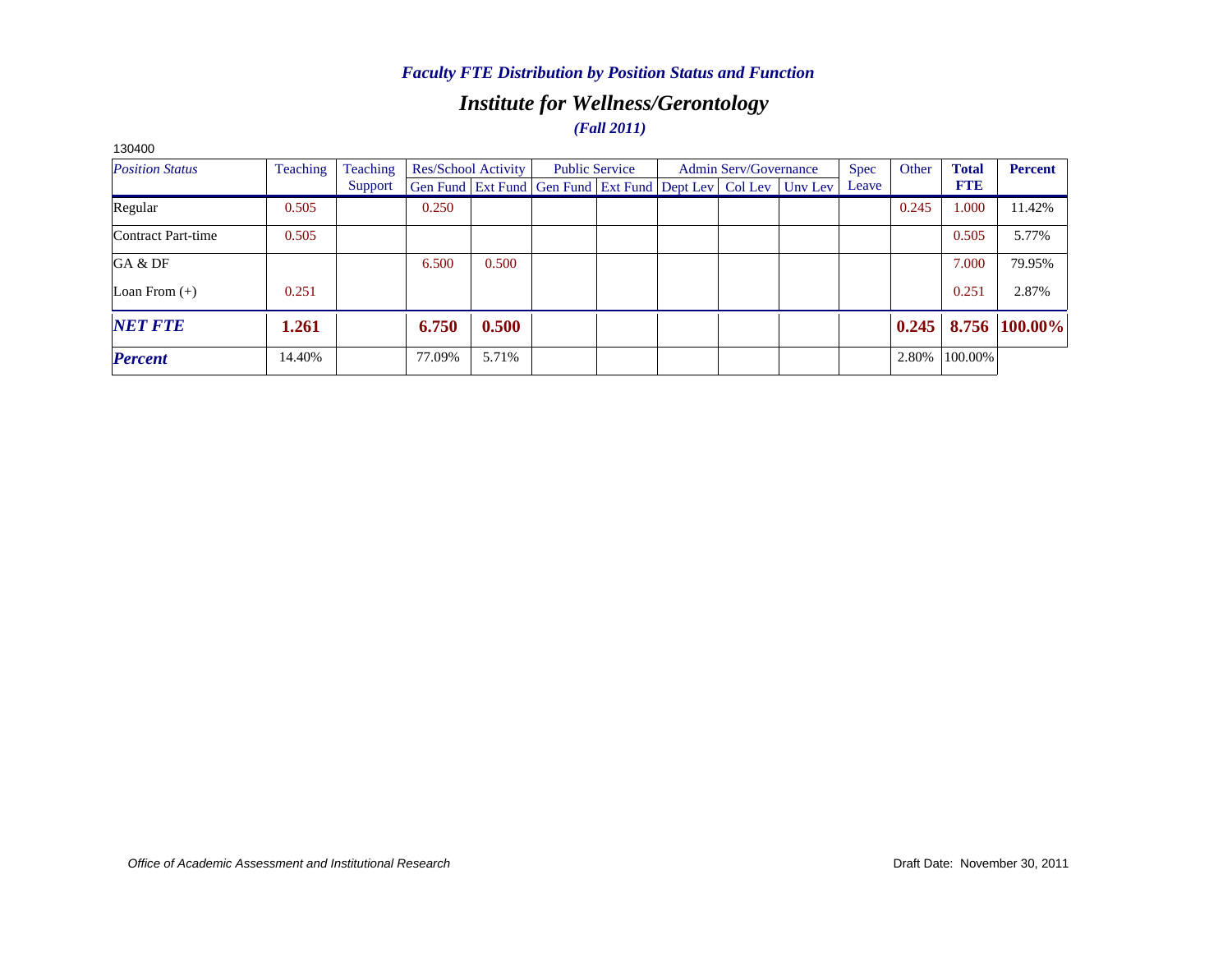### *Dept of Art (Fall 2011)*

| <b>Position Status</b> | Teaching | Teaching | Res/School Activity                                            |       | <b>Public Service</b> |       | <b>Admin Serv/Governance</b> |         | <b>Spec</b> | Other | <b>Total</b> | <b>Percent</b> |
|------------------------|----------|----------|----------------------------------------------------------------|-------|-----------------------|-------|------------------------------|---------|-------------|-------|--------------|----------------|
|                        |          | Support  | Gen Fund   Ext Fund   Gen Fund   Ext Fund   Dept Lev   Col Lev |       |                       |       |                              | Uny Lev | Leave       |       | <b>FTE</b>   |                |
| Regular                | 21.750   |          |                                                                |       |                       | 2.250 |                              | 0.000   |             |       | 24.000       | 63.30%         |
| Contract Full-time     | 5.000    |          |                                                                | 0.500 |                       | 0.500 |                              |         |             |       | 6.000        | 15.82%         |
| Contract Part-time     | 4.100    |          |                                                                | 0.005 |                       |       |                              |         |             |       | 4.105        | 10.83%         |
| GA & DF                |          | 3.500    |                                                                |       |                       |       |                              |         |             |       | 3.500        | 9.23%          |
| Loan From $(+)$        | 0.312    |          |                                                                |       |                       |       |                              |         |             |       | 0.312        | 0.82%          |
| <b>NET FTE</b>         | 31.162   | 3.500    |                                                                | 0.505 |                       | 2.750 |                              | 0.000   |             |       |              | 37.917 100.00% |
| <b>Percent</b>         | 82.18%   | 9.23%    |                                                                | 1.33% |                       | 7.25% |                              | 0.00%   |             |       | 100.00%      |                |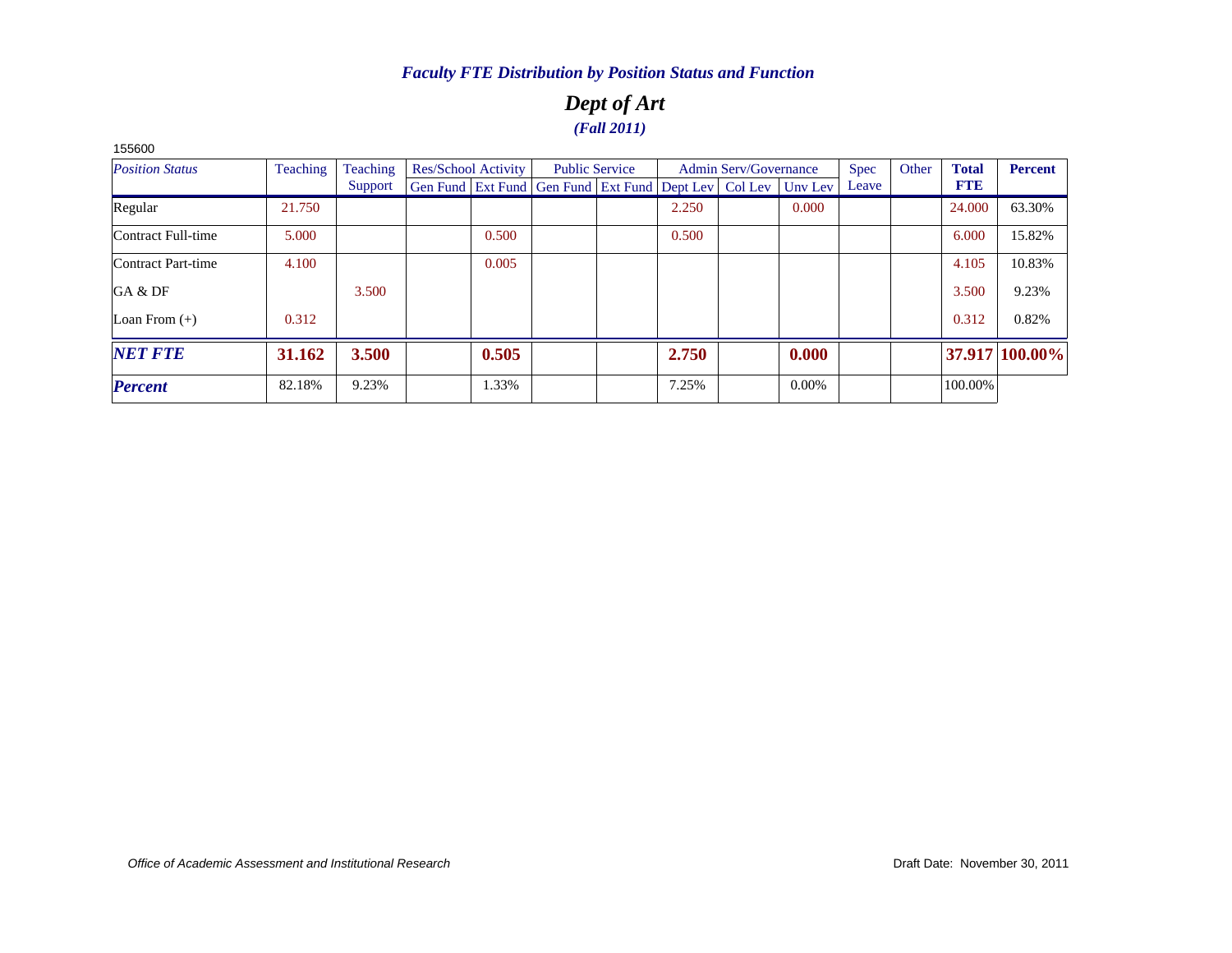### *School of Music (Fall 2011)*

| <b>Position Status</b> | <b>Teaching</b> | Teaching |       | <b>Res/School Activity</b> |                                                                | <b>Public Service</b> |       | Admin Serv/Governance |         | <b>Spec</b> | Other | <b>Total</b> | <b>Percent</b> |
|------------------------|-----------------|----------|-------|----------------------------|----------------------------------------------------------------|-----------------------|-------|-----------------------|---------|-------------|-------|--------------|----------------|
|                        |                 | Support  |       |                            | Gen Fund   Ext Fund   Gen Fund   Ext Fund   Dept Lev   Col Lev |                       |       |                       | Unv Lev | Leave       |       | <b>FTE</b>   |                |
| Regular                | 41.702          | 2.637    | 0.307 |                            |                                                                |                       | 2.354 |                       |         |             |       | 47.000       | 55.52%         |
| Contract Full-time     | 6.455           | 0.500    | 0.045 |                            |                                                                |                       |       |                       |         |             |       | 7.000        | 8.27%          |
| Contract Part-time     | 4.750           |          |       |                            |                                                                |                       |       |                       |         |             |       | 4.750        | 5.61%          |
| GA & DF                | 5.761           | 20.155   |       |                            |                                                                |                       |       |                       |         |             |       | 25.916       | 30.61%         |
| Loan From $(+)$        | 0.001           |          |       |                            |                                                                |                       |       |                       |         |             |       | 0.001        | $0.00\%$       |
| Loan To $(-)$          | $-0.006$        |          |       |                            |                                                                |                       |       |                       |         |             |       | $-0.006$     | $-0.01%$       |
| <b>NET FTE</b>         | 58.663          | 23.292   | 0.352 |                            |                                                                |                       | 2.354 |                       |         |             |       |              | 84.661 100.00% |
| <b>Percent</b>         | 69.29%          | 27.51%   | 0.42% |                            |                                                                |                       | 2.78% |                       |         |             |       | 100.00%      |                |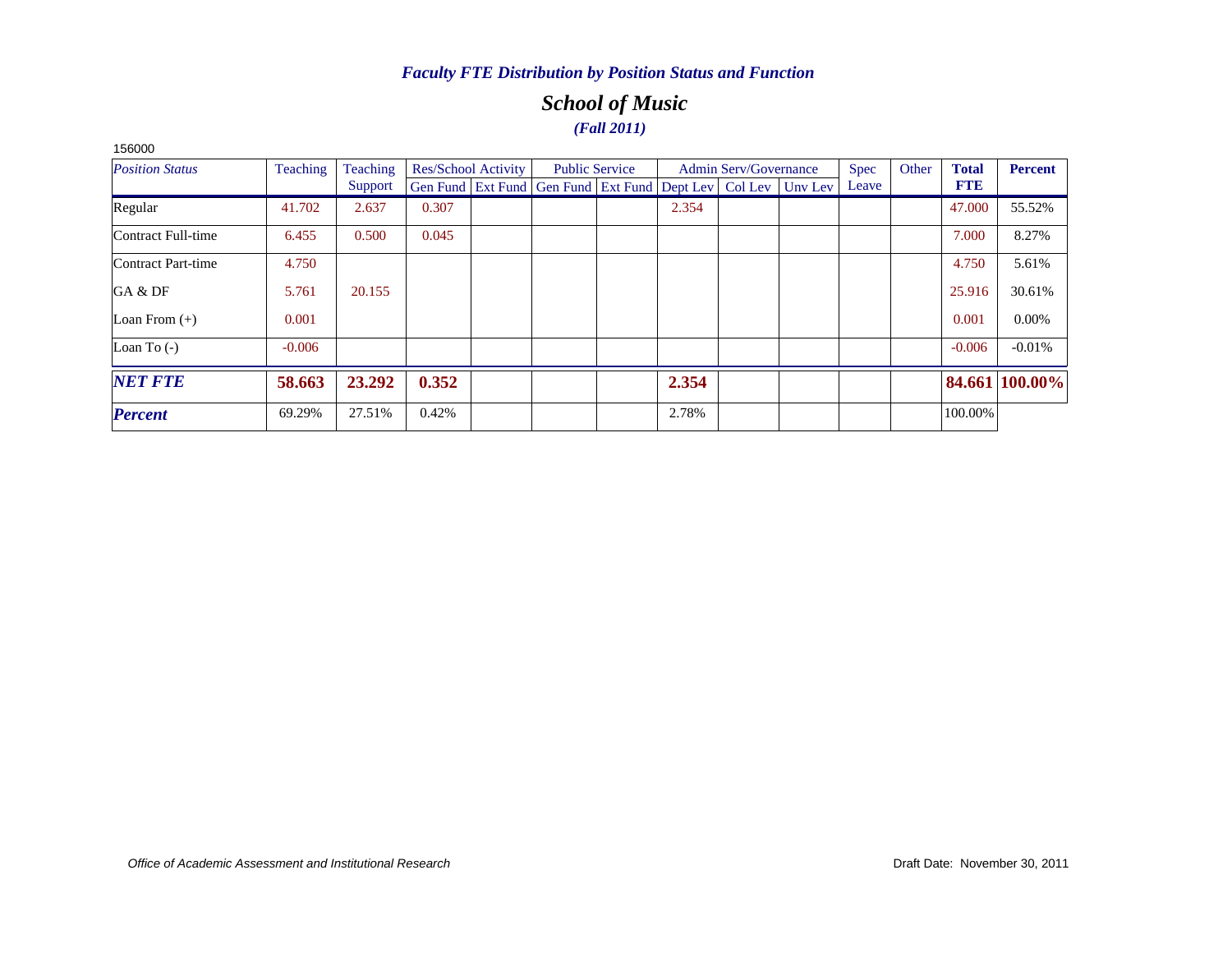### *Dept of Theatre & Dance (Fall 2011)*

| 156600                 |                 |          |                            |                                                                          |                       |          |                       |             |       |              |                        |
|------------------------|-----------------|----------|----------------------------|--------------------------------------------------------------------------|-----------------------|----------|-----------------------|-------------|-------|--------------|------------------------|
| <b>Position Status</b> | <b>Teaching</b> | Teaching | <b>Res/School Activity</b> |                                                                          | <b>Public Service</b> |          | Admin Serv/Governance | <b>Spec</b> | Other | <b>Total</b> | <b>Percent</b>         |
|                        |                 | Support  |                            | Gen Fund   Ext Fund   Gen Fund   Ext Fund   Dept Lev   Col Lev   Unv Lev |                       |          |                       | Leave       |       | <b>FTE</b>   |                        |
| Regular                | 14.750          | 0.500    | 1.000                      |                                                                          |                       | 0.000    |                       |             | 1.500 | 17.750       | 47.12%                 |
| Contract Full-time     | 7.836           | 0.250    |                            |                                                                          |                       | 0.000    |                       |             | 0.500 | 8.586        | 22.79%                 |
| Contract Part-time     | 9.082           | 2.000    |                            |                                                                          |                       |          |                       |             |       | 11.082       | 29.42%                 |
| Loan From $(+)$        | 0.250           |          |                            |                                                                          |                       |          |                       |             |       | 0.250        | 0.66%                  |
| <b>NET FTE</b>         | 31.918          | 2.750    | 1.000                      |                                                                          |                       | 0.000    |                       |             |       |              | $2.000$ 37.668 100.00% |
| <b>Percent</b>         | 84.74%          | 7.30%    | 2.65%                      |                                                                          |                       | $0.00\%$ |                       |             | 5.31% | 100.00%      |                        |

| <b>Position Status</b>    |       | <b>Teaching   Teaching   Res/School Activity  </b> |                                                                            | <b>Public Service</b> |  | <b>Admin Serv/Governance</b> | <b>Spec</b> | <b>Other</b> | <b>Total</b> |
|---------------------------|-------|----------------------------------------------------|----------------------------------------------------------------------------|-----------------------|--|------------------------------|-------------|--------------|--------------|
|                           |       |                                                    | Support Gen Fund Ext Fund Gen Fund Ext Fund Dept Lev Col Lev Unv Lev Leave |                       |  |                              |             |              |              |
| <b>Regular</b>            | 1.562 |                                                    |                                                                            |                       |  |                              |             | 0.188        | 1.750        |
| <b>Contract Full-time</b> | 501   |                                                    |                                                                            |                       |  |                              |             |              | 1.501        |
| <b>Total</b>              | 3.063 |                                                    |                                                                            |                       |  |                              |             | 0.188        | 3.251        |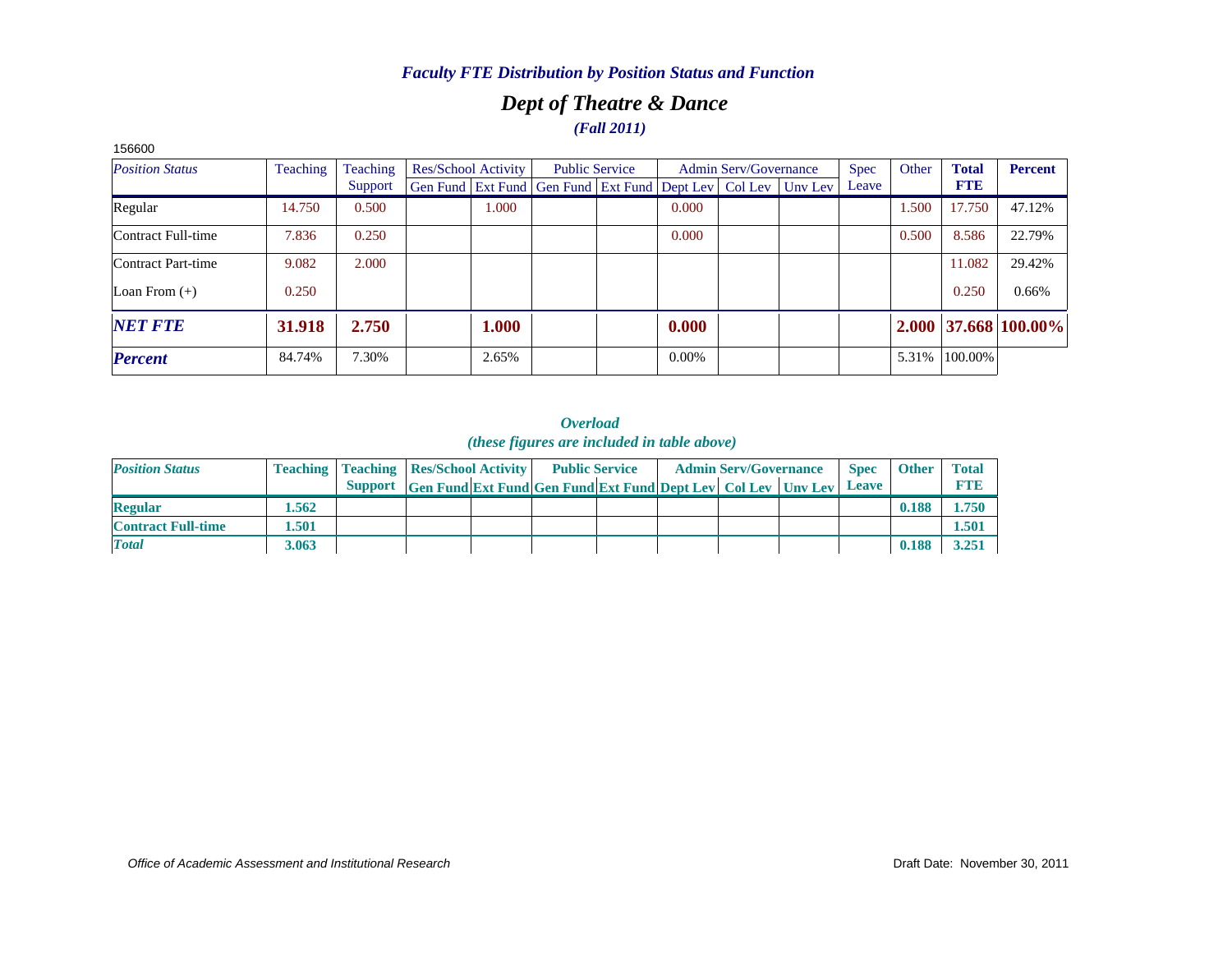### *Dept of Anthropology (Fall 2011)*

| <b>Position Status</b> | <b>Teaching</b> | Teaching |       | <b>Res/School Activity</b> |                                                                          | <b>Public Service</b> |        | <b>Admin Serv/Governance</b> | <b>Spec</b> | Other | <b>Total</b> | <b>Percent</b> |
|------------------------|-----------------|----------|-------|----------------------------|--------------------------------------------------------------------------|-----------------------|--------|------------------------------|-------------|-------|--------------|----------------|
|                        |                 | Support  |       |                            | Gen Fund   Ext Fund   Gen Fund   Ext Fund   Dept Lev   Col Lev   Unv Lev |                       |        |                              | Leave       |       | <b>FTE</b>   |                |
| Regular                | 4.880           |          | 1.204 | 0.999                      |                                                                          |                       | 1.250  |                              | 1.000       |       | 9.333        | 46.10%         |
| Contract Full-time     | 1.000           |          |       |                            |                                                                          |                       |        |                              |             |       | 1.000        | 4.94%          |
| Contract Part-time     | 5.400           |          |       |                            |                                                                          |                       | 2.000  |                              |             |       | 7.400        | 36.55%         |
| GA & DF                |                 | 2.500    |       |                            |                                                                          |                       |        |                              |             |       | 2.500        | 12.35%         |
| Loan From $(+)$        | 0.011           |          |       |                            |                                                                          |                       |        |                              |             |       | 0.011        | 0.05%          |
| Loan To $(-)$          | $-0.750$        |          |       |                            |                                                                          |                       |        |                              |             |       | $-0.750$     | $-3.70\%$      |
| <b>NET FTE</b>         | 10.541          | 2.500    | 1.204 | 0.999                      |                                                                          |                       | 3.250  |                              | 1.000       |       | 19.494       | 96.30%         |
| <b>Percent</b>         | 54.07%          | 12.82%   | 6.18% | 5.12%                      |                                                                          |                       | 16.67% |                              | 5.13%       |       | 100.00%      |                |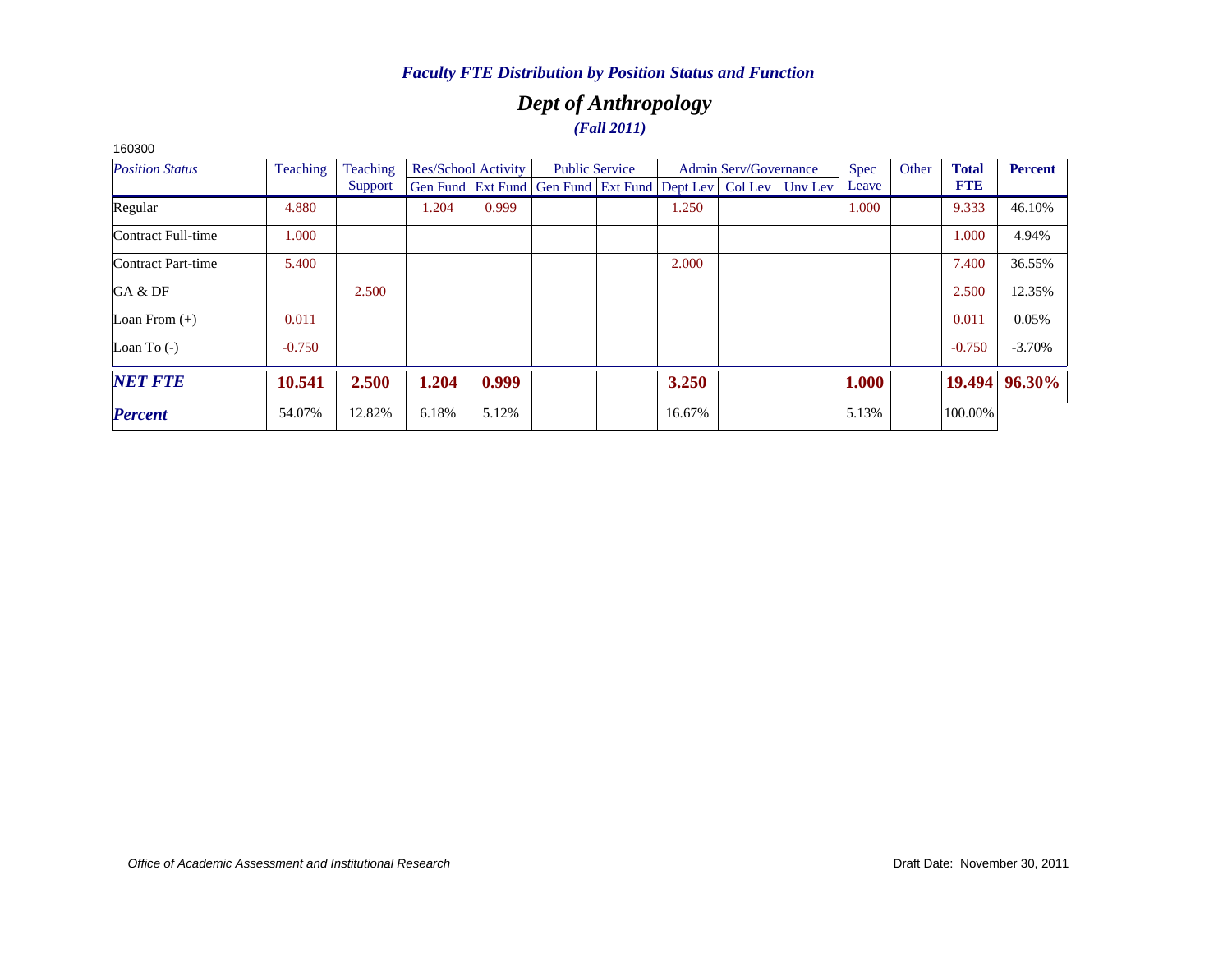### *Dept of Biology (Fall 2011)*

| <b>Position Status</b> | Teaching | Teaching |        | Res/School Activity |                                                                          | <b>Public Service</b> |       | <b>Admin Serv/Governance</b> | <b>Spec</b> | Other | <b>Total</b> | <b>Percent</b> |
|------------------------|----------|----------|--------|---------------------|--------------------------------------------------------------------------|-----------------------|-------|------------------------------|-------------|-------|--------------|----------------|
|                        |          | Support  |        |                     | Gen Fund   Ext Fund   Gen Fund   Ext Fund   Dept Lev   Col Lev   Unv Lev |                       |       |                              | Leave       |       | <b>FTE</b>   |                |
| Regular                | 13.808   |          | 4.704  | 0.500               |                                                                          |                       | 1.500 | 0.321                        | 1.000       |       | 21.833       | 48.68%         |
| Contract Full-time     | 3.333    |          |        |                     |                                                                          |                       |       |                              |             |       | 3.333        | 7.43%          |
| GA & DF                | 1.904    | 13.096   | 1.500  | 0.500               |                                                                          |                       |       |                              |             |       | 17.000       | 37.90%         |
| Loan From $(+)$        | 2.735    |          |        |                     |                                                                          |                       |       |                              |             |       | 2.735        | 6.10%          |
| Loan To $(-)$          | $-0.051$ |          |        |                     |                                                                          |                       |       |                              |             |       | $-0.051$     | $-0.11%$       |
| <b>NET FTE</b>         | 21.729   | 13.096   | 6.204  | 1.000               |                                                                          |                       | 1.500 | 0.321                        | 1.000       |       |              | 44.850 100.00% |
| <b>Percent</b>         | 48.45%   | 29.20%   | 13.83% | 2.23%               |                                                                          |                       | 3.34% | 0.72%                        | 2.23%       |       | 100.00%      |                |

#### *Overload (these figures are included in table above)*

| <b>Position Status</b>    |       | <b>Teaching   Teaching   Res/School Activity   Public Service</b> |                                                                            |  |  | <b>Admin Serv/Governance</b> | <b>Spec</b> | <b>Other</b> | <b>Total</b> |
|---------------------------|-------|-------------------------------------------------------------------|----------------------------------------------------------------------------|--|--|------------------------------|-------------|--------------|--------------|
|                           |       |                                                                   | Support Gen Fund Ext Fund Gen Fund Ext Fund Dept Lev Col Lev Unv Lev Leave |  |  |                              |             |              |              |
| <b>Contract Full-time</b> | 0.333 |                                                                   |                                                                            |  |  |                              |             |              | 0.33         |
| <b>Total</b>              | 0.333 |                                                                   |                                                                            |  |  |                              |             |              | 0.33         |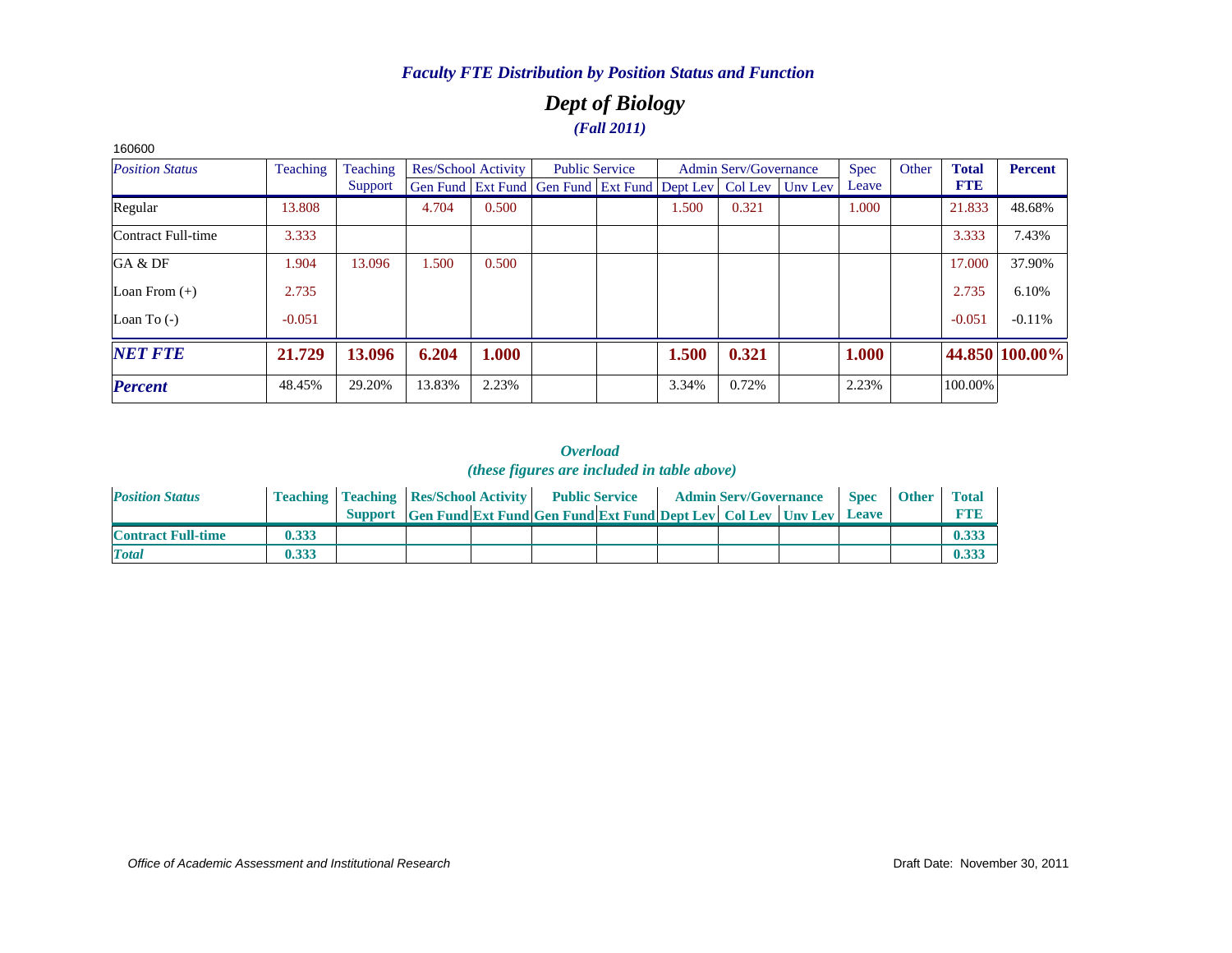### *Dept of Chemistry (Fall 2011)*

| ,,,,,,,                |                 |          |                                                                  |                       |       |                              |             |       |              |                |
|------------------------|-----------------|----------|------------------------------------------------------------------|-----------------------|-------|------------------------------|-------------|-------|--------------|----------------|
| <b>Position Status</b> | <b>Teaching</b> | Teaching | Res/School Activity                                              | <b>Public Service</b> |       | <b>Admin Serv/Governance</b> | <b>Spec</b> | Other | <b>Total</b> | <b>Percent</b> |
|                        |                 | Support  | Gen Fund Ext Fund Gen Fund Ext Fund Dept Lev   Col Lev   Unv Lev |                       |       |                              | Leave       |       | <b>FTE</b>   |                |
| Regular                | 9.717           |          | 2.783                                                            |                       | 0.750 |                              |             |       | 13.250       | 45.61%         |
| Contract Full-time     | 8.011           |          | 0.500                                                            |                       |       |                              |             |       | 8.511        | 29.30%         |
| Contract Part-time     | 0.833           |          |                                                                  |                       |       |                              |             |       | 0.833        | 2.87%          |
| GA & DF                |                 | 6.000    |                                                                  |                       |       |                              |             |       | 6.000        | 20.65%         |
| Loan From $(+)$        | 0.458           |          |                                                                  |                       |       |                              |             |       | 0.458        | 1.58%          |
| <b>NET FTE</b>         | 19.019          | 6.000    | 0.500<br>2.783                                                   |                       | 0.750 |                              |             |       |              | 29.052 100.00% |
| <b>Percent</b>         | 65.47%          | 20.65%   | 1.72%<br>9.58%                                                   |                       | 2.58% |                              |             |       | 100.00%      |                |
|                        |                 |          |                                                                  |                       |       |                              |             |       |              |                |

#### *Overload (these figures are included in table above)*

| <b>Position Status</b>    |       | <b>Teaching   Teaching   Res/School Activity   Public Service</b> |                                                                      |  |  | <b>Admin Serv/Governance</b> | <b>Spec</b> | <b>Other</b> | <b>Total</b> |
|---------------------------|-------|-------------------------------------------------------------------|----------------------------------------------------------------------|--|--|------------------------------|-------------|--------------|--------------|
|                           |       |                                                                   | Support Gen Fund Ext Fund Gen Fund Ext Fund Dept Lev Col Lev Unv Lev |  |  |                              | Leave       |              | <b>FTE</b>   |
| <b>Regular</b>            | 0.100 |                                                                   |                                                                      |  |  |                              |             |              | 0.100        |
| <b>Contract Full-time</b> | 0.493 |                                                                   |                                                                      |  |  |                              |             |              | 0.493        |
| <b>Total</b>              | 0.593 |                                                                   |                                                                      |  |  |                              |             |              | 0.593        |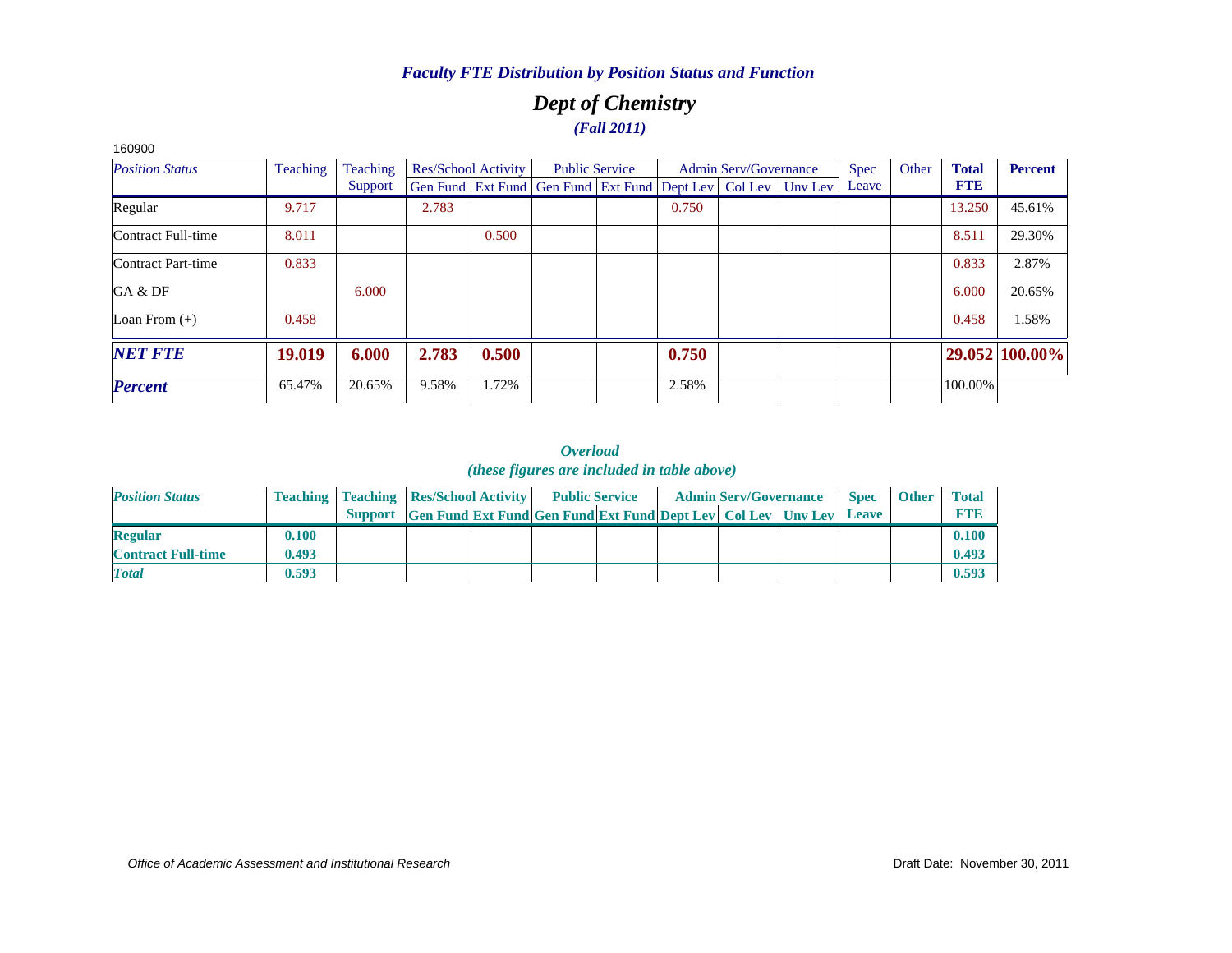### *Dept of Computer Science (Fall 2011)*

| 161200                 |                 |          |        |                            |                                                      |       |                              |         |       |       |               |                            |
|------------------------|-----------------|----------|--------|----------------------------|------------------------------------------------------|-------|------------------------------|---------|-------|-------|---------------|----------------------------|
| <b>Position Status</b> | <b>Teaching</b> | Teaching |        | <b>Res/School Activity</b> | <b>Public Service</b>                                |       | <b>Admin Serv/Governance</b> |         | Spec  | Other | <b>Total</b>  | <b>Percent</b>             |
|                        |                 | Support  |        |                            | Gen Fund   Ext Fund   Gen Fund   Ext Fund   Dept Lev |       | Col Lev                      | Unv Lev | Leave |       | <b>FTE</b>    |                            |
| Regular                | 5.916           |          | 1.917  | 1.500                      |                                                      | 0.917 |                              |         |       |       | 10.250        | 53.59%                     |
| Contract Full-time     | 3.000           |          |        | 0.250                      |                                                      |       |                              |         |       | 0.500 | 3.750         | 19.61%                     |
| GA & DF                | 0.277           | 2.723    | .250   | 0.250                      |                                                      |       |                              |         |       |       | 4.500         | 23.53%                     |
| Loan From $(+)$        | 0.625           |          |        |                            |                                                      |       |                              |         |       |       | 0.625         | 3.27%                      |
| <b>NET FTE</b>         | 9.818           | 2.723    | 3.167  | 2.000                      |                                                      | 0.917 |                              |         |       |       |               | $0.500$   19.125   100.00% |
| <b>Percent</b>         | 51.34%          | 14.24%   | 16.56% | 10.46%                     |                                                      | 4.79% |                              |         |       |       | 2.61% 100.00% |                            |

#### *Overload (these figures are included in table above)*

| <b>Position Status</b>    |       | <b>Teaching   Teaching   Res/School Activity  </b> |                                                                      | <b>Public Service</b> |  | <b>Admin Serv/Governance</b> | <b>Spec</b>  | <b>Other</b> | <b>Total</b> |
|---------------------------|-------|----------------------------------------------------|----------------------------------------------------------------------|-----------------------|--|------------------------------|--------------|--------------|--------------|
|                           |       |                                                    | Support Gen Fund Ext Fund Gen Fund Ext Fund Dept Lev Col Lev Unv Lev |                       |  |                              | <b>Leave</b> |              | <b>RTIB</b>  |
| <b>Contract Full-time</b> | 0.250 |                                                    |                                                                      |                       |  |                              |              | 0.500        | 0.750        |
| <b>Loan From</b> $(+)$    | 0.175 |                                                    |                                                                      |                       |  |                              |              |              | 0.175        |
| <b>Total</b>              | 0.425 |                                                    |                                                                      |                       |  |                              |              | 0.500        | 0.925        |

#### *Office of Academic Assessment and Institutional Research*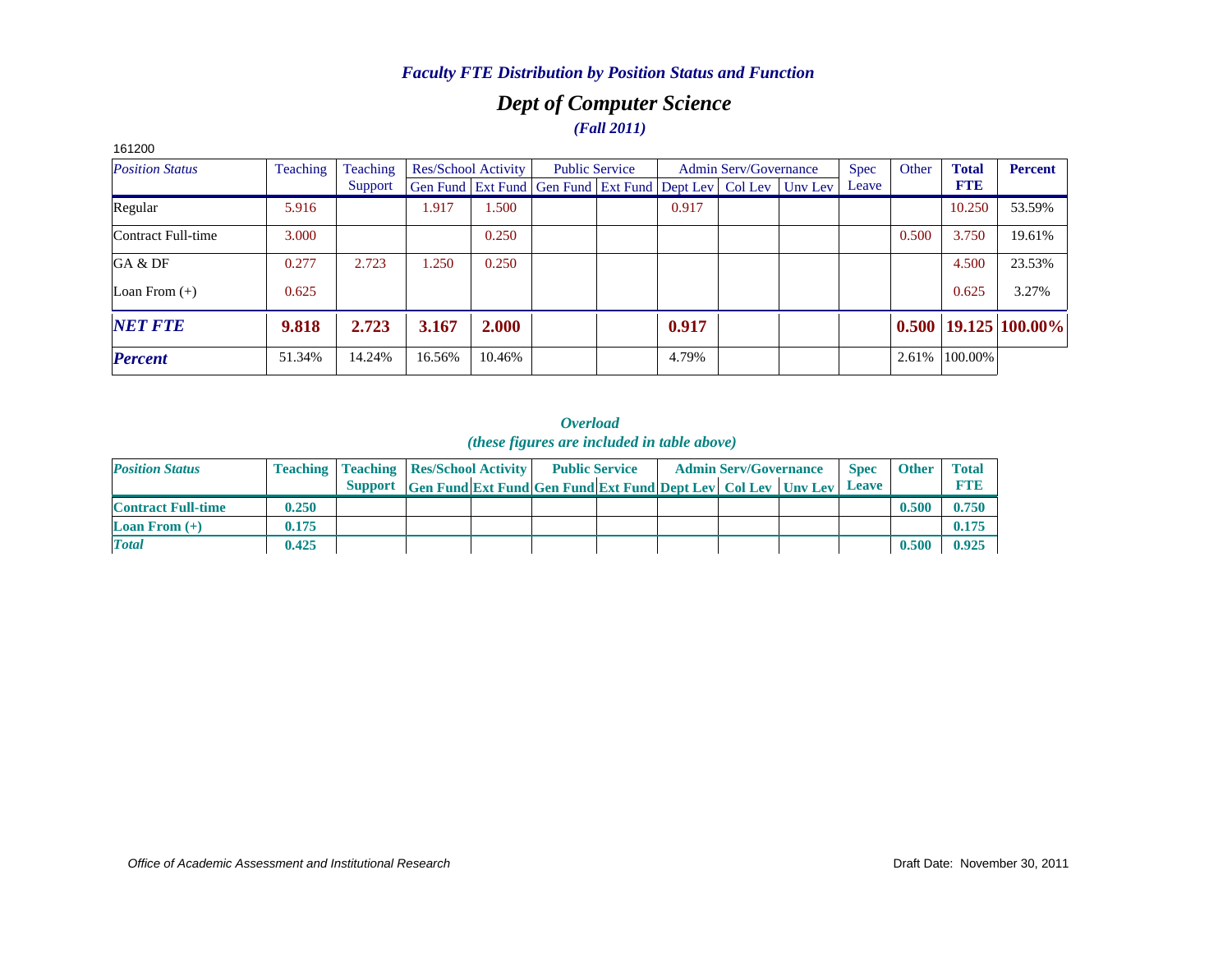### *Dept of Criminal Justice and Criminology (Fall 2011) Faculty FTE Distribution by Position Status and Function*

| <b>Position Status</b> | Teaching | Teaching |        | Res/School Activity |                                                                          | <b>Public Service</b> |       | <b>Admin Serv/Governance</b> | <b>Spec</b> | Other | <b>Total</b> | <b>Percent</b> |
|------------------------|----------|----------|--------|---------------------|--------------------------------------------------------------------------|-----------------------|-------|------------------------------|-------------|-------|--------------|----------------|
|                        |          | Support  |        |                     | Gen Fund   Ext Fund   Gen Fund   Ext Fund   Dept Lev   Col Lev   Unv Lev |                       |       |                              | Leave       |       | <b>FTE</b>   |                |
| Regular                | 5.639    |          | 1.611  |                     |                                                                          |                       | 0.500 |                              | 1.000       |       | 8.750        | 61.51%         |
| Contract Full-time     | 3.500    |          |        |                     |                                                                          |                       |       |                              |             |       | 3.500        | 24.60%         |
| Contract Part-time     | 0.500    |          |        |                     |                                                                          |                       |       |                              |             |       | 0.500        | 3.51%          |
| GA & DF                |          | 1.500    |        |                     |                                                                          |                       |       |                              |             |       | 1.500        | 10.54%         |
| Loan To $(-)$          | $-0.025$ |          |        |                     |                                                                          |                       |       |                              |             |       | $-0.025$     | $-0.18%$       |
| <b>NET FTE</b>         | 9.614    | 1.500    | 1.611  |                     |                                                                          |                       | 0.500 |                              | 1.000       |       |              | 14.225 100.00% |
| <b>Percent</b>         | 67.59%   | 10.54%   | 11.33% |                     |                                                                          |                       | 3.51% |                              | 7.03%       |       | 100.00%      |                |

#### 161500

| <b>Position Status</b>    |       | <b>Teaching   Teaching   Res/School Activity   Public Service</b> |                                                                      |  | <b>Admin Serv/Governance</b> |  | Spec         | <b>Other</b> | <b>Total</b> |
|---------------------------|-------|-------------------------------------------------------------------|----------------------------------------------------------------------|--|------------------------------|--|--------------|--------------|--------------|
|                           |       |                                                                   | Support Gen Fund Ext Fund Gen Fund Ext Fund Dept Lev Col Lev Unv Lev |  |                              |  | <b>Leave</b> |              | FTF          |
| <b>Regular</b>            | 0.750 |                                                                   |                                                                      |  |                              |  |              |              | 0.750        |
| <b>Contract Full-time</b> | 0.500 |                                                                   |                                                                      |  |                              |  |              |              | 0.500        |
| <b>Total</b>              | .250  |                                                                   |                                                                      |  |                              |  |              |              | 1.250        |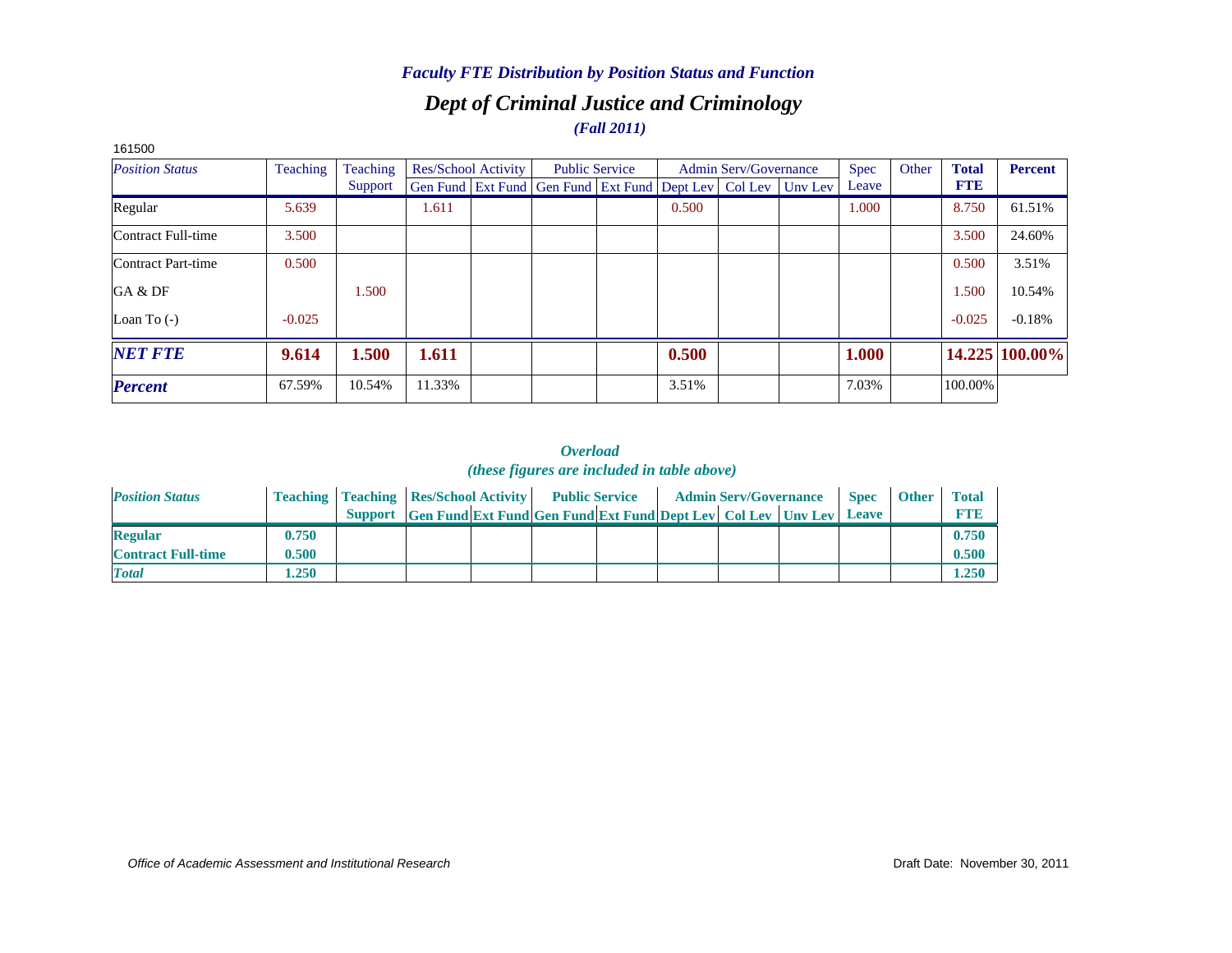### *Dept of English (Fall 2011)*

| 161800                 |          |          |       |                            |                                                      |                       |       |                              |         |             |       |              |                 |
|------------------------|----------|----------|-------|----------------------------|------------------------------------------------------|-----------------------|-------|------------------------------|---------|-------------|-------|--------------|-----------------|
| <b>Position Status</b> | Teaching | Teaching |       | <b>Res/School Activity</b> |                                                      | <b>Public Service</b> |       | <b>Admin Serv/Governance</b> |         | <b>Spec</b> | Other | <b>Total</b> | <b>Percent</b>  |
|                        |          | Support  |       |                            | Gen Fund Ext Fund Gen Fund Ext Fund Dept Lev Col Lev |                       |       |                              | Uny Lev | Leave       |       | <b>FTE</b>   |                 |
| Regular                | 17.823   |          | 5.949 | 0.650                      |                                                      |                       | 2.912 |                              |         | 0.916       |       | 28.250       | 24.13%          |
| Contract Full-time     | 44.124   |          |       | 0.249                      |                                                      |                       | 1.875 |                              | 1.500   |             |       | 47.748       | 40.78%          |
| Contract Part-time     | 16.684   |          |       |                            |                                                      |                       |       |                              |         |             |       | 16.684       | 14.25%          |
| GA & DF                | 13.750   | 10.250   | 000.1 |                            |                                                      |                       |       |                              |         |             |       | 25,000       | 21.35%          |
| Loan From $(+)$        | 0.363    |          |       |                            |                                                      |                       |       |                              |         |             |       | 0.363        | 0.31%           |
| Loan To $(-)$          | $-0.958$ |          |       |                            |                                                      |                       |       |                              |         |             |       | $-0.958$     | $-0.82%$        |
| <b>NET FTE</b>         | 91.786   | 10.250   | 6.949 | 0.899                      |                                                      |                       | 4.787 |                              | 1.500   | 0.916       |       |              | 117.087 100.00% |
| <b>Percent</b>         | 78.39%   | 8.75%    | 5.93% | 0.77%                      |                                                      |                       | 4.09% |                              | 1.28%   | 0.78%       |       | 100.00%      |                 |

| <b>Position Status</b>    |       | <b>Teaching   Teaching   Res/School Activity   Public Service</b> |                                                                      |  |  | <b>Admin Serv/Governance</b> | <b>Spec</b>  | <b>Other</b> | Total       |
|---------------------------|-------|-------------------------------------------------------------------|----------------------------------------------------------------------|--|--|------------------------------|--------------|--------------|-------------|
|                           |       |                                                                   | Support Gen Fund Ext Fund Gen Fund Ext Fund Dept Lev Col Lev Unv Lev |  |  |                              | <b>Leave</b> |              | <b>FTI3</b> |
| <b>Regular</b>            | 0.250 |                                                                   |                                                                      |  |  |                              |              |              | 0.250       |
| <b>Contract Full-time</b> | 0.250 |                                                                   |                                                                      |  |  |                              |              |              | 0.250       |
| <b>Total</b>              | 0.500 |                                                                   |                                                                      |  |  |                              |              |              | 0.500       |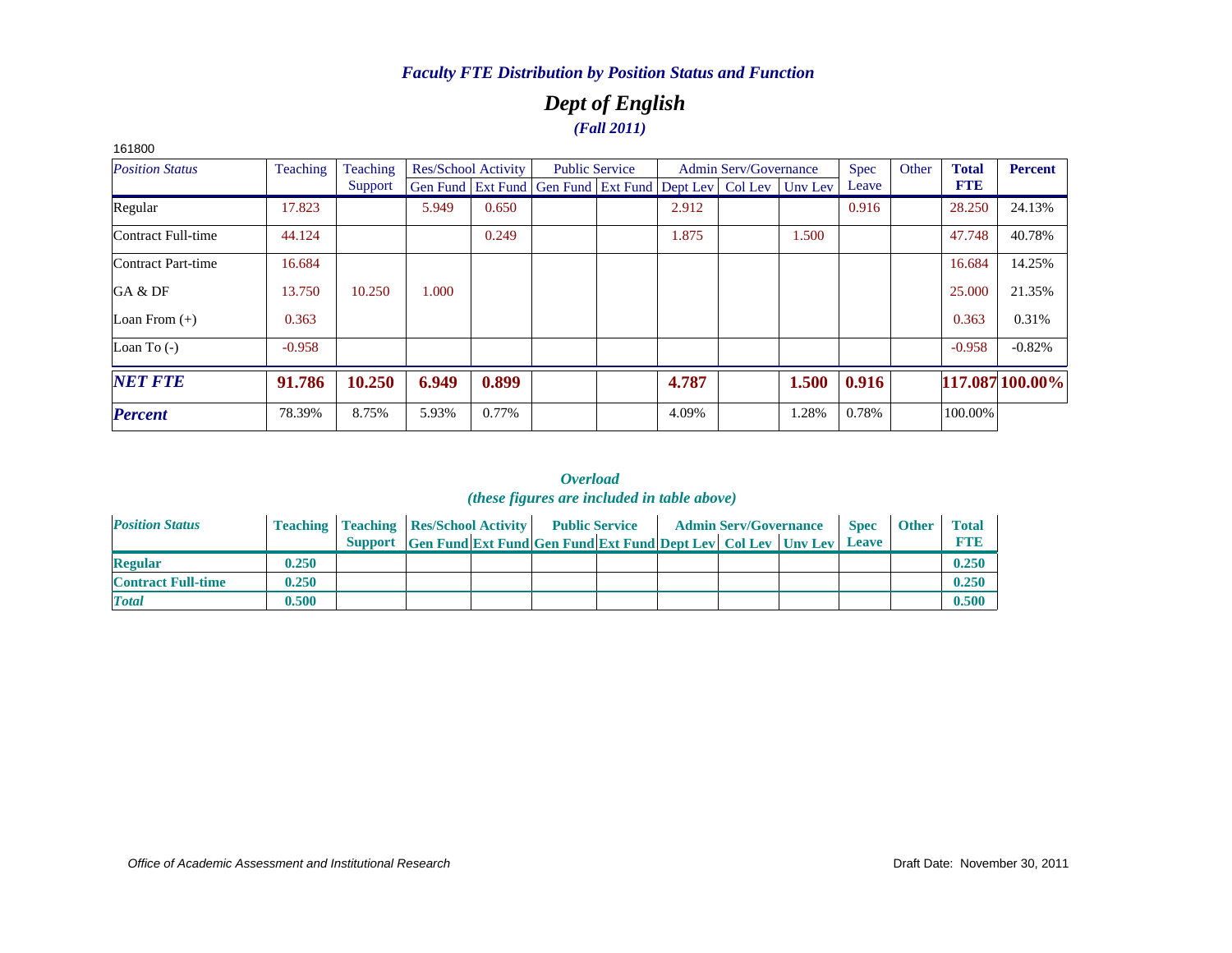### *Dept of Geography (Fall 2011)*

| 162700                 |          |          |        |                            |                                                                  |                       |       |                              |             |       |              |                |
|------------------------|----------|----------|--------|----------------------------|------------------------------------------------------------------|-----------------------|-------|------------------------------|-------------|-------|--------------|----------------|
| <b>Position Status</b> | Teaching | Teaching |        | <b>Res/School Activity</b> |                                                                  | <b>Public Service</b> |       | <b>Admin Serv/Governance</b> | <b>Spec</b> | Other | <b>Total</b> | <b>Percent</b> |
|                        |          | Support  |        |                            | Gen Fund Ext Fund Gen Fund Ext Fund Dept Lev   Col Lev   Unv Lev |                       |       |                              | Leave       |       | <b>FTE</b>   |                |
| Regular                | 7.873    |          | 1.877  | 0.250                      |                                                                  |                       | 0.750 |                              | 0.000       |       | 10.750       | 66.15%         |
| Contract Full-time     | 1.000    |          |        |                            |                                                                  |                       |       |                              | 0.000       |       | 1.000        | 6.15%          |
| Contract Part-time     | 2.000    |          |        |                            |                                                                  |                       |       |                              |             |       | 2.000        | 12.31%         |
| GA & DF                | 0.000    | 2.500    |        |                            |                                                                  |                       |       |                              |             |       | 2.500        | 15.38%         |
| Loan From $(+)$        | 0.001    |          |        |                            |                                                                  |                       |       |                              |             |       | 0.001        | 0.01%          |
| <b>NET FTE</b>         | 10.874   | 2.500    | 1.877  | 0.250                      |                                                                  |                       | 0.750 |                              | 0.000       |       |              | 16.251 100.00% |
| <b>Percent</b>         | 66.91%   | 15.38%   | 11.55% | 1.54%                      |                                                                  |                       | 4.62% |                              | $0.00\%$    |       | 100.00%      |                |

#### *Overload (these figures are included in table above)*

| <b>Position Status</b> |       | <b>Teaching   Teaching   Res/School Activity   Public Service</b>          |  |       | <b>Admin Serv/Governance</b> | <b>Spec</b> | <b>Other</b> | <b>Total</b> |
|------------------------|-------|----------------------------------------------------------------------------|--|-------|------------------------------|-------------|--------------|--------------|
|                        |       | Support Gen Fund Ext Fund Gen Fund Ext Fund Dept Lev Col Lev Unv Lev Leave |  |       |                              |             |              | <b>FTR</b>   |
| <b>Regular</b>         | 0.497 |                                                                            |  | 0.250 |                              |             |              | $0.74^{2}$   |
| <b>Total</b>           | 0.497 |                                                                            |  | 0.250 |                              |             |              | $0.74^{2}$   |

#### *Office of Academic Assessment and Institutional Research*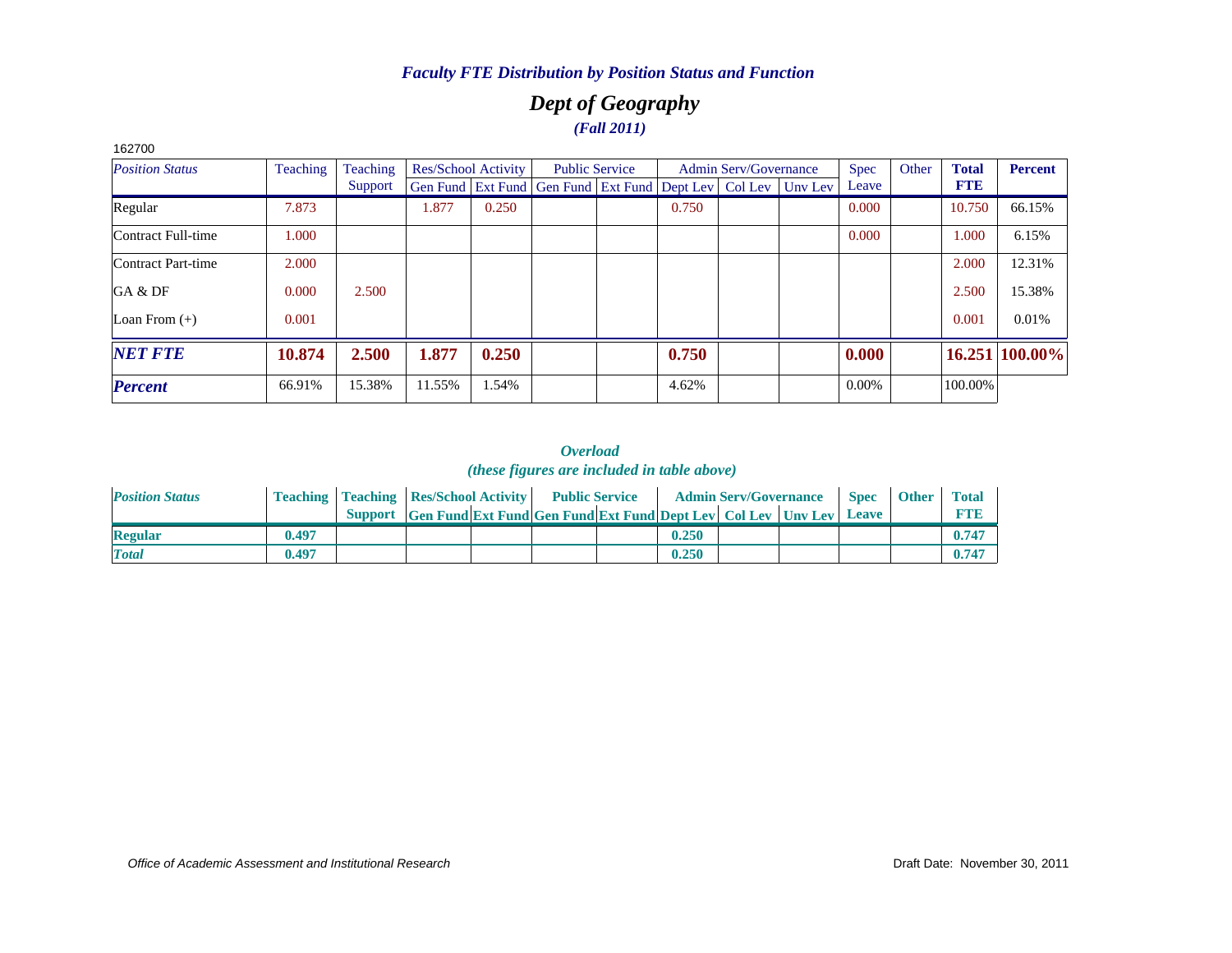### *Dept of Geology (Fall 2011)*

| 162800                 |          |          |        |                     |                                                                |       |                              |         |             |       |              |                |
|------------------------|----------|----------|--------|---------------------|----------------------------------------------------------------|-------|------------------------------|---------|-------------|-------|--------------|----------------|
| <b>Position Status</b> | Teaching | Teaching |        | Res/School Activity | <b>Public Service</b>                                          |       | <b>Admin Serv/Governance</b> |         | <b>Spec</b> | Other | <b>Total</b> | <b>Percent</b> |
|                        |          | Support  |        |                     | Gen Fund   Ext Fund   Gen Fund   Ext Fund   Dept Lev   Col Lev |       |                              | Unv Lev | Leave       |       | <b>FTE</b>   |                |
| Regular                | 4.814    |          | 2.077  |                     |                                                                | 0.500 | 0.000                        |         |             |       | 7.391        | 62.16%         |
| Contract Part-time     |          | 0.250    |        |                     |                                                                | 0.250 |                              |         |             |       | 0.500        | 4.20%          |
| GA & DF                |          | 3.000    |        | 1.000               |                                                                |       |                              |         |             |       | 4.000        | 33.64%         |
| <b>NET FTE</b>         | 4.814    | 3.250    | 2.077  | 1.000               |                                                                | 0.750 | 0.000                        |         |             |       |              | 11.891 100.00% |
| <b>Percent</b>         | 40.48%   | 27.33%   | 17.47% | 8.41%               |                                                                | 6.31% | $0.00\%$                     |         |             |       | 100.00%      |                |

| <b>Position Status</b> |       | <b>Teaching   Teaching   Res/School Activity  </b> |                                                                              | <b>Public Service</b> |  | <b>Admin Serv/Governance</b> | <b>Spec</b> | <b>Other</b> | <b>Total</b> |
|------------------------|-------|----------------------------------------------------|------------------------------------------------------------------------------|-----------------------|--|------------------------------|-------------|--------------|--------------|
|                        |       | <b>Support</b>                                     | <b>Solution</b> Fund Ext Fund Gen Fund Ext Fund Dept Lev   Col Lev   Uny Lev |                       |  |                              | Leave       |              | <b>FTE</b>   |
| <b>Regular</b>         | 0.250 |                                                    |                                                                              |                       |  |                              |             |              | 0.250        |
| <b>Total</b>           | 0.250 |                                                    |                                                                              |                       |  |                              |             |              | 0.250        |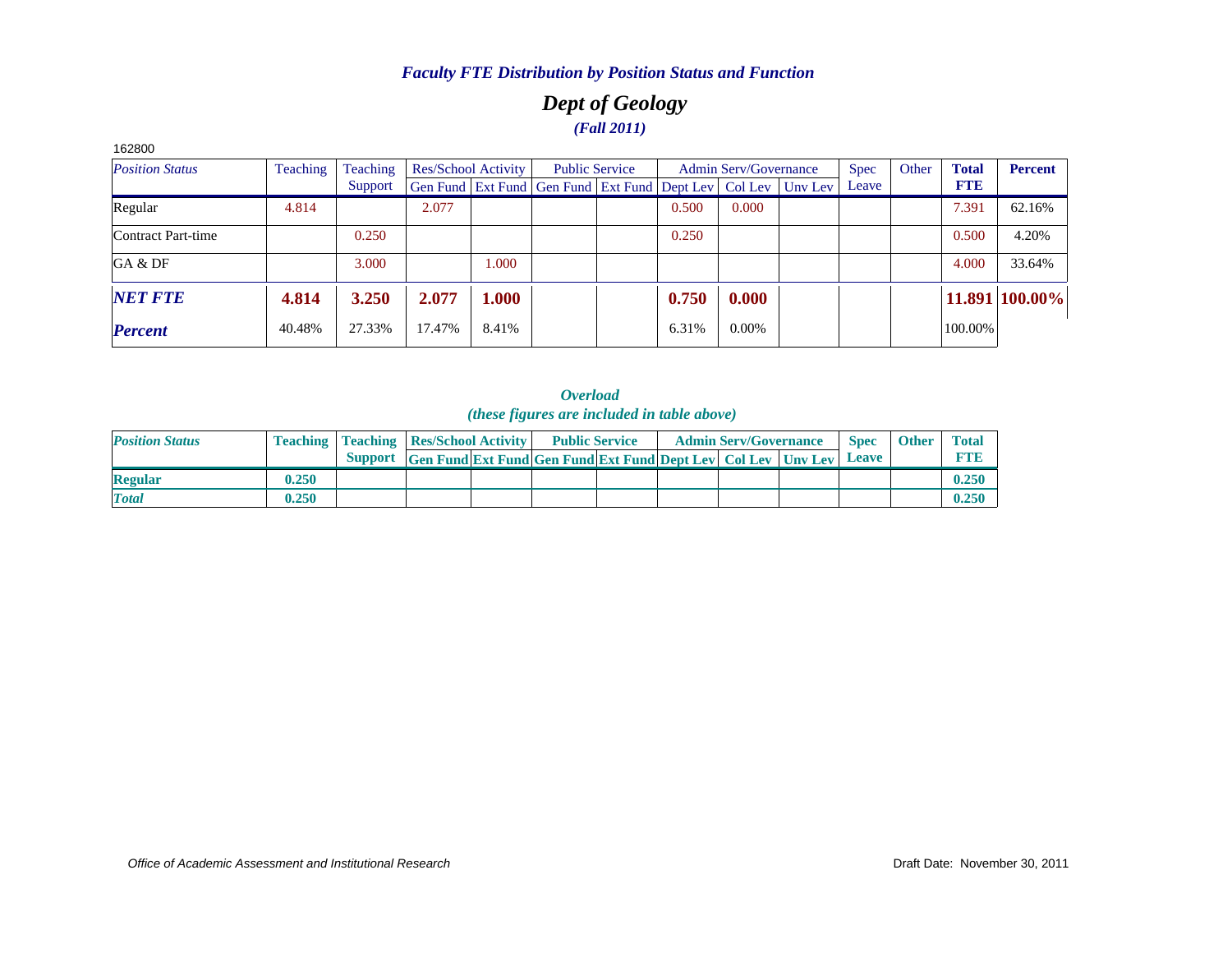### *Dept of History (Fall 2011)*

| 163000                 |          |          |        |                            |                                                                |                       |       |                              |         |             |       |              |                |
|------------------------|----------|----------|--------|----------------------------|----------------------------------------------------------------|-----------------------|-------|------------------------------|---------|-------------|-------|--------------|----------------|
| <b>Position Status</b> | Teaching | Teaching |        | <b>Res/School Activity</b> |                                                                | <b>Public Service</b> |       | <b>Admin Serv/Governance</b> |         | <b>Spec</b> | Other | <b>Total</b> | <b>Percent</b> |
|                        |          | Support  |        |                            | Gen Fund   Ext Fund   Gen Fund   Ext Fund   Dept Lev   Col Lev |                       |       |                              | Unv Lev | Leave       |       | <b>FTE</b>   |                |
| Regular                | 15.444   |          | 4.822  | 0.084                      |                                                                |                       | 1.650 |                              | 0.500   | 1.000       |       | 23.500       | 60.05%         |
| Contract Full-time     | 4.650    |          |        |                            |                                                                |                       |       |                              |         |             |       | 4.650        | 11.88%         |
| Contract Part-time     | 8.758    |          |        |                            |                                                                |                       |       |                              |         |             |       | 8.758        | 22.38%         |
| GA & DF                |          | 3.000    |        |                            |                                                                |                       |       |                              |         |             |       | 3.000        | 7.67%          |
| Loan From $(+)$        | 0.652    |          |        |                            |                                                                |                       |       |                              |         |             |       | 0.652        | 1.67%          |
| Loan To $(-)$          | $-1.425$ |          |        |                            |                                                                |                       |       |                              |         |             |       | $-1.425$     | $-3.64%$       |
| <b>NET FTE</b>         | 28.079   | 3.000    | 4.822  | 0.084                      |                                                                |                       | 1.650 |                              | 0.500   | 1.000       |       |              | 39.135 100.00% |
| <b>Percent</b>         | 71.75%   | 7.67%    | 12.32% | 0.21%                      |                                                                |                       | 4.22% |                              | 1.28%   | 2.56%       |       | 100.00%      |                |

| <b>Position Status</b> |       | <b>Teaching   Teaching   Res/School Activity  </b> |                                                                            | <b>Public Service</b> |  | <b>Admin Serv/Governance</b> | <b>Spec</b> | <b>Other</b> | <b>Total</b> |
|------------------------|-------|----------------------------------------------------|----------------------------------------------------------------------------|-----------------------|--|------------------------------|-------------|--------------|--------------|
|                        |       |                                                    | Support Gen Fund Ext Fund Gen Fund Ext Fund Dept Lev Col Lev Uny Lev Leave |                       |  |                              |             |              | <b>FTE</b>   |
| <b>Regular</b>         | 0.250 |                                                    |                                                                            |                       |  |                              |             |              | 0.250        |
| <b>Total</b>           | 0.250 |                                                    |                                                                            |                       |  |                              |             |              | 0.250        |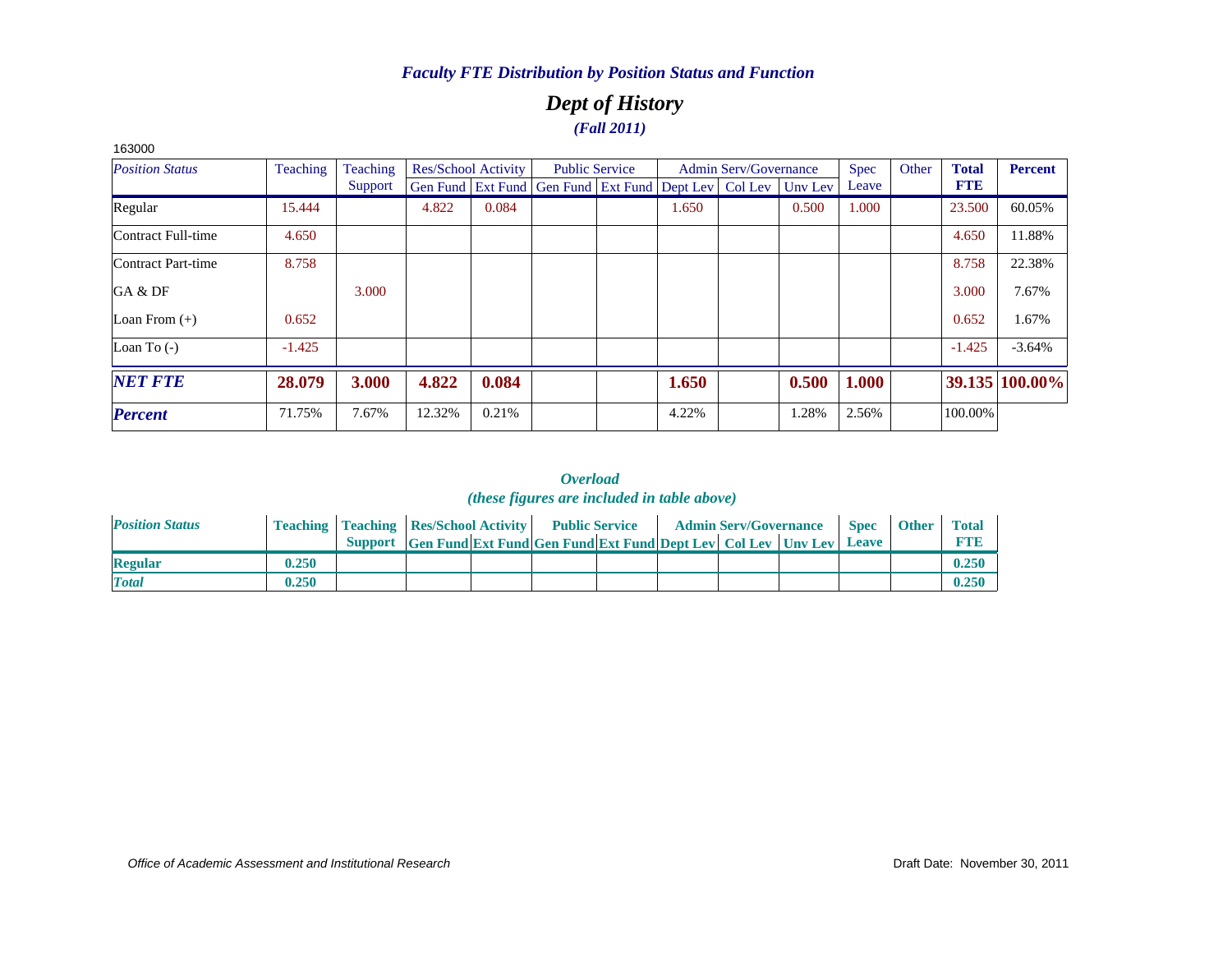## *Dept of Mathematical Sciences*

*(Fall 2011)*

| 163600                 |          |          |       |                     |                                                                          |       |                       |             |       |              |                |
|------------------------|----------|----------|-------|---------------------|--------------------------------------------------------------------------|-------|-----------------------|-------------|-------|--------------|----------------|
| <b>Position Status</b> | Teaching | Teaching |       | Res/School Activity | <b>Public Service</b>                                                    |       | Admin Serv/Governance | <b>Spec</b> | Other | <b>Total</b> | <b>Percent</b> |
|                        |          | Support  |       |                     | Gen Fund   Ext Fund   Gen Fund   Ext Fund   Dept Lev   Col Lev   Unv Lev |       |                       | Leave       |       | <b>FTE</b>   |                |
| Regular                | 13.793   |          | 4.956 | 0.500               |                                                                          | 1.751 |                       |             |       | 21.000       | 38.68%         |
| Contract Full-time     | 14.248   |          |       |                     |                                                                          |       |                       |             |       | 14.248       | 26.24%         |
| Contract Part-time     | 6.691    |          |       |                     |                                                                          |       |                       |             |       | 6.691        | 12.32%         |
| GA & DF                | 2.000    | 8.500    |       | 0.500               |                                                                          |       |                       |             |       | 11.000       | 20.26%         |
| Loan From $(+)$        | 1.381    |          |       |                     |                                                                          |       |                       |             |       | 1.381        | 2.54%          |
| Loan To $(-)$          | $-0.025$ |          |       |                     |                                                                          |       |                       |             |       | $-0.025$     | $-0.05%$       |
| <b>NET FTE</b>         | 38.088   | 8.500    | 4.956 | 1.000               |                                                                          | 1.751 |                       |             |       |              | 54.295 100.00% |
| <b>Percent</b>         | 70.15%   | 15.66%   | 9.13% | 1.84%               |                                                                          | 3.22% |                       |             |       | 100.00%      |                |

| <b>Position Status</b>    |      | <b>Teaching   Teaching   Res/School Activity   Public Service</b> |                                                                      |  |  | <b>Admin Serv/Governance</b> | <b>Spec</b> | <b>Other</b> | <b>Total</b> |
|---------------------------|------|-------------------------------------------------------------------|----------------------------------------------------------------------|--|--|------------------------------|-------------|--------------|--------------|
|                           |      |                                                                   | Support Gen Fund Ext Fund Gen Fund Ext Fund Dept Lev Col Lev Unv Lev |  |  |                              | Leave       |              | <b>FTE</b>   |
| <b>Contract Full-time</b> | .083 |                                                                   |                                                                      |  |  |                              |             |              | 1.083        |
| <b>Total</b>              | .083 |                                                                   |                                                                      |  |  |                              |             |              | 1.083        |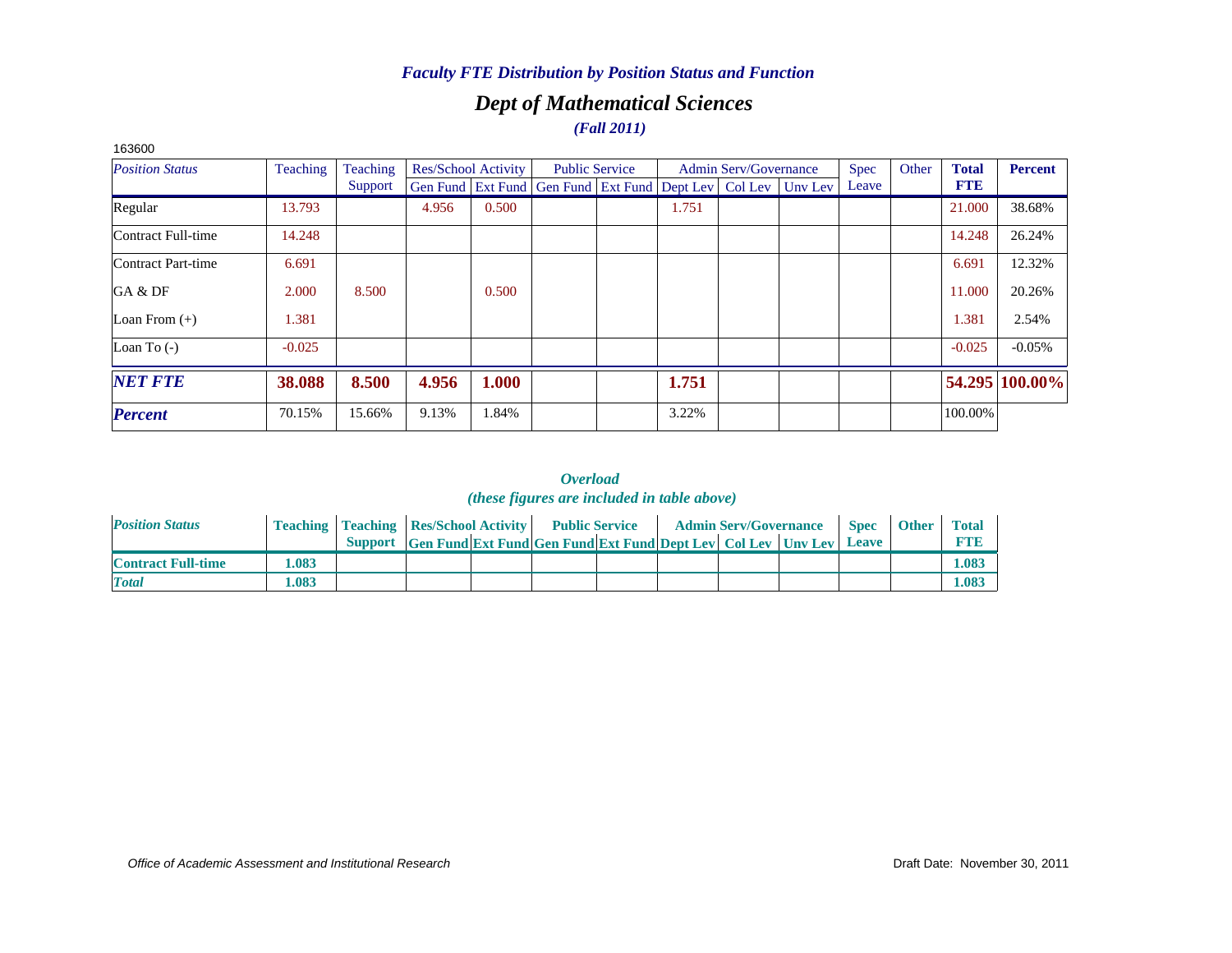### *Dept of Modern Languages and Classics (Fall 2011)*

| 162100                 |          |                 |       |                     |                                                                          |                       |       |                              |             |       |              |                |
|------------------------|----------|-----------------|-------|---------------------|--------------------------------------------------------------------------|-----------------------|-------|------------------------------|-------------|-------|--------------|----------------|
| <b>Position Status</b> | Teaching | <b>Teaching</b> |       | Res/School Activity |                                                                          | <b>Public Service</b> |       | <b>Admin Serv/Governance</b> | <b>Spec</b> | Other | <b>Total</b> | <b>Percent</b> |
|                        |          | Support         |       |                     | Gen Fund   Ext Fund   Gen Fund   Ext Fund   Dept Lev   Col Lev   Unv Lev |                       |       |                              | Leave       |       | <b>FTE</b>   |                |
| Regular                | 15.211   |                 | 3.955 |                     |                                                                          |                       | 0.750 |                              |             |       | 19.916       | 45.30%         |
| Contract Full-time     | 10.499   | 0.084           |       |                     |                                                                          |                       |       |                              |             |       | 10.583       | 24.07%         |
| Contract Part-time     | 7.012    |                 |       |                     |                                                                          |                       |       |                              |             |       | 7.012        | 15.95%         |
| GA & DF                | 1.249    | 2.251           |       |                     |                                                                          |                       |       |                              |             |       | 3.500        | 7.96%          |
| Loan From $(+)$        | 2.982    |                 |       |                     |                                                                          |                       |       |                              |             |       | 2.982        | 6.78%          |
| Loan To $(-)$          | $-0.025$ |                 |       |                     |                                                                          |                       |       |                              |             |       | $-0.025$     | $-0.06%$       |
| <b>NET FTE</b>         | 36.928   | 2.335           | 3.955 |                     |                                                                          |                       | 0.750 |                              |             |       |              | 43.968 100.00% |
| <b>Percent</b>         | 83.99%   | 5.31%           | 9.00% |                     |                                                                          |                       | 1.71% |                              |             |       | 100.00%      |                |

| <b>Position Status</b>    |       | <b>Teaching   Teaching   Res/School Activity  </b> |                                                                      | <b>Public Service</b> |  | <b>Admin Serv/Governance</b> | <b>Spec</b>  | <b>Other</b> | <b>Total</b> |
|---------------------------|-------|----------------------------------------------------|----------------------------------------------------------------------|-----------------------|--|------------------------------|--------------|--------------|--------------|
|                           |       |                                                    | Support Gen Fund Ext Fund Gen Fund Ext Fund Dept Lev Col Lev Unv Lev |                       |  |                              | <b>Leave</b> |              | <b>FTE</b>   |
| <b>Regular</b>            | 0.333 |                                                    |                                                                      |                       |  |                              |              |              | 0.333        |
| <b>Contract Full-time</b> | 0.583 |                                                    |                                                                      |                       |  |                              |              |              | 0.583        |
| <b>Loan From</b> $(+)$    | 0.250 |                                                    |                                                                      |                       |  |                              |              |              | 0.250        |
| <b>Total</b>              | l.166 |                                                    |                                                                      |                       |  |                              |              |              | 1.166        |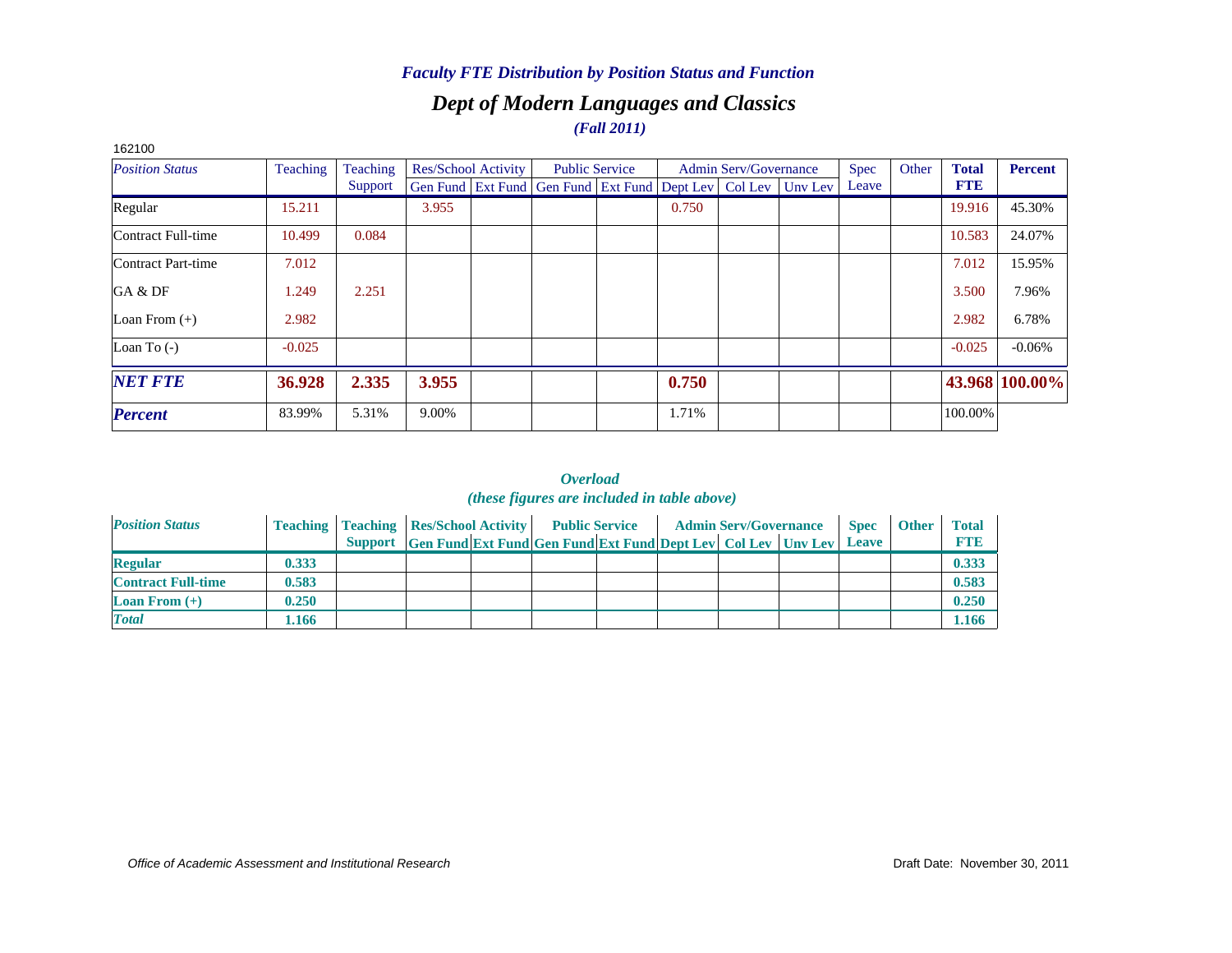### *Dept of Natural Resources (Fall 2011)*

| 163900                 |          |          |        |                     |                                                                |                       |       |                              |         |             |       |              |                           |
|------------------------|----------|----------|--------|---------------------|----------------------------------------------------------------|-----------------------|-------|------------------------------|---------|-------------|-------|--------------|---------------------------|
| <b>Position Status</b> | Teaching | Teaching |        | Res/School Activity |                                                                | <b>Public Service</b> |       | <b>Admin Serv/Governance</b> |         | <b>Spec</b> | Other | <b>Total</b> | <b>Percent</b>            |
|                        |          | Support  |        |                     | Gen Fund   Ext Fund   Gen Fund   Ext Fund   Dept Lev   Col Lev |                       |       |                              | Unv Lev | Leave       |       | <b>FTE</b>   |                           |
| Regular                | 6.147    |          | 0.967  | 0.250               |                                                                |                       | 0.500 |                              | 0.345   |             | 0.041 | 8.250        | 64.83%                    |
| Contract Part-time     | 0.725    |          |        |                     |                                                                |                       |       |                              |         |             |       | 0.725        | 5.70%                     |
| GA & DF                | 0.186    | 1.885    | 0.500  | 0.500               | 0.179                                                          | 0.250                 |       |                              |         |             |       | 3.500        | 27.50%                    |
| <b>NET FTE</b>         | 7.058    | 1.885    | 1.467  | 0.750               | 0.179                                                          | 0.250                 | 0.500 |                              | 0.345   |             |       |              | $0.041$   12.475   98.04% |
| <b>Percent</b>         | 56.58%   | 15.11%   | 11.76% | 6.01%               | 1.43%                                                          | 2.00%                 | 4.01% |                              | 2.77%   |             | 0.33% | 100.00%      |                           |

| <b>Position Status</b> |       | <b>Teaching   Teaching   Res/School Activity  </b> |                                                                      | <b>Public Service</b> |  | <b>Admin Serv/Governance</b> | <b>Spec</b> | <b>Other</b> | <b>Total</b> |
|------------------------|-------|----------------------------------------------------|----------------------------------------------------------------------|-----------------------|--|------------------------------|-------------|--------------|--------------|
|                        |       |                                                    | Support Gen Fund Ext Fund Gen Fund Ext Fund Dept Lev Col Lev Uny Lev |                       |  |                              | Leave       |              | <b>L'TE</b>  |
| <b>Regular</b>         | 0.250 |                                                    |                                                                      |                       |  |                              |             |              | 0.250        |
| <b>Total</b>           | 0.250 |                                                    |                                                                      |                       |  |                              |             |              | 0.250        |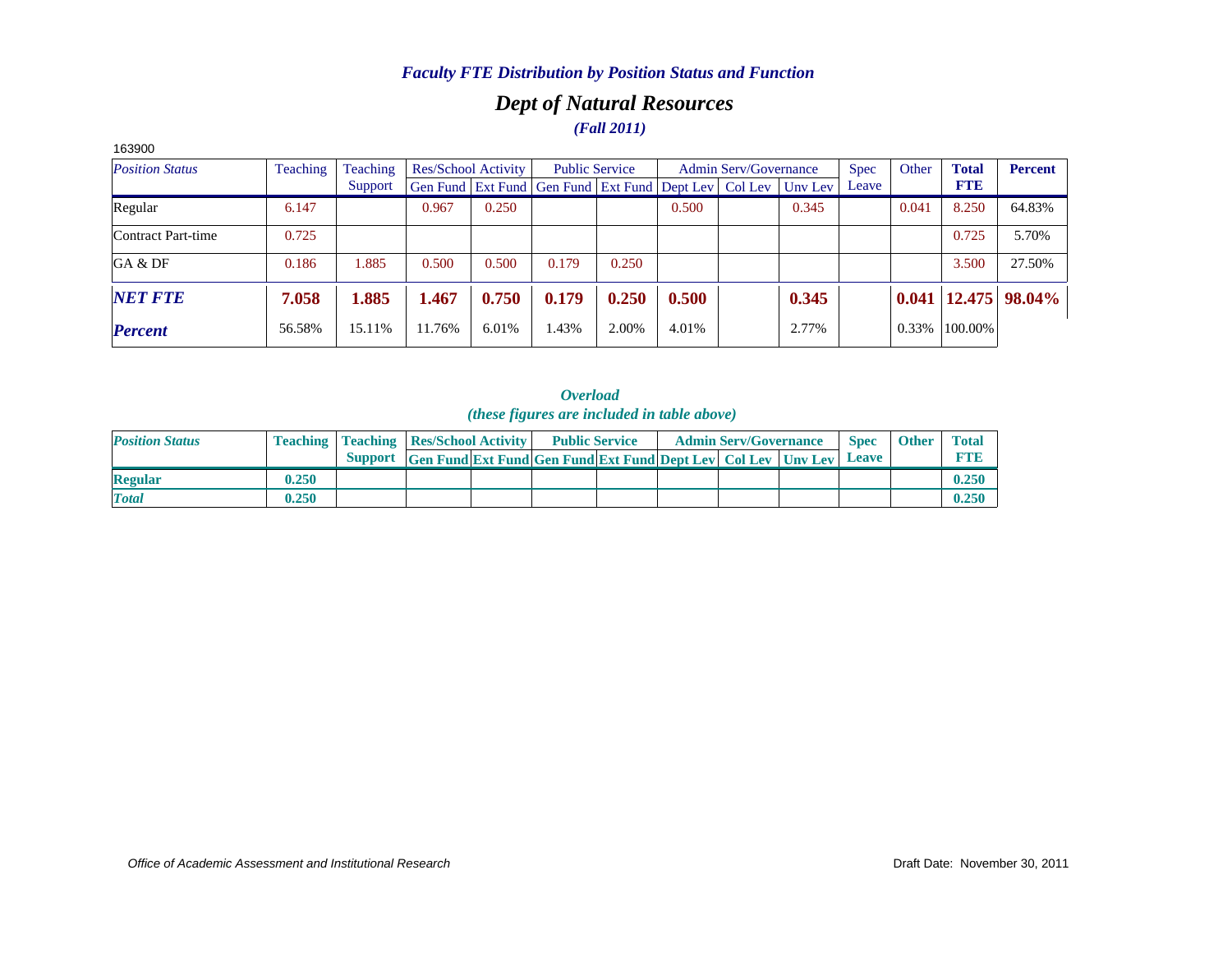### *Dept of Philosophy (Fall 2011)*

| 164200                 |          |          |        |                     |                                                                |       |                              |         |             |       |              |                |
|------------------------|----------|----------|--------|---------------------|----------------------------------------------------------------|-------|------------------------------|---------|-------------|-------|--------------|----------------|
| <b>Position Status</b> | Teaching | Teaching |        | Res/School Activity | <b>Public Service</b>                                          |       | <b>Admin Serv/Governance</b> |         | <b>Spec</b> | Other | <b>Total</b> | <b>Percent</b> |
|                        |          | Support  |        |                     | Gen Fund   Ext Fund   Gen Fund   Ext Fund   Dept Lev   Col Lev |       |                              | Unv Lev | Leave       |       | <b>FTE</b>   |                |
| Regular                | 6.387    |          | 2.113  |                     |                                                                | 0.500 |                              |         |             |       | 9.000        | 88.81%         |
| Contract Full-time     | 1.250    |          |        |                     |                                                                |       |                              |         |             |       | 1.250        | 12.33%         |
| Loan From $(+)$        | 0.500    |          |        |                     |                                                                |       |                              |         |             |       | 0.500        | 4.93%          |
| Loan To $(-)$          | $-0.616$ |          |        |                     |                                                                |       |                              |         |             |       | $-0.616$     | $-6.08%$       |
| <b>NET FTE</b>         | 7.521    |          | 2.113  |                     |                                                                | 0.500 |                              |         |             |       |              | 10.134 100.00% |
| <b>Percent</b>         | 74.22%   |          | 20.85% |                     |                                                                | 4.93% |                              |         |             |       | 100.00%      |                |

| <b>Position Status</b> |       | <b>Teaching   Teaching   Res/School Activity  </b> |                                                                             | <b>Public Service</b> |  | <b>Admin Serv/Governance</b> | <b>Spec</b>  | <b>Other</b> | Total      |
|------------------------|-------|----------------------------------------------------|-----------------------------------------------------------------------------|-----------------------|--|------------------------------|--------------|--------------|------------|
|                        |       |                                                    | <b>Support</b> Gen Fund Ext Fund Gen Fund Ext Fund Dept Lev Col Lev Unv Lev |                       |  |                              | <b>Leave</b> |              | <b>FTR</b> |
| <b>Loan From</b> $(+)$ | 0.500 |                                                    |                                                                             |                       |  |                              |              |              | 0.500      |
| <b>Total</b>           | 0.500 |                                                    |                                                                             |                       |  |                              |              |              | 0.500      |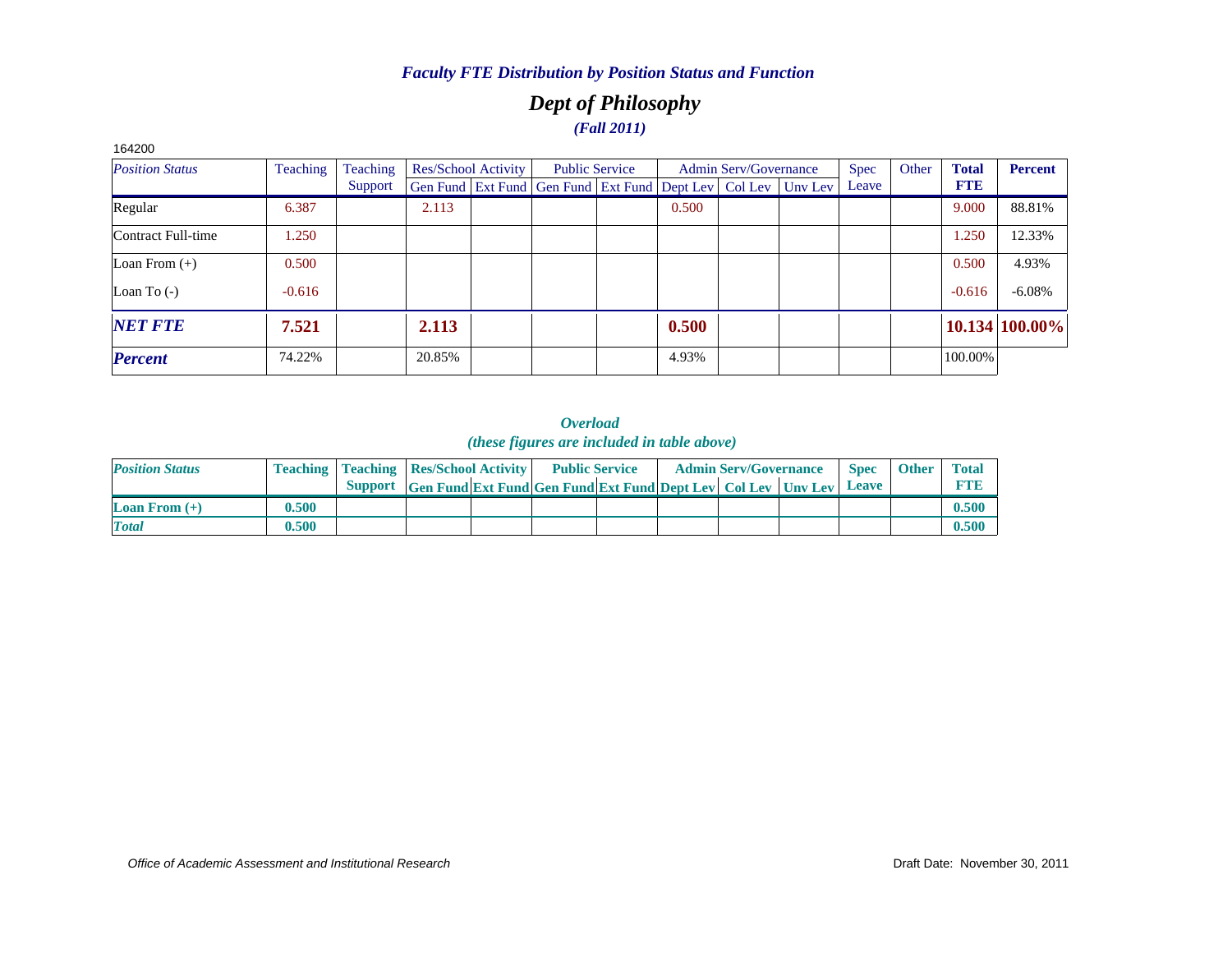### *Dept of Physics & Astronomy (Fall 2011)*

| 164500                 |          |          |       |                            |                                                                          |                       |       |                              |             |       |              |                |
|------------------------|----------|----------|-------|----------------------------|--------------------------------------------------------------------------|-----------------------|-------|------------------------------|-------------|-------|--------------|----------------|
| <b>Position Status</b> | Teaching | Teaching |       | <b>Res/School Activity</b> |                                                                          | <b>Public Service</b> |       | <b>Admin Serv/Governance</b> | <b>Spec</b> | Other | <b>Total</b> | <b>Percent</b> |
|                        |          | Support  |       |                            | Gen Fund   Ext Fund   Gen Fund   Ext Fund   Dept Lev   Col Lev   Unv Lev |                       |       |                              | Leave       |       | <b>FTE</b>   |                |
| Regular                | 7.796    |          | 2.003 | 0.250                      | 1.000                                                                    |                       | 0.750 |                              | 1.000       |       | 12.799       | 56.63%         |
| Contract Full-time     | 2.951    |          |       | 0.226                      |                                                                          |                       |       |                              | 0.044       |       | 3.221        | 14.25%         |
| Contract Part-time     | 0.499    |          |       |                            |                                                                          |                       |       |                              |             |       | 0.499        | 2.21%          |
| GA & DF                | 0.000    | 4.000    |       | 0.500                      |                                                                          |                       |       |                              |             |       | 4.500        | 19.91%         |
| Loan From $(+)$        | 1.832    |          |       |                            |                                                                          |                       |       |                              |             |       | 1.832        | 8.11%          |
| Loan To $(-)$          | $-0.250$ |          |       |                            |                                                                          |                       |       |                              |             |       | $-0.250$     | $-1.11%$       |
| <b>NET FTE</b>         | 12.828   | 4.000    | 2.003 | 0.976                      | 1.000                                                                    |                       | 0.750 |                              | 1.044       |       |              | 22.601 100.00% |
| <b>Percent</b>         | 56.76%   | 17.70%   | 8.86% | 4.32%                      | 4.42%                                                                    |                       | 3.32% |                              | 4.62%       |       | 100.00%      |                |

| <b>Position Status</b>    |       | <b>Teaching   Teaching   Res/School Activity   Public Service</b> |                                                                      |  |  | <b>Admin Serv/Governance</b> | <b>Spec</b>  | <b>Other</b> | Total       |
|---------------------------|-------|-------------------------------------------------------------------|----------------------------------------------------------------------|--|--|------------------------------|--------------|--------------|-------------|
|                           |       |                                                                   | Support Gen Fund Ext Fund Gen Fund Ext Fund Dept Lev Col Lev Unv Lev |  |  |                              | <b>Leave</b> |              | <b>FTIP</b> |
| <b>Regular</b>            | 0.464 |                                                                   |                                                                      |  |  |                              |              |              | 0.464       |
| <b>Contract Full-time</b> | 0.177 |                                                                   |                                                                      |  |  |                              |              |              | 0.177       |
| <b>Total</b>              | 0.641 |                                                                   |                                                                      |  |  |                              |              |              | 0.641       |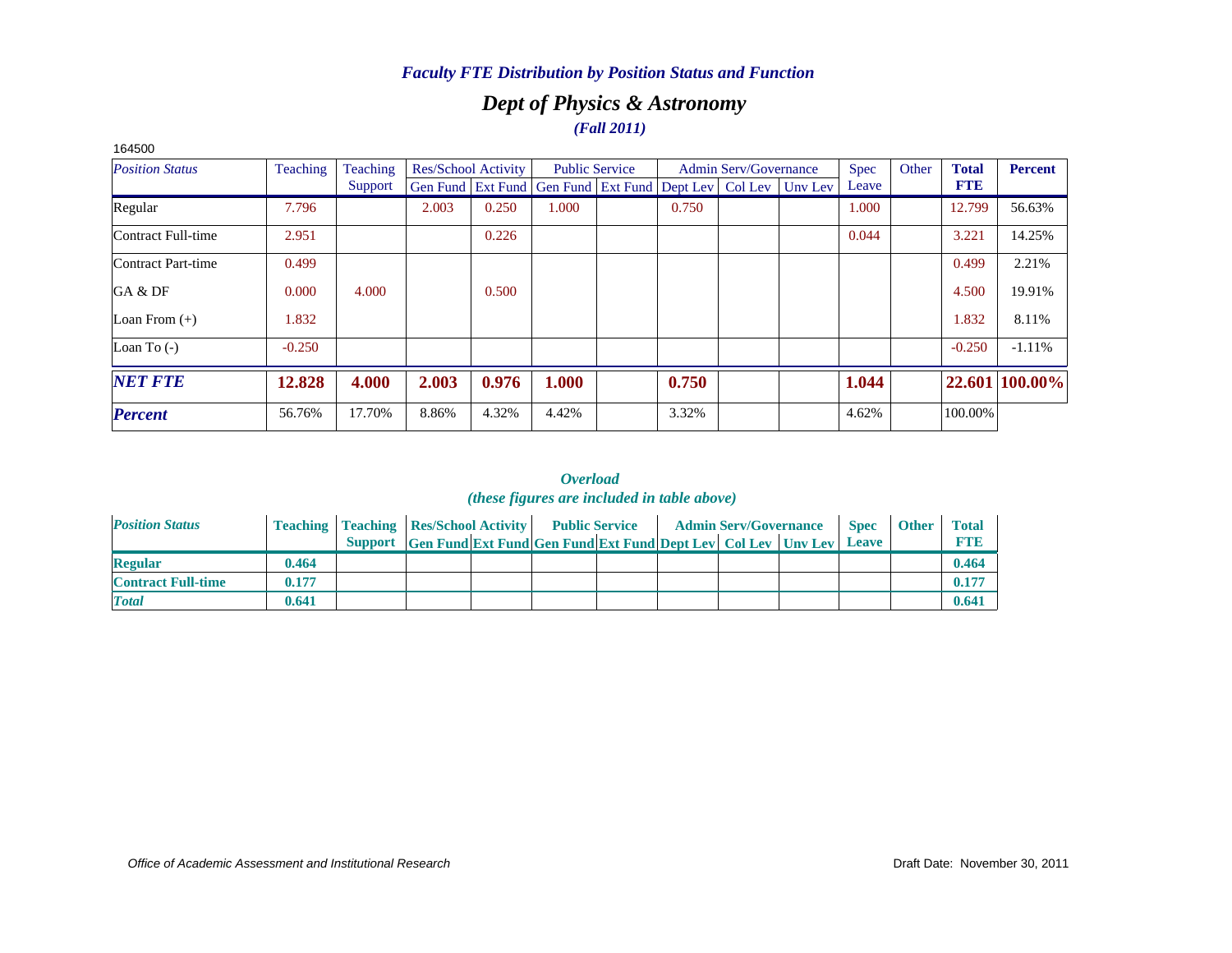### *Dept of Physiology & Health Sciences (Fall 2011)*

| 164800                 |                 |          |       |                            |                                                                |                       |       |                              |         |       |       |              |                            |
|------------------------|-----------------|----------|-------|----------------------------|----------------------------------------------------------------|-----------------------|-------|------------------------------|---------|-------|-------|--------------|----------------------------|
| <b>Position Status</b> | <b>Teaching</b> | Teaching |       | <b>Res/School Activity</b> |                                                                | <b>Public Service</b> |       | <b>Admin Serv/Governance</b> |         | Spec  | Other | <b>Total</b> | <b>Percent</b>             |
|                        |                 | Support  |       |                            | Gen Fund   Ext Fund   Gen Fund   Ext Fund   Dept Lev   Col Lev |                       |       |                              | Unv Lev | Leave |       | <b>FTE</b>   |                            |
| Regular                | 8.678           | 0.020    | 1.566 |                            |                                                                |                       | 0.750 |                              |         | 0.936 | 0.250 | 12.200       | 48.65%                     |
| Contract Full-time     | 5.751           |          |       |                            |                                                                |                       |       |                              |         |       | 0.750 | 6.501        | 25.92%                     |
| Contract Part-time     | 2.704           |          | 0.034 |                            |                                                                |                       |       |                              |         |       | 0.057 | 2.795        | 11.14%                     |
| GA & DF                | 2.573           | 1.927    |       |                            |                                                                |                       |       |                              |         |       |       | 4.500        | 17.94%                     |
| Loan From $(+)$        | 0.416           |          |       |                            |                                                                |                       |       |                              |         |       |       | 0.416        | 1.66%                      |
| Loan To $(-)$          | $-1.333$        |          |       |                            |                                                                |                       |       |                              |         |       |       | $-1.333$     | $-5.32%$                   |
| <b>NET FTE</b>         | 18.789          | 1.947    | 1.600 |                            |                                                                |                       | 0.750 |                              |         | 0.936 |       |              | $1.057$   25.079   100.00% |
| <b>Percent</b>         | 74.92%          | 7.76%    | 6.38% |                            |                                                                |                       | 2.99% |                              |         | 3.73% | 4.21% | 100.00%      |                            |

| <b>Position Status</b>    |       | <b>Teaching   Teaching   Res/School Activity  </b> |                                                                      | <b>Public Service</b> |  | <b>Admin Serv/Governance</b> | <b>Spec</b> | <b>Other</b> | <b>Total</b> |
|---------------------------|-------|----------------------------------------------------|----------------------------------------------------------------------|-----------------------|--|------------------------------|-------------|--------------|--------------|
|                           |       |                                                    | Support Gen Fund Ext Fund Gen Fund Ext Fund Dept Lev Col Lev Unv Lev |                       |  |                              | Leave       |              | <b>FTE</b>   |
| <b>Contract Full-time</b> | 0.500 |                                                    |                                                                      |                       |  |                              |             |              | 0.500        |
| <b>Total</b>              | 0.500 |                                                    |                                                                      |                       |  |                              |             |              | 0.500        |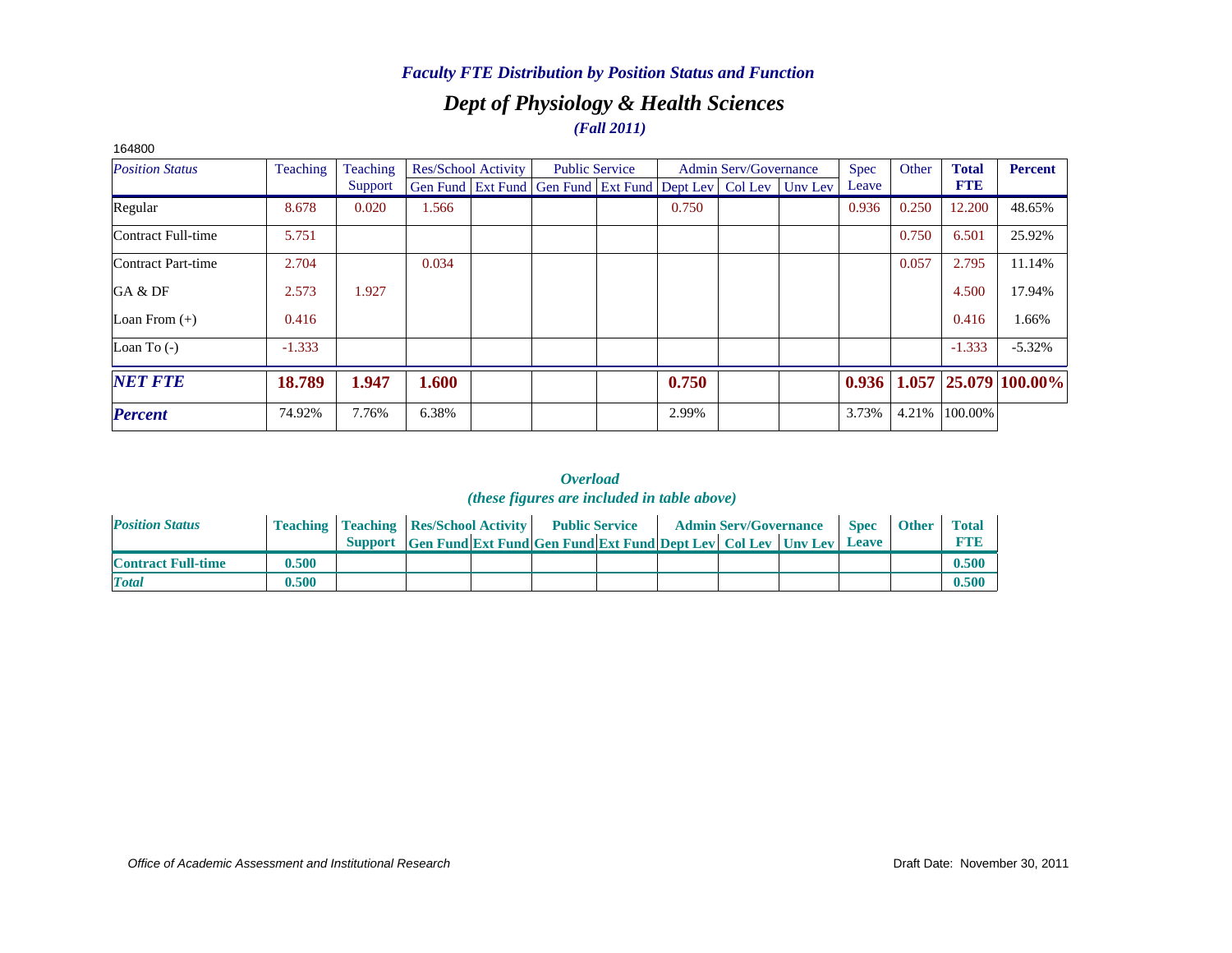### *Dept of Political Science (Fall 2011)*

| 100100                 |          |          |        |                     |                                                                          |                       |       |                              |             |       |              |                            |
|------------------------|----------|----------|--------|---------------------|--------------------------------------------------------------------------|-----------------------|-------|------------------------------|-------------|-------|--------------|----------------------------|
| <b>Position Status</b> | Teaching | Teaching |        | Res/School Activity |                                                                          | <b>Public Service</b> |       | <b>Admin Serv/Governance</b> | <b>Spec</b> | Other | <b>Total</b> | <b>Percent</b>             |
|                        |          | Support  |        |                     | Gen Fund   Ext Fund   Gen Fund   Ext Fund   Dept Lev   Col Lev   Unv Lev |                       |       |                              | Leave       |       | <b>FTE</b>   |                            |
| Regular                | 10.006   |          | 2.866  |                     |                                                                          | 0.000                 | 0.974 |                              |             | 1.400 | 15.246       | 68.46%                     |
| Contract Full-time     | 1.575    |          |        |                     |                                                                          |                       |       |                              |             | 0.425 | 2.000        | 8.98%                      |
| Contract Part-time     | 1.025    |          |        | 0.500               |                                                                          |                       |       |                              |             |       | 1.525        | 6.85%                      |
| GA & DF                |          | 1.250    | 1.250  | 0.500               |                                                                          | 0.500                 |       |                              |             |       | 3.500        | 15.72%                     |
| <b>NET FTE</b>         | 12.606   | 1.250    | 4.116  | 1.000               |                                                                          | 0.500                 | 0.974 |                              |             |       |              | $1.825$   22.271   100.00% |
| <b>Percent</b>         | 56.60%   | 5.61%    | 18.48% | 4.49%               |                                                                          | 2.25%                 | 4.37% |                              |             | 8.19% | 100.00%      |                            |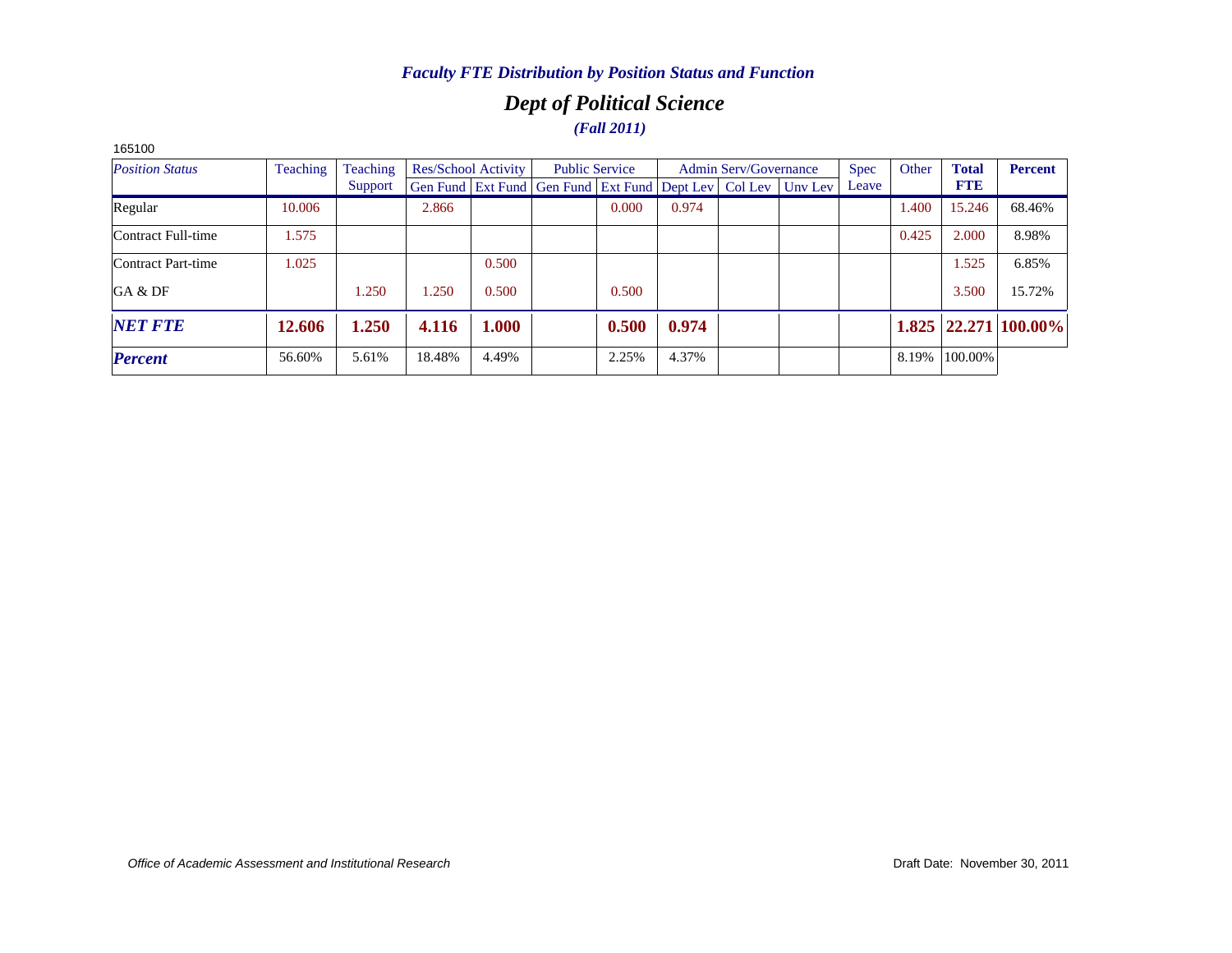### *Dept of Psychological Science (Fall 2011)*

| 162400                 |          |          |        |                            |                                              |                       |       |                              |         |             |       |              |                |
|------------------------|----------|----------|--------|----------------------------|----------------------------------------------|-----------------------|-------|------------------------------|---------|-------------|-------|--------------|----------------|
| <b>Position Status</b> | Teaching | Teaching |        | <b>Res/School Activity</b> |                                              | <b>Public Service</b> |       | <b>Admin Serv/Governance</b> |         | <b>Spec</b> | Other | <b>Total</b> | <b>Percent</b> |
|                        |          | Support  |        |                            | Gen Fund Ext Fund Gen Fund Ext Fund Dept Lev |                       |       | Col Lev                      | Unv Lev | Leave       |       | <b>FTE</b>   |                |
| Regular                | 11.717   |          | 2.642  |                            |                                              |                       | 0.666 | 0.475                        | 0.500   |             |       | 16.000       | 51.48%         |
| Contract Full-time     | 6.331    |          |        |                            |                                              |                       | 0.250 |                              |         |             |       | 6.581        | 21.17%         |
| Contract Part-time     | 0.500    |          |        |                            |                                              |                       |       |                              |         |             |       | 0.500        | 1.61%          |
| GA & DF                |          |          | 8.000  |                            |                                              |                       |       |                              |         |             |       | 8.000        | 25.74%         |
| Loan From $(+)$        | 0.250    |          |        |                            |                                              |                       |       |                              |         |             |       | 0.250        | 0.80%          |
| Loan To $(-)$          | $-0.250$ |          |        |                            |                                              |                       |       |                              |         |             |       | $-0.250$     | $-0.80%$       |
| <b>NET FTE</b>         | 18.548   |          | 10.642 |                            |                                              |                       | 0.916 | 0.475                        | 0.500   |             |       |              | 31.081 100.00% |
| <b>Percent</b>         | 59.68%   |          | 34.24% |                            |                                              |                       | 2.95% | 1.53%                        | 1.61%   |             |       | 100.00%      |                |

| <b>Position Status</b>    |       | <b>Teaching   Teaching   Res/School Activity  </b> |                                                                      | <b>Public Service</b> |  | <b>Admin Serv/Governance</b> | <b>Spec</b> | <b>Other</b> | <b>Total</b> |
|---------------------------|-------|----------------------------------------------------|----------------------------------------------------------------------|-----------------------|--|------------------------------|-------------|--------------|--------------|
|                           |       |                                                    | Support Gen Fund Ext Fund Gen Fund Ext Fund Dept Lev Col Lev Unv Lev |                       |  |                              | Leave       |              | <b>FTIE</b>  |
| <b>Contract Full-time</b> | 0.966 |                                                    |                                                                      |                       |  |                              |             |              | 0.966        |
| <b>Total</b>              | 0.966 |                                                    |                                                                      |                       |  |                              |             |              | 0.966        |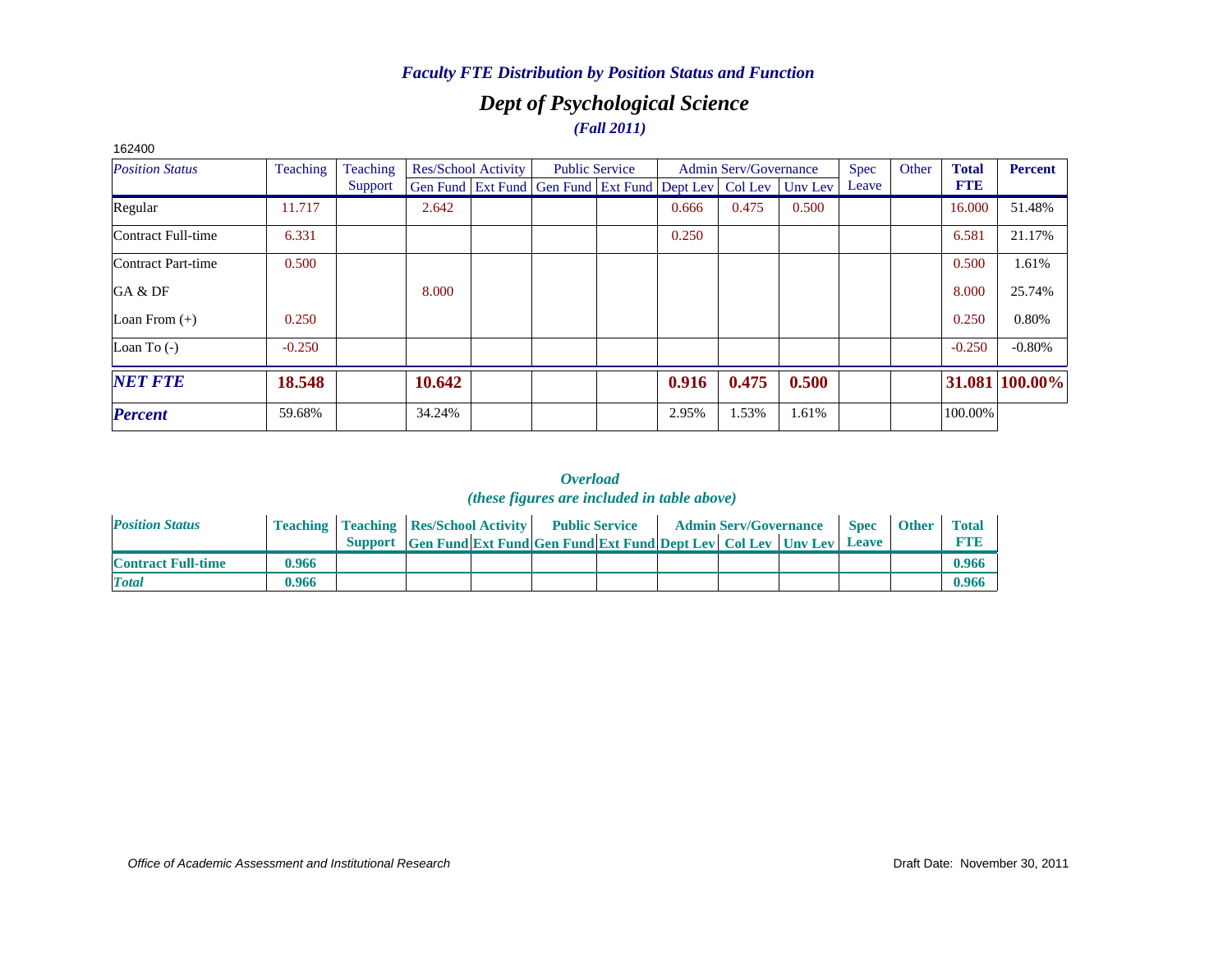### *Dept of Social Work (Fall 2011)*

| 1057 UU                |                 |          |        |                     |                                                                |                       |        |                              |         |             |       |              |                |
|------------------------|-----------------|----------|--------|---------------------|----------------------------------------------------------------|-----------------------|--------|------------------------------|---------|-------------|-------|--------------|----------------|
| <b>Position Status</b> | <b>Teaching</b> | Teaching |        | Res/School Activity |                                                                | <b>Public Service</b> |        | <b>Admin Serv/Governance</b> |         | <b>Spec</b> | Other | <b>Total</b> | <b>Percent</b> |
|                        |                 | Support  |        |                     | Gen Fund   Ext Fund   Gen Fund   Ext Fund   Dept Lev   Col Lev |                       |        |                              | Uny Lev | Leave       |       | <b>FTE</b>   |                |
| Regular                | 3.650           |          | 1.411  | 0.289               | 0.250                                                          |                       | 1.650  |                              |         |             |       | 7.250        | 72.50%         |
| Contract Full-time     | 1.500           |          |        |                     |                                                                |                       | 0.500  |                              |         |             |       | 2.000        | 20.00%         |
| Contract Part-time     | 0.750           |          |        |                     |                                                                |                       |        |                              |         |             |       | 0.750        | 7.50%          |
| <b>NET FTE</b>         | 5.900           |          | 1.411  | 0.289               | 0.250                                                          |                       | 2.150  |                              |         |             |       |              | 10.000 100.00% |
| <b>Percent</b>         | 59.00%          |          | 14.11% | 2.89%               | 2.50%                                                          |                       | 21.50% |                              |         |             |       | 100.00%      |                |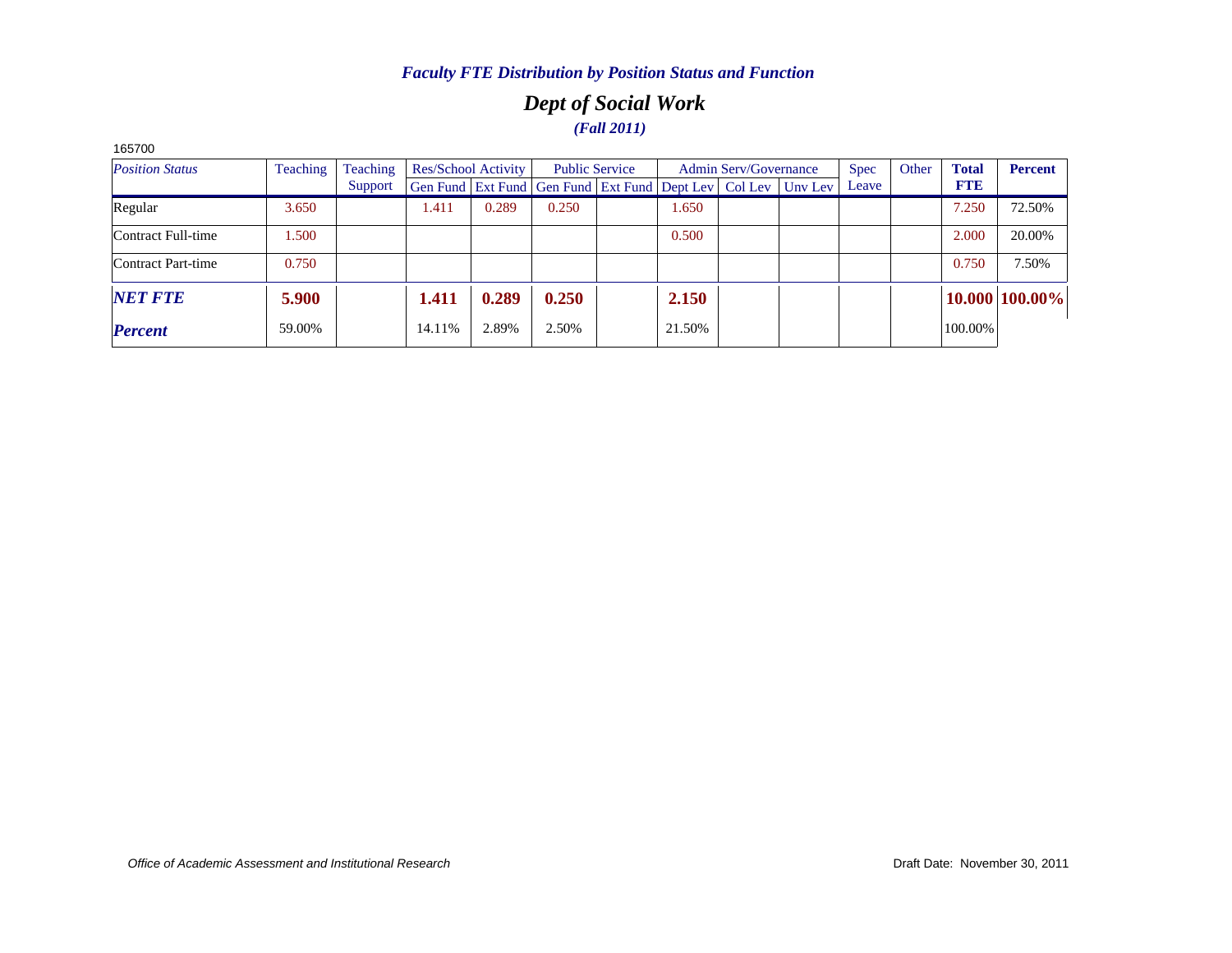### *Dept of Sociology (Fall 2011)*

| 166000                 |                 |                 |       |                            |                                                                          |                       |       |                              |             |       |              |                |
|------------------------|-----------------|-----------------|-------|----------------------------|--------------------------------------------------------------------------|-----------------------|-------|------------------------------|-------------|-------|--------------|----------------|
| <b>Position Status</b> | <b>Teaching</b> | <b>Teaching</b> |       | <b>Res/School Activity</b> |                                                                          | <b>Public Service</b> |       | <b>Admin Serv/Governance</b> | <b>Spec</b> | Other | <b>Total</b> | <b>Percent</b> |
|                        |                 | Support         |       |                            | Gen Fund   Ext Fund   Gen Fund   Ext Fund   Dept Lev   Col Lev   Unv Lev |                       |       |                              | Leave       |       | <b>FTE</b>   |                |
| Regular                | 6.584           |                 | 1.241 |                            |                                                                          |                       | 1.175 |                              | 1.000       |       | 10.000       | 57.97%         |
| Contract Full-time     | 1.250           |                 |       |                            |                                                                          |                       |       |                              |             |       | 1.250        | 7.25%          |
| Contract Part-time     | 3.500           |                 |       |                            |                                                                          |                       |       |                              |             |       | 3.500        | 20.29%         |
| GA & DF                |                 | 2.500           |       |                            |                                                                          |                       |       |                              |             |       | 2.500        | 14.49%         |
| Loan From $(+)$        | 0.250           |                 |       |                            |                                                                          |                       |       |                              |             |       | 0.250        | 1.45%          |
| Loan To $(-)$          | $-0.250$        |                 |       |                            |                                                                          |                       |       |                              |             |       | $-0.250$     | $-1.45%$       |
| <b>NET FTE</b>         | 11.334          | 2.500           | 1.241 |                            |                                                                          |                       | 1.175 |                              | 1.000       |       |              | 17.250 100.00% |
| <b>Percent</b>         | 65.70%          | 14.49%          | 7.19% |                            |                                                                          |                       | 6.81% |                              | 5.80%       |       | 100.00%      |                |

| <b>Position Status</b>    |       | <b>Teaching   Teaching   Res/School Activity   Public Service</b> |                                                                      |  |  | <b>Admin Serv/Governance</b> | <b>Spec</b>  | <b>Other</b> | Total       |
|---------------------------|-------|-------------------------------------------------------------------|----------------------------------------------------------------------|--|--|------------------------------|--------------|--------------|-------------|
|                           |       |                                                                   | Support Gen Fund Ext Fund Gen Fund Ext Fund Dept Lev Col Lev Unv Lev |  |  |                              | <b>Leave</b> |              | <b>FTI3</b> |
| <b>Contract Full-time</b> | 0.250 |                                                                   |                                                                      |  |  |                              |              |              | 0.250       |
| <b>Loan From</b> $(+)$    | 0.250 |                                                                   |                                                                      |  |  |                              |              |              | 0.250       |
| <b>Total</b>              | 0.500 |                                                                   |                                                                      |  |  |                              |              |              | 0.500       |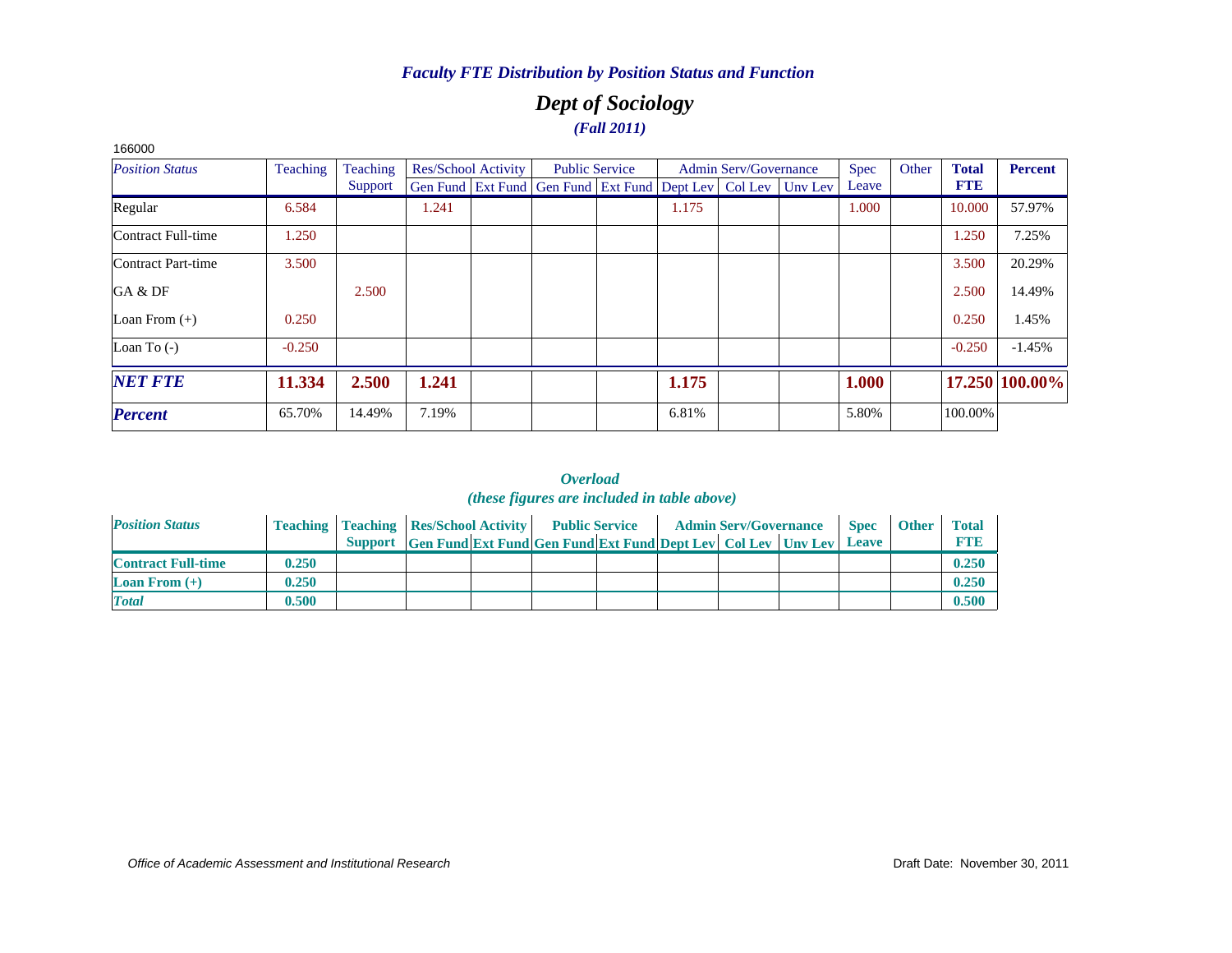### *Dept of Speech Pathology and Audiology Faculty FTE Distribution by Position Status and Function*

#### *(Fall 2011)*

| 166300                    |          |          |       |                            |                                                                |       |                              |         |             |       |              |                |
|---------------------------|----------|----------|-------|----------------------------|----------------------------------------------------------------|-------|------------------------------|---------|-------------|-------|--------------|----------------|
| <b>Position Status</b>    | Teaching | Teaching |       | <b>Res/School Activity</b> | <b>Public Service</b>                                          |       | <b>Admin Serv/Governance</b> |         | <b>Spec</b> | Other | <b>Total</b> | <b>Percent</b> |
|                           |          | Support  |       |                            | Gen Fund   Ext Fund   Gen Fund   Ext Fund   Dept Lev   Col Lev |       |                              | Unv Lev | Leave       |       | <b>FTE</b>   |                |
| Regular                   | 4.668    |          | 0.999 |                            |                                                                | 0.750 |                              |         |             |       | 6.417        | 26.86%         |
| Contract Full-time        | 9.666    | 0.083    |       |                            |                                                                | 0.250 |                              |         |             |       | 9.999        | 41.85%         |
| <b>Contract Part-time</b> | 1.250    |          |       |                            | 0.250                                                          |       |                              |         |             |       | 1.500        | 6.28%          |
| GA & DF                   |          | 6.000    |       |                            |                                                                |       |                              |         |             |       | 6.000        | 25.11%         |
| Loan To $(-)$             | $-0.025$ |          |       |                            |                                                                |       |                              |         |             |       | $-0.025$     | $-0.10%$       |
| <b>NET FTE</b>            | 15.559   | 6.083    | 0.999 |                            | 0.250                                                          | 1.000 |                              |         |             |       |              | 23.891 100.00% |
| <b>Percent</b>            | 65.12%   | 25.46%   | 4.18% |                            | 1.05%                                                          | 4.19% |                              |         |             |       | 100.00%      |                |

| <b>Position Status</b>    |       | <b>Teaching   Teaching   Res/School Activity   Public Service</b> |                                                                            |  |  | <b>Admin Serv/Governance</b> | <b>Spec</b> | <b>Other</b> | <b>Total</b> |
|---------------------------|-------|-------------------------------------------------------------------|----------------------------------------------------------------------------|--|--|------------------------------|-------------|--------------|--------------|
|                           |       |                                                                   | Support Gen Fund Ext Fund Gen Fund Ext Fund Dept Lev Col Lev Unv Lev Leave |  |  |                              |             |              | <b>FTF</b>   |
| <b>Regular</b>            | 0.417 |                                                                   |                                                                            |  |  |                              |             |              | 0.417        |
| <b>Contract Full-time</b> | 0.999 |                                                                   |                                                                            |  |  |                              |             |              | 0.999        |
| <b>Total</b>              | 1.416 |                                                                   |                                                                            |  |  |                              |             |              | 1.416        |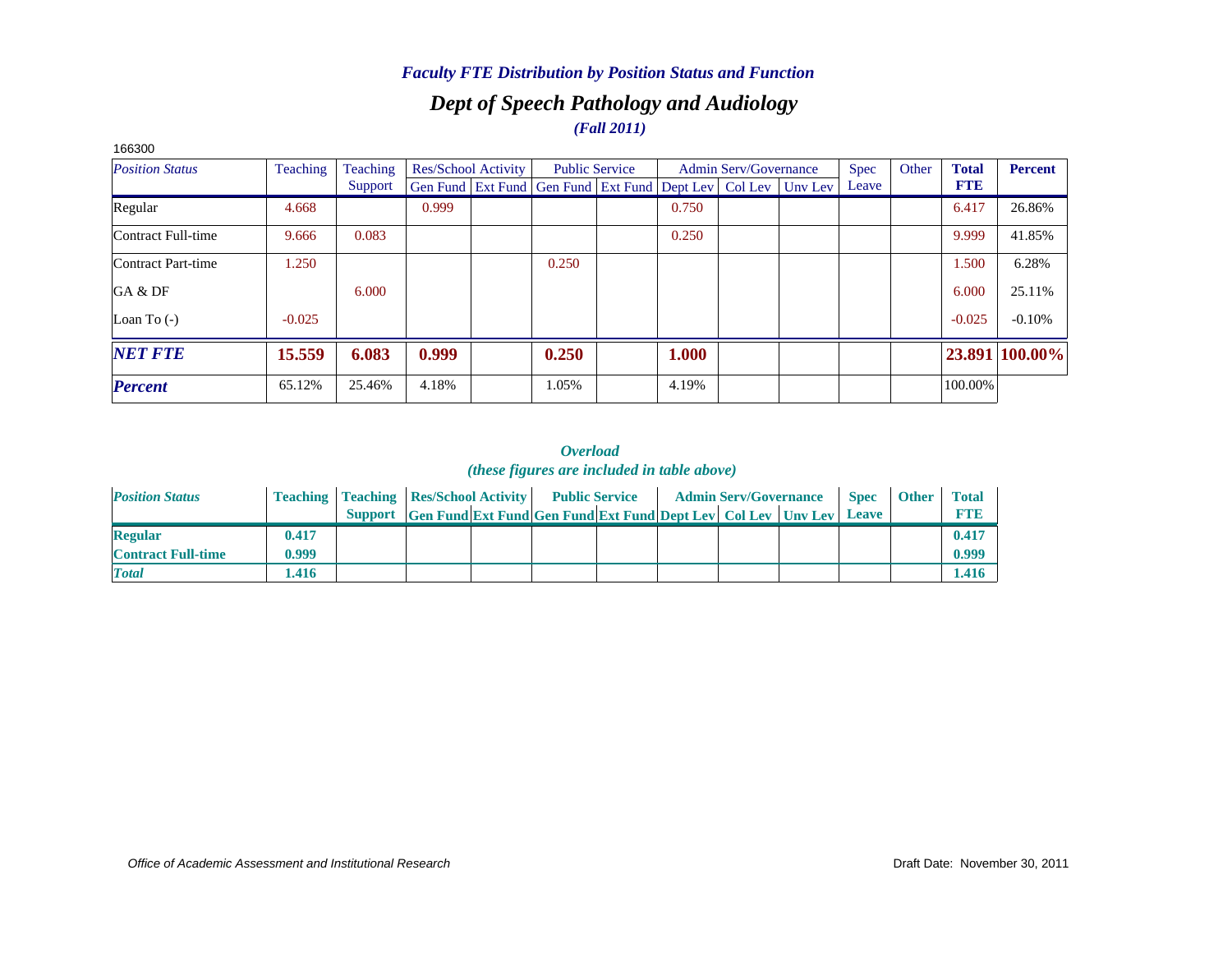### *Women's Studies (Fall 2011)*

| 160130                 |                 |                 |                     |                                                              |                       |                       |             |       |              |                |
|------------------------|-----------------|-----------------|---------------------|--------------------------------------------------------------|-----------------------|-----------------------|-------------|-------|--------------|----------------|
| <b>Position Status</b> | <b>Teaching</b> | <b>Teaching</b> | Res/School Activity |                                                              | <b>Public Service</b> | Admin Serv/Governance | <b>Spec</b> | Other | <b>Total</b> | <b>Percent</b> |
|                        |                 | Support         |                     | Gen Fund Ext Fund Gen Fund Ext Fund Dept Lev Col Lev Unv Lev |                       |                       | Leave       |       | <b>FTE</b>   |                |
| Contract Part-time     | 0.750           | 1.000           |                     |                                                              |                       |                       |             |       | 1.750        | 87.50%         |
| Loan From $(+)$        | 0.250           |                 |                     |                                                              |                       |                       |             |       | 0.250        | 12.50%         |
| <b>NET FTE</b>         | 1.000           | 1.000           |                     |                                                              |                       |                       |             |       |              | 2.000 100.00%  |
| <b>Percent</b>         | 50.00%          | 50.00%          |                     |                                                              |                       |                       |             |       | 100.00%      |                |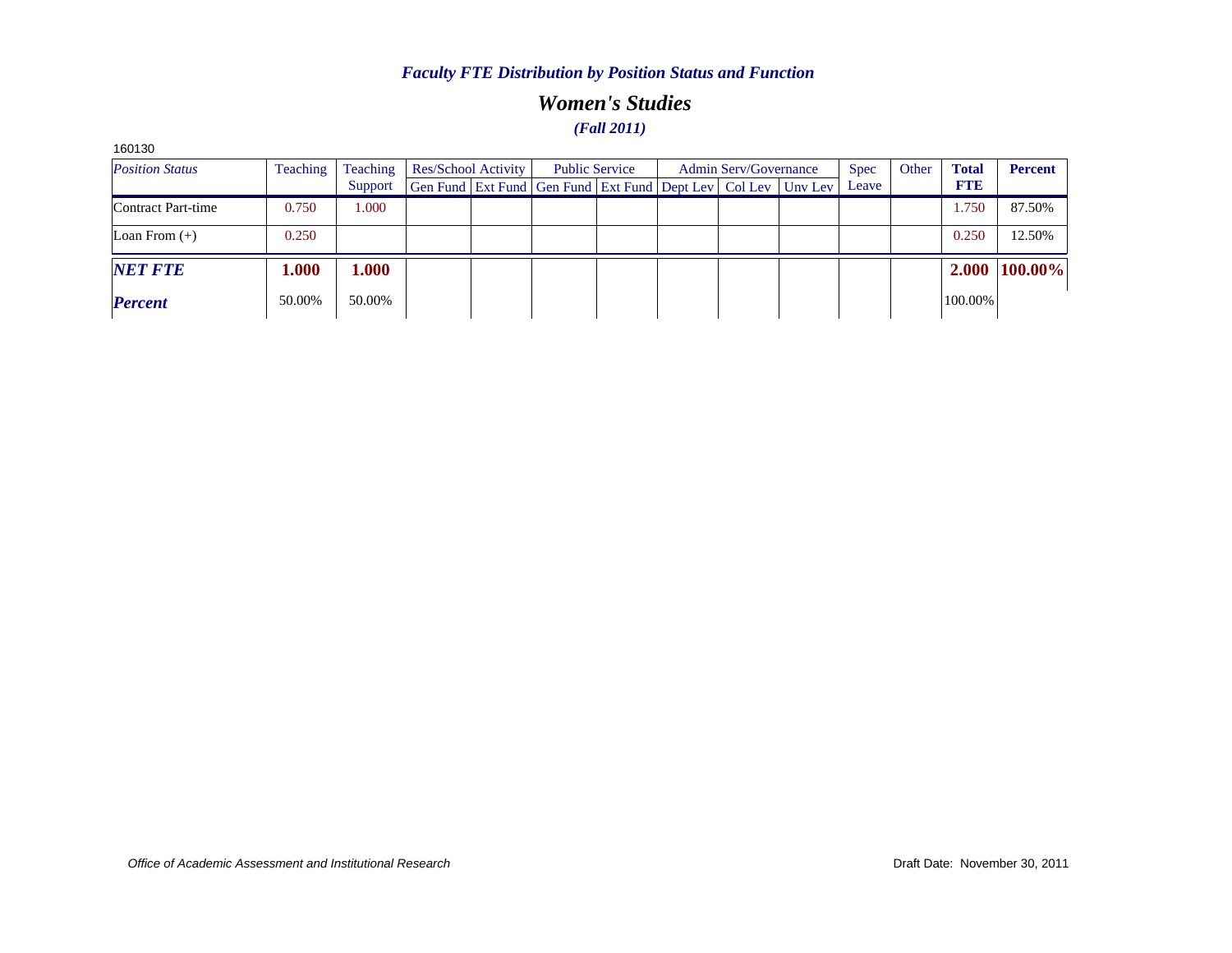### *Dept of Counseling Psychology (Fall 2011)*

| 170700                 |          |          |        |                     |                                                                          |       |                              |             |       |              |                            |
|------------------------|----------|----------|--------|---------------------|--------------------------------------------------------------------------|-------|------------------------------|-------------|-------|--------------|----------------------------|
| <b>Position Status</b> | Teaching | Teaching |        | Res/School Activity | <b>Public Service</b>                                                    |       | <b>Admin Serv/Governance</b> | <b>Spec</b> | Other | <b>Total</b> | <b>Percent</b>             |
|                        |          | Support  |        |                     | Gen Fund   Ext Fund   Gen Fund   Ext Fund   Dept Lev   Col Lev   Unv Lev |       |                              | Leave       |       | <b>FTE</b>   |                            |
| Regular                | 4.500    | 0.750    | 3.500  | 0.250               |                                                                          | 1.250 | 0.750                        |             |       | 11.000       | 37.29%                     |
| Contract Part-time     | 3.500    |          |        |                     |                                                                          |       |                              |             |       | 3.500        | 11.86%                     |
| GA & DF                | 3.500    | 1.500    | 5.042  | 0.333               | 3.625                                                                    | 1.000 |                              |             | 0.250 | 15.250       | 51.69%                     |
| Loan To $(-)$          | $-0.250$ |          |        |                     |                                                                          |       |                              |             |       | $-0.250$     | $-0.85%$                   |
| <b>NET FTE</b>         | 11.250   | 2.250    | 8.542  | 0.583               | 3.625                                                                    | 2.250 | 0.750                        |             |       |              | $0.250$   29.500   100.00% |
| <b>Percent</b>         | 38.14%   | 7.63%    | 28.96% | .98%                | 12.29%                                                                   | 7.63% | 2.54%                        |             | 0.85% | 100.00%      |                            |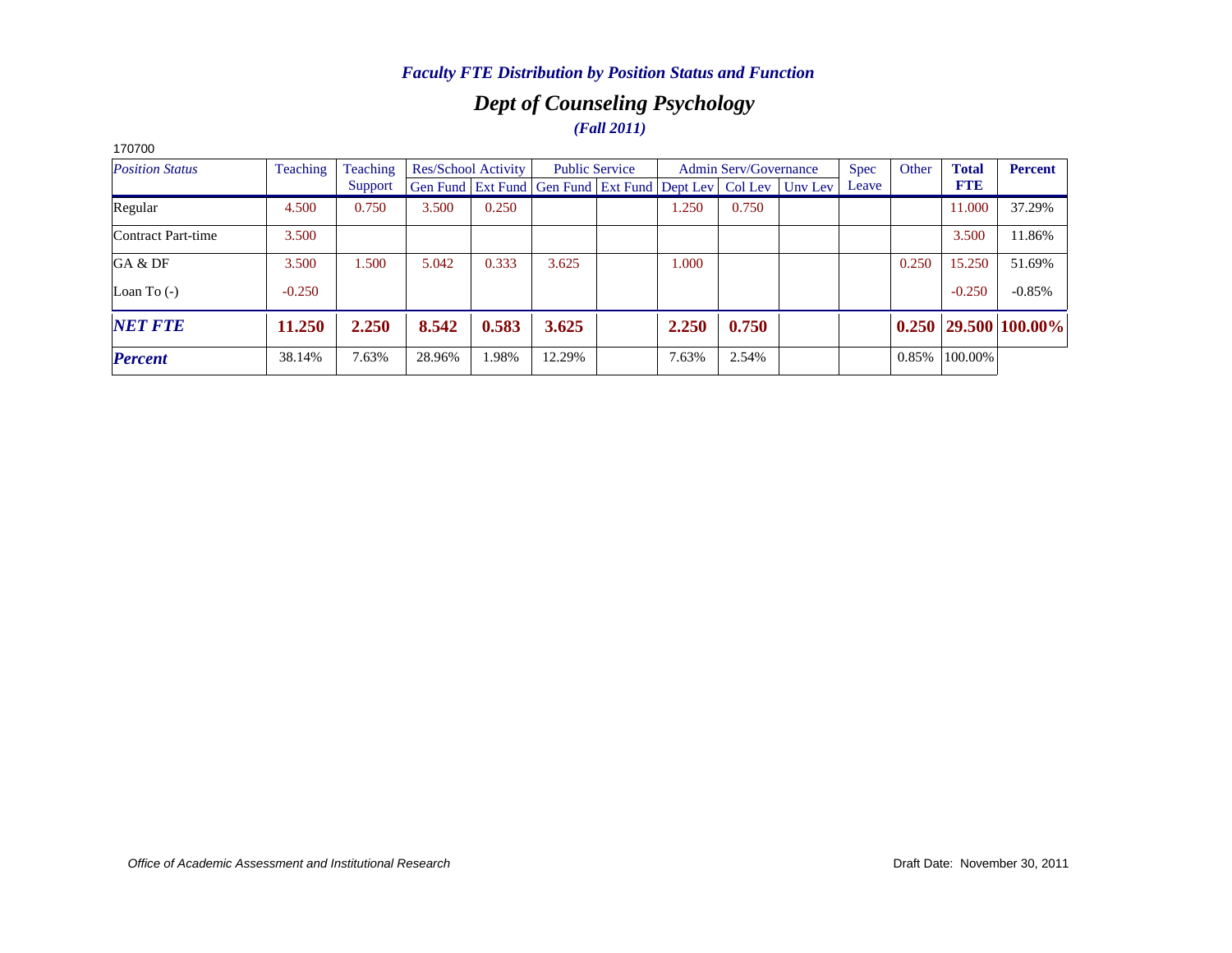## *Dept of Educational Leadership*

# *(Fall 2011)*

| <b>Position Status</b> | <b>Teaching</b> | Teaching |        | Res/School Activity |                                                                | <b>Public Service</b> |        | <b>Admin Serv/Governance</b> |         | <b>Spec</b> | Other | <b>Total</b> | <b>Percent</b>             |
|------------------------|-----------------|----------|--------|---------------------|----------------------------------------------------------------|-----------------------|--------|------------------------------|---------|-------------|-------|--------------|----------------------------|
|                        |                 | Support  |        |                     | Gen Fund   Ext Fund   Gen Fund   Ext Fund   Dept Lev   Col Lev |                       |        |                              | Unv Lev | Leave       |       | <b>FTE</b>   |                            |
| Regular                | 4.250           |          | l.500  |                     |                                                                |                       | 1.500  |                              |         |             | 0.250 | 7.500        | 50.00%                     |
| Contract Part-time     | 5.000           |          |        |                     |                                                                |                       |        |                              |         |             |       | 5.000        | 33.33%                     |
| GA & DF                |                 | 2.500    |        |                     |                                                                |                       |        |                              |         |             |       | 2.500        | 16.67%                     |
| <b>NET FTE</b>         | 9.250           | 2.500    | .500   |                     |                                                                |                       | 1.500  |                              |         |             |       |              | $0.250$   15.000   100.00% |
| <b>Percent</b>         | 61.67%          | 16.67%   | 10.00% |                     |                                                                |                       | 10.00% |                              |         |             | 1.67% | 100.00%      |                            |

#### *Overload (these figures are included in table above)*

| <b>Position Status</b> |       | <b>Teaching   Teaching   Res/School Activity  </b>                       |  | <b>Public Service</b> |  | <b>Admin Serv/Governance</b> | <b>Spec</b> | <b>Other</b> | <b>Total</b> |
|------------------------|-------|--------------------------------------------------------------------------|--|-----------------------|--|------------------------------|-------------|--------------|--------------|
|                        |       | Support Gen Fund Ext Fund Gen Fund Ext Fund Dept Lev   Col Lev   Unv Lev |  |                       |  |                              | Leave       |              | <b>FTE</b>   |
| <b>Regular</b>         | 0.250 |                                                                          |  |                       |  |                              |             |              | 0.250        |
| <b>Total</b>           | 0.250 |                                                                          |  |                       |  |                              |             |              | 0.250        |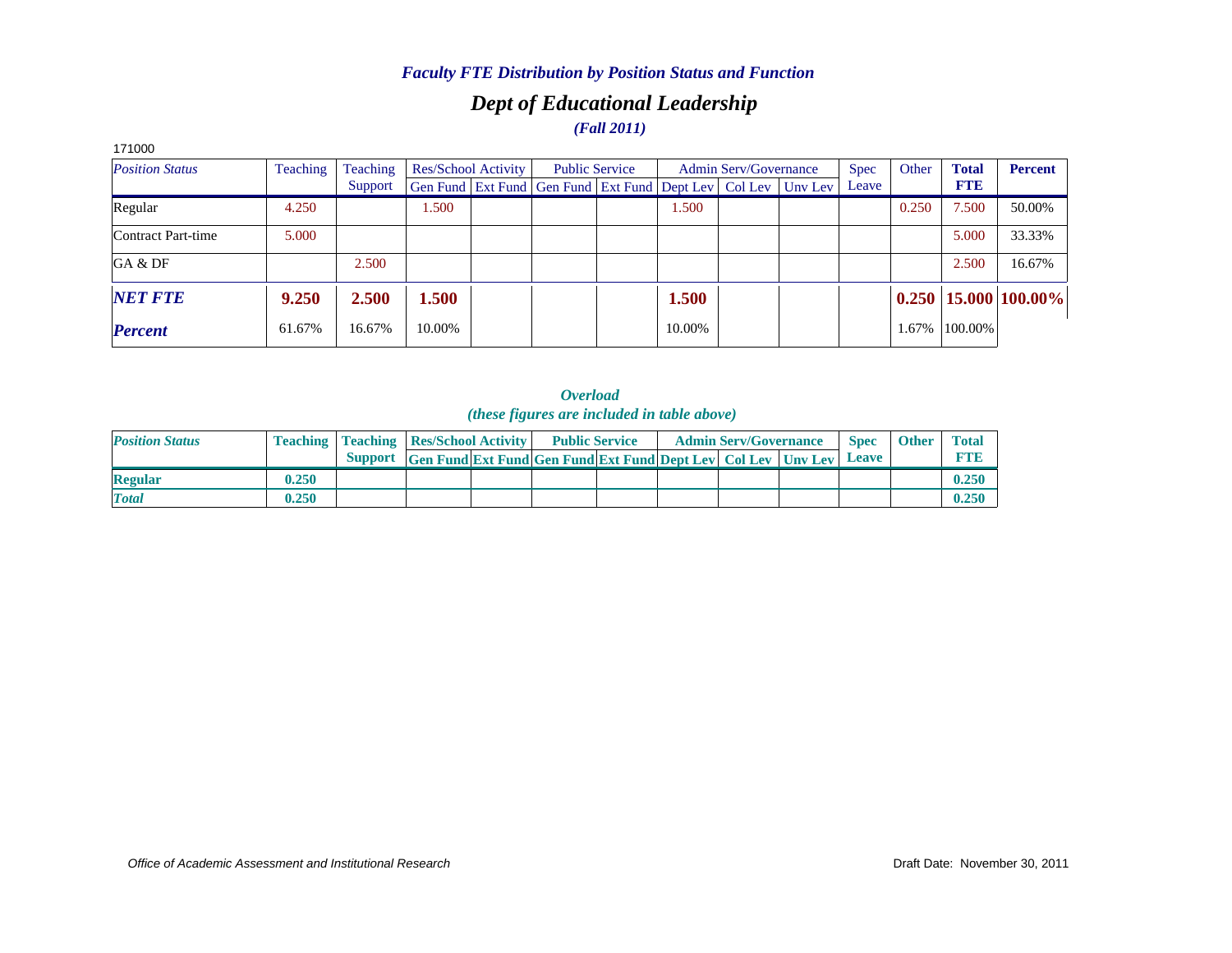### *Dept of Educational Psychology (Fall 2011)*

| 17 I JUU               |          |          |        |                     |                                                                |                       |       |                              |         |             |       |              |                        |
|------------------------|----------|----------|--------|---------------------|----------------------------------------------------------------|-----------------------|-------|------------------------------|---------|-------------|-------|--------------|------------------------|
| <b>Position Status</b> | Teaching | Teaching |        | Res/School Activity |                                                                | <b>Public Service</b> |       | <b>Admin Serv/Governance</b> |         | <b>Spec</b> | Other | <b>Total</b> | <b>Percent</b>         |
|                        |          | Support  |        |                     | Gen Fund   Ext Fund   Gen Fund   Ext Fund   Dept Lev   Col Lev |                       |       |                              | Unv Lev | Leave       |       | <b>FTE</b>   |                        |
| Regular                | 9.750    | 1.000    | 4.150  | 0.600               |                                                                |                       | 1.750 |                              |         |             | 0.250 | 17.500       | 38.21%                 |
| Contract Full-time     | 4.750    | 0.750    |        |                     |                                                                |                       |       |                              |         |             |       | 5.500        | 12.01%                 |
| Contract Part-time     | 5.000    |          | 0.300  | 0.750               |                                                                |                       |       |                              |         |             |       | 6.050        | 13.21%                 |
| GA & DF                | 1.000    |          | 15.500 |                     |                                                                |                       |       |                              |         |             |       | 16.500       | 36.03%                 |
| Loan From $(+)$        | 0.250    |          |        |                     |                                                                |                       |       |                              |         |             |       | 0.250        | 0.55%                  |
| <b>NET FTE</b>         | 20.750   | 1.750    | 19.950 | 1.350               |                                                                |                       | 1.750 |                              |         |             |       |              | $0.250$ 45.800 100.00% |
| <b>Percent</b>         | 45.31%   | 3.82%    | 43.56% | 2.95%               |                                                                |                       | 3.82% |                              |         |             | 0.55% | 100.00%      |                        |
|                        |          |          |        |                     |                                                                |                       |       |                              |         |             |       |              |                        |

#### 171300

| <b>Position Status</b>    |       | <b>Teaching Teaching Res/School Activity</b> |                                                                      | <b>Public Service</b> |  | <b>Admin Serv/Governance</b> | <b>Spec</b>  | <b>Other</b> | <b>Total</b> |
|---------------------------|-------|----------------------------------------------|----------------------------------------------------------------------|-----------------------|--|------------------------------|--------------|--------------|--------------|
|                           |       |                                              | Support Gen Fund Ext Fund Gen Fund Ext Fund Dept Lev Col Lev Unv Lev |                       |  |                              | <b>Leave</b> |              | <b>FTE</b>   |
| <b>Regular</b>            | 0.250 |                                              |                                                                      |                       |  |                              |              |              | 0.250        |
| <b>Contract Full-time</b> | 0.500 |                                              |                                                                      |                       |  |                              |              |              | 0.500        |
| <b>Contract Part-time</b> | 0.250 |                                              |                                                                      |                       |  |                              |              |              | 0.250        |
| <b>Loan From</b> $(+)$    | 0.250 |                                              |                                                                      |                       |  |                              |              |              | 0.250        |
| <b>Total</b>              | 1.250 |                                              |                                                                      |                       |  |                              |              |              | 1.250        |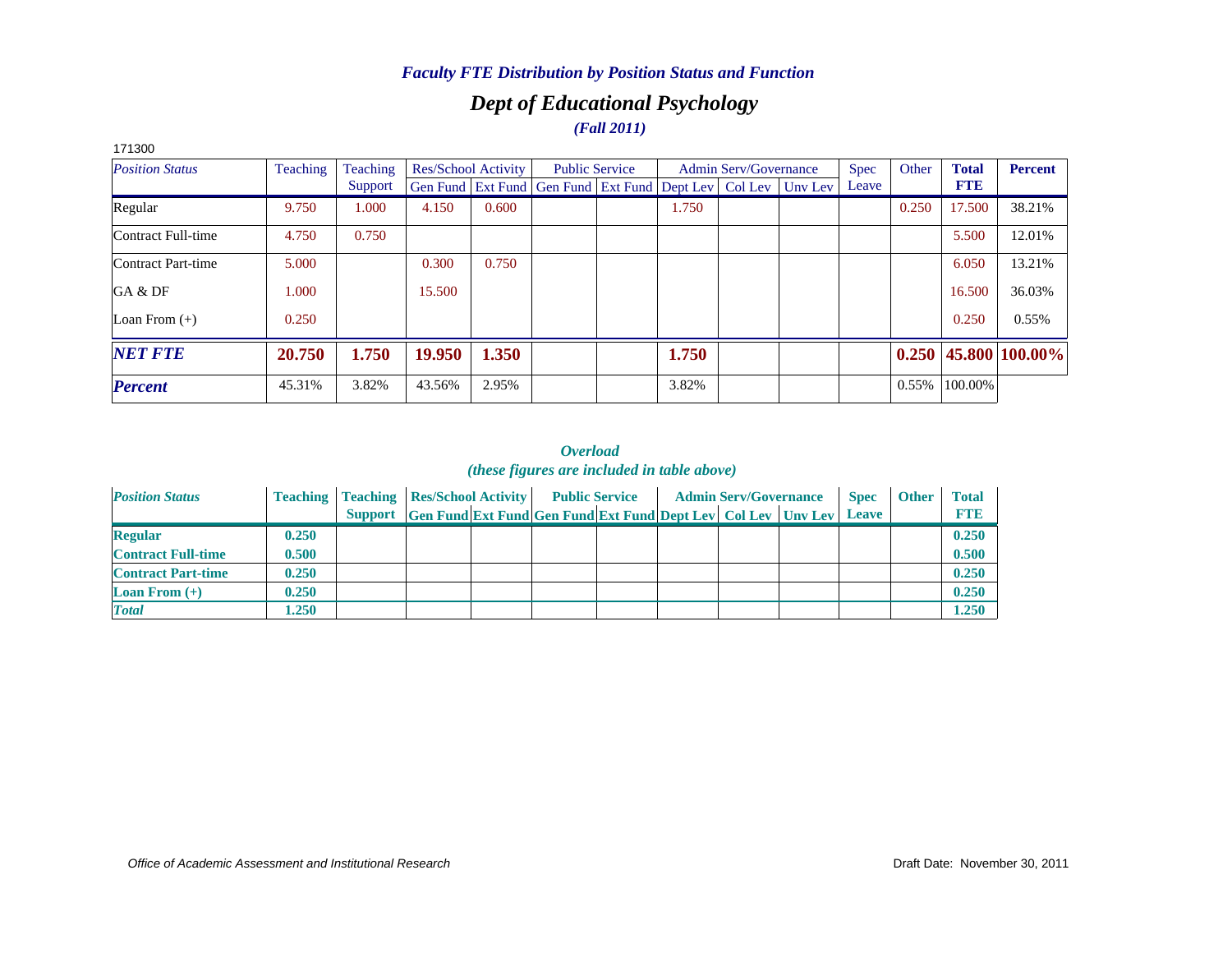### *Dept of Elementary Education (Fall 2011)*

| 171600                 |          |          |       |                     |                                                                |                       |       |                              |         |          |       |              |                           |
|------------------------|----------|----------|-------|---------------------|----------------------------------------------------------------|-----------------------|-------|------------------------------|---------|----------|-------|--------------|---------------------------|
| <b>Position Status</b> | Teaching | Teaching |       | Res/School Activity |                                                                | <b>Public Service</b> |       | <b>Admin Serv/Governance</b> |         | Spec     | Other | <b>Total</b> | <b>Percent</b>            |
|                        |          | Support  |       |                     | Gen Fund   Ext Fund   Gen Fund   Ext Fund   Dept Lev   Col Lev |                       |       |                              | Unv Lev | Leave    |       | <b>FTE</b>   |                           |
| Regular                | 12.416   | 1.417    | 3.660 | 0.340               |                                                                |                       | 1.083 |                              |         | 0.000    |       | 18.916       | 39.62%                    |
| Contract Full-time     | 12.749   | 0.501    |       | 0.250               |                                                                |                       | 0.250 |                              |         |          | 2.750 | 16.500       | 34.56%                    |
| Contract Part-time     | 5.094    |          |       | 1.000               |                                                                |                       |       |                              |         |          | 1.000 | 7.094        | 14.86%                    |
| GA & DF                | 0.250    | 5.250    |       |                     |                                                                |                       |       |                              |         |          |       | 5.500        | 11.52%                    |
| Loan From $(+)$        | 0.042    |          |       |                     |                                                                |                       |       |                              |         |          |       | 0.042        | 0.09%                     |
| Loan To $(-)$          | $-0.308$ |          |       |                     |                                                                |                       |       |                              |         |          |       | $-0.308$     | $-0.65%$                  |
| <b>NET FTE</b>         | 30.243   | 7.168    | 3.660 | 1.590               |                                                                |                       | 1.333 |                              |         | 0.000    |       |              | $3.750$  47.744   100.00% |
| <b>Percent</b>         | 63.34%   | 15.01%   | 7.67% | 3.33%               |                                                                |                       | 2.79% |                              |         | $0.00\%$ | 7.85% | 100.00%      |                           |

| <b>Position Status</b>    |       | <b>Teaching   Teaching   Res/School Activity   Public Service</b> |                                                                      |  |       | <b>Admin Serv/Governance</b> | <b>Spec</b> | <b>Other</b> | <b>Total</b> |
|---------------------------|-------|-------------------------------------------------------------------|----------------------------------------------------------------------|--|-------|------------------------------|-------------|--------------|--------------|
|                           |       |                                                                   | Support Gen Fund Ext Fund Gen Fund Ext Fund Dept Lev Col Lev Unv Lev |  |       |                              | Leave       |              | <b>FTF</b>   |
| <b>Regular</b>            | .833  |                                                                   |                                                                      |  | 0.083 |                              |             |              | 1.916        |
| <b>Contract Full-time</b> | 0.750 |                                                                   |                                                                      |  |       |                              |             |              | 0.750        |
| <b>Total</b>              | 2.583 |                                                                   |                                                                      |  | 0.083 |                              |             |              | 2.666        |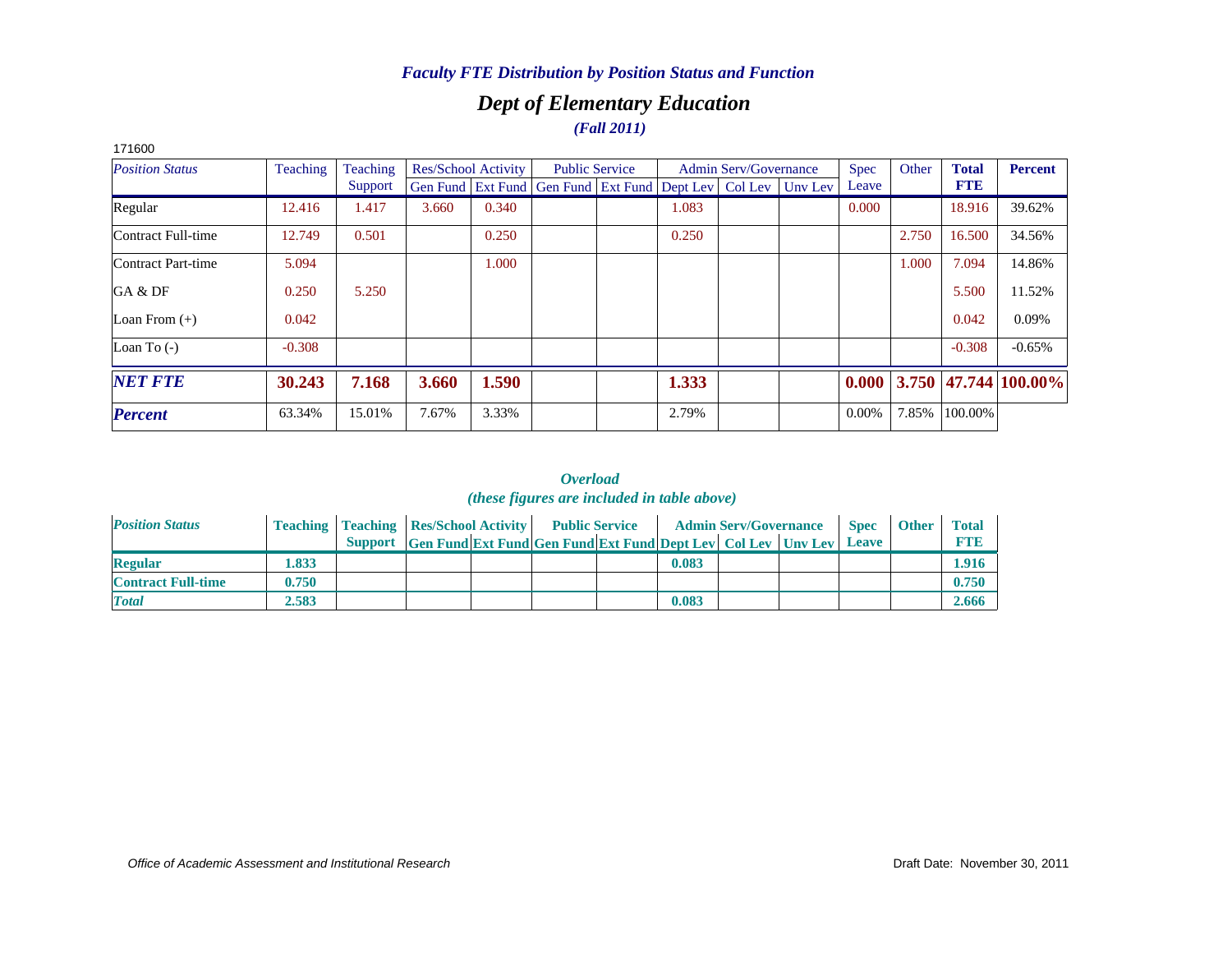### *Dept of Educational Studies (Fall 2011)*

| 172000                 |          |          |        |                            |                                                                          |                       |       |                              |             |       |              |                        |
|------------------------|----------|----------|--------|----------------------------|--------------------------------------------------------------------------|-----------------------|-------|------------------------------|-------------|-------|--------------|------------------------|
| <b>Position Status</b> | Teaching | Teaching |        | <b>Res/School Activity</b> |                                                                          | <b>Public Service</b> |       | <b>Admin Serv/Governance</b> | <b>Spec</b> | Other | <b>Total</b> | <b>Percent</b>         |
|                        |          | Support  |        |                            | Gen Fund   Ext Fund   Gen Fund   Ext Fund   Dept Lev   Col Lev   Unv Lev |                       |       |                              | Leave       |       | <b>FTE</b>   |                        |
| Regular                | 11.500   |          | 4.750  | 0.500                      |                                                                          |                       | 1.750 |                              |             | 0.500 | 19.000       | 51.91%                 |
| Contract Full-time     | 5.176    |          |        | 0.750                      |                                                                          |                       | 0.084 |                              | 0.990       | 1.000 | 8.000        | 21.86%                 |
| Contract Part-time     | 2.877    |          |        |                            |                                                                          |                       |       |                              |             |       | 2.877        | 7.86%                  |
| GA & DF                | 1.832    | 4.168    |        |                            |                                                                          |                       |       |                              |             |       | 6.000        | 16.39%                 |
| Loan From $(+)$        | 0.724    |          |        |                            |                                                                          |                       |       |                              |             |       | 0.724        | 1.98%                  |
| <b>NET FTE</b>         | 22.109   | 4.168    | 4.750  | 1.250                      |                                                                          |                       | 1.834 |                              | 0.990       |       |              | $1.500$ 36.601 100.00% |
| <b>Percent</b>         | 60.41%   | 11.39%   | 12.98% | 3.42%                      |                                                                          |                       | 5.01% |                              | 2.70%       | 4.10% | 100.00%      |                        |
|                        |          |          |        |                            |                                                                          |                       |       |                              |             |       |              |                        |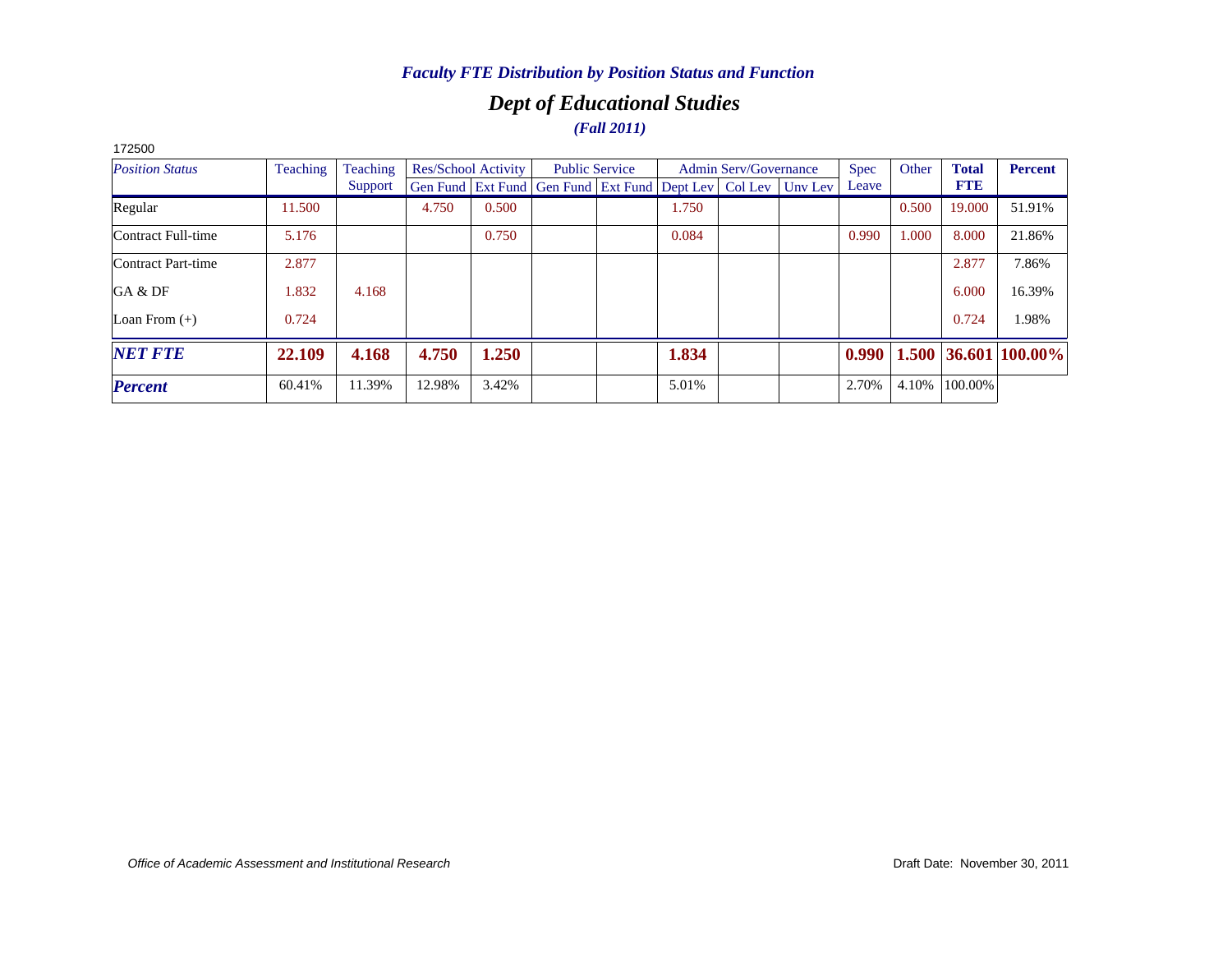### *Dept of Special Education (Fall 2011)*

| 172800                 |          |          |        |                            |                                                      |       |                              |         |             |       |              |                      |
|------------------------|----------|----------|--------|----------------------------|------------------------------------------------------|-------|------------------------------|---------|-------------|-------|--------------|----------------------|
| <b>Position Status</b> | Teaching | Teaching |        | <b>Res/School Activity</b> | <b>Public Service</b>                                |       | <b>Admin Serv/Governance</b> |         | <b>Spec</b> | Other | <b>Total</b> | <b>Percent</b>       |
|                        |          | Support  |        |                            | Gen Fund Ext Fund Gen Fund Ext Fund Dept Lev Col Lev |       |                              | Unv Lev | Leave       |       | <b>FTE</b>   |                      |
| Regular                | 8.500    |          | 3.000  |                            |                                                      | 1.000 |                              |         |             | 0.250 | 12.750       | 35.92%               |
| Contract Full-time     | 2.583    |          |        |                            |                                                      |       |                              |         |             | 0.667 | 3.250        | 9.16%                |
| Contract Part-time     | 12.944   |          |        |                            |                                                      |       |                              |         |             | 1.000 | 13.944       | 39.29%               |
| GA & DF                |          | 4.000    | 1.500  |                            |                                                      |       |                              |         |             |       | 5.500        | 15.50%               |
| Loan From $(+)$        | 0.090    |          |        |                            |                                                      |       |                              |         |             |       | 0.090        | 0.25%                |
| Loan To $(-)$          | $-0.042$ |          |        |                            |                                                      |       |                              |         |             |       | $-0.042$     | $-0.12%$             |
| <b>NET FTE</b>         | 24.075   | 4.000    | 4.500  |                            |                                                      | 1.000 |                              |         |             |       |              | 1.917 35.492 100.00% |
| <b>Percent</b>         | 67.83%   | 11.27%   | 12.68% |                            |                                                      | 2.82% |                              |         |             | 5.40% | 100.00%      |                      |

| <b>Position Status</b>    |       | <b>Teaching   Teaching   Res/School Activity   Public Service</b> |  |                                                                      |  | <b>Admin Serv/Governance</b> | <b>Spec</b>  | <b>Other</b> | <b>Total</b> |
|---------------------------|-------|-------------------------------------------------------------------|--|----------------------------------------------------------------------|--|------------------------------|--------------|--------------|--------------|
|                           |       |                                                                   |  | Support Gen Fund Ext Fund Gen Fund Ext Fund Dept Lev Col Lev Unv Lev |  |                              | <b>Leave</b> |              | <b>FTE</b>   |
| <b>Regular</b>            | 1.750 |                                                                   |  |                                                                      |  |                              |              |              | 1.750        |
| <b>Contract Full-time</b> | 0.250 |                                                                   |  |                                                                      |  |                              |              |              | 0.250        |
| <b>Contract Part-time</b> | 0.250 |                                                                   |  |                                                                      |  |                              |              |              | 0.250        |
| <b>Total</b>              | 2.250 |                                                                   |  |                                                                      |  |                              |              |              | 2.250        |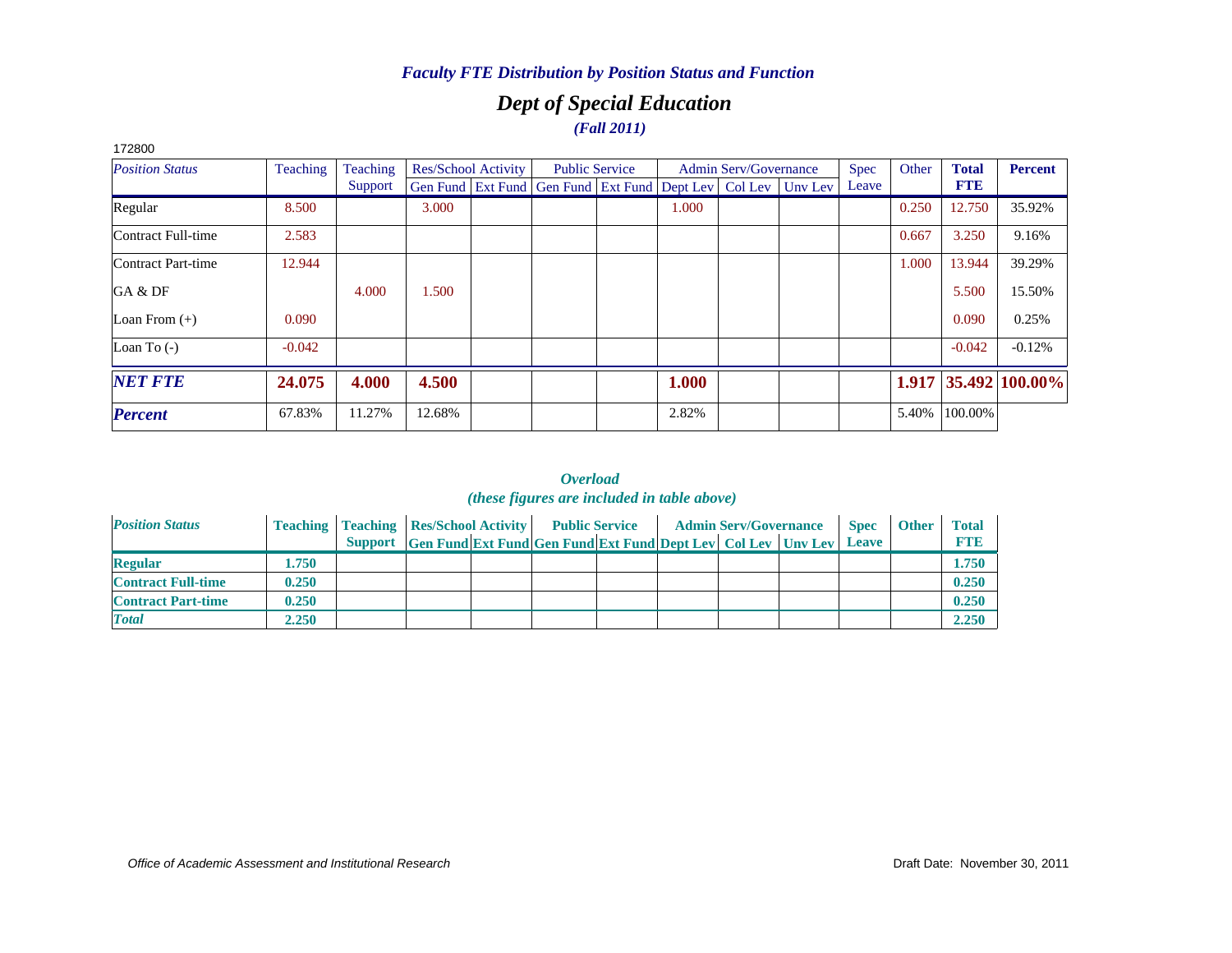### *Honors College (Fall 2011)*

| 130230                 |          |          |                                                              |                       |                              |             |       |              |                |
|------------------------|----------|----------|--------------------------------------------------------------|-----------------------|------------------------------|-------------|-------|--------------|----------------|
| <b>Position Status</b> | Teaching | Teaching | Res/School Activity                                          | <b>Public Service</b> | <b>Admin Serv/Governance</b> | <b>Spec</b> | Other | <b>Total</b> | <b>Percent</b> |
|                        |          | Support  | Gen Fund Ext Fund Gen Fund Ext Fund Dept Lev Col Lev Unv Lev |                       |                              | Leave       |       | <b>FTE</b>   |                |
| Contract Part-time     | 1.168    |          |                                                              |                       |                              |             |       | 1.168        | 34.88%         |
| Loan From $(+)$        | 2.181    |          |                                                              |                       |                              |             |       | 2.181        | 65.12%         |
| <b>NET FTE</b>         | 3.349    |          |                                                              |                       |                              |             |       |              | 3.349 100.00%  |
| <b>Percent</b>         | 100.00%  |          |                                                              |                       |                              |             |       | 100.00%      |                |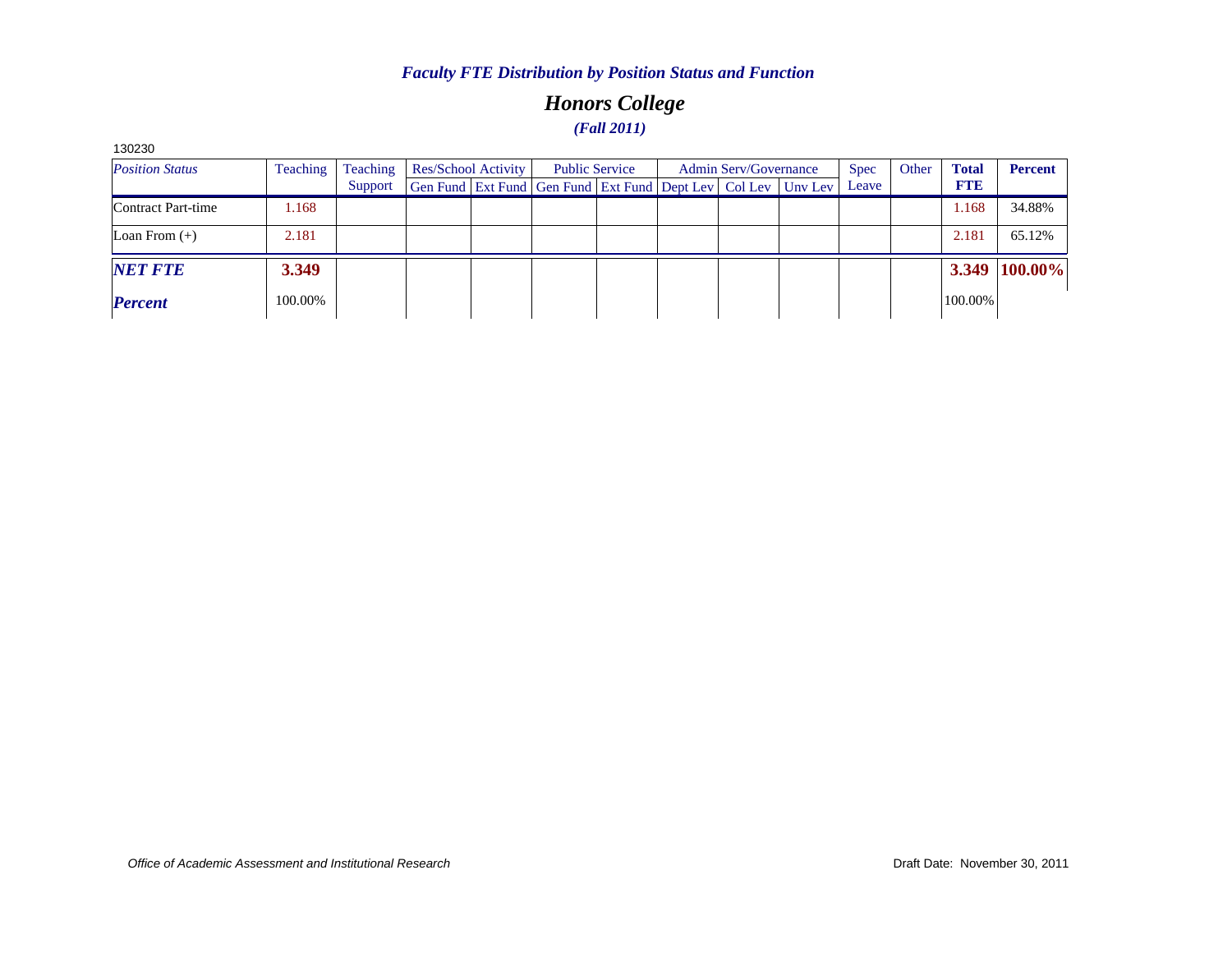### *Indiana Academy (Fall 2011)*

| <b>DURQPC</b>          |          |                 |                     |                                                                  |                       |                              |             |       |              |                |
|------------------------|----------|-----------------|---------------------|------------------------------------------------------------------|-----------------------|------------------------------|-------------|-------|--------------|----------------|
| <b>Position Status</b> | Teaching | <b>Teaching</b> | Res/School Activity |                                                                  | <b>Public Service</b> | <b>Admin Serv/Governance</b> | <b>Spec</b> | Other | <b>Total</b> | <b>Percent</b> |
|                        |          | Support         |                     | Gen Fund Ext Fund Gen Fund Ext Fund Dept Lev   Col Lev   Unv Lev |                       |                              | Leave       |       | <b>FTE</b>   |                |
| Contract Full-time     | 6.087    |                 |                     |                                                                  |                       |                              |             |       | 6.087        | 1963.55%       |
| Contract Part-time     | 2.324    |                 | 0.310               |                                                                  |                       |                              |             |       | 2.634        | 849.68%        |
| Loan To $(-)$          | $-8.411$ |                 |                     |                                                                  |                       |                              |             |       | $-8.41$      | $-2713.23\%$   |
| <b>NET FTE</b>         | 0.000    |                 | 0.310               |                                                                  |                       |                              |             |       | 0.310        | 100.00%        |
| <b>Percent</b>         | $0.00\%$ |                 | 100.00%             |                                                                  |                       |                              |             |       | 100.00%      |                |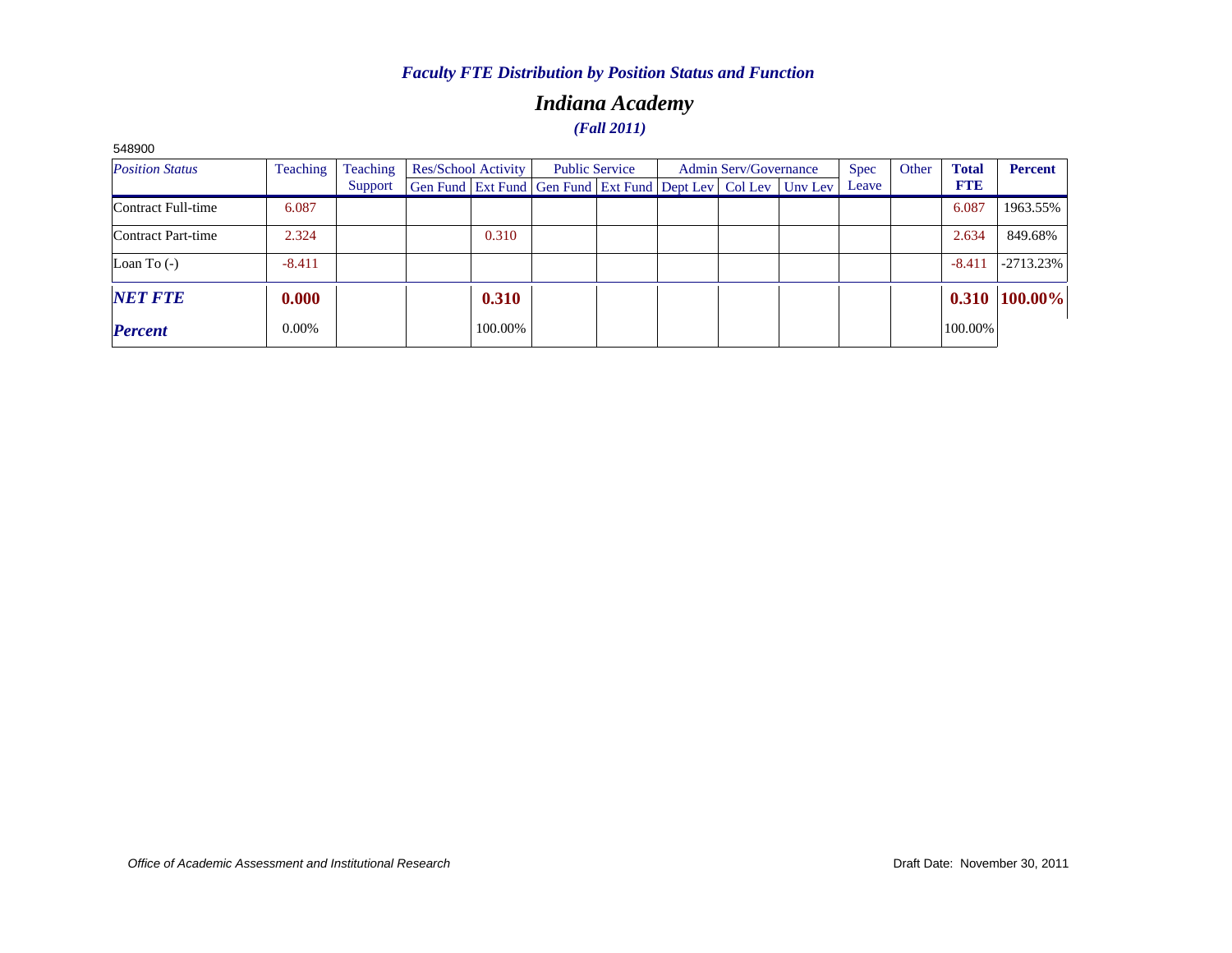### *Administration (Fall 2011)*

| 999999                 |          |          |                            |                                                                |                       |        |                       |         |             |       |                |                |
|------------------------|----------|----------|----------------------------|----------------------------------------------------------------|-----------------------|--------|-----------------------|---------|-------------|-------|----------------|----------------|
| <b>Position Status</b> | Teaching | Teaching | <b>Res/School Activity</b> |                                                                | <b>Public Service</b> |        | Admin Serv/Governance |         | <b>Spec</b> | Other | <b>Total</b>   | <b>Percent</b> |
|                        |          | Support  |                            | Gen Fund   Ext Fund   Gen Fund   Ext Fund   Dept Lev   Col Lev |                       |        |                       | Unv Lev | Leave       |       | <b>FTE</b>     |                |
| Contract Part-time     | 2.803    |          | 0.540                      |                                                                |                       | 1.250  | .250                  | 1.000   |             | 0.750 | 7.593          | 158.52%        |
| Loan To $(-)$          | $-2.803$ |          |                            |                                                                |                       |        |                       |         |             |       | $-2.803$       | $-58.52%$      |
| <b>NET FTE</b>         | 0.000    |          | 0.540                      |                                                                |                       | 1.250  | 1.250                 | 1.000   |             | 0.750 |                | 4.790 100.00%  |
| <b>Percent</b>         | $0.00\%$ |          | 11.27%                     |                                                                |                       | 26.10% | 26.10%                | 20.88%  |             |       | 15.66% 100.00% |                |

*Overload (these figures are included in table above)*

| <b>Position Status</b>    |  | <b>Teaching   Teaching   Res/School Activity  </b>                   |  | <b>Public Service</b> |       | <b>Admin Serv/Governance</b> | <b>Spec</b> | <b>Other</b> | <b>Total</b> |
|---------------------------|--|----------------------------------------------------------------------|--|-----------------------|-------|------------------------------|-------------|--------------|--------------|
|                           |  | Support Gen Fund Ext Fund Gen Fund Ext Fund Dept Lev Col Lev Unv Lev |  |                       |       |                              | Leave       |              |              |
| <b>Contract Part-time</b> |  |                                                                      |  |                       | 0.041 |                              |             |              | 0.04         |
| <b>Total</b>              |  |                                                                      |  |                       | 0.041 |                              |             |              | 0.04         |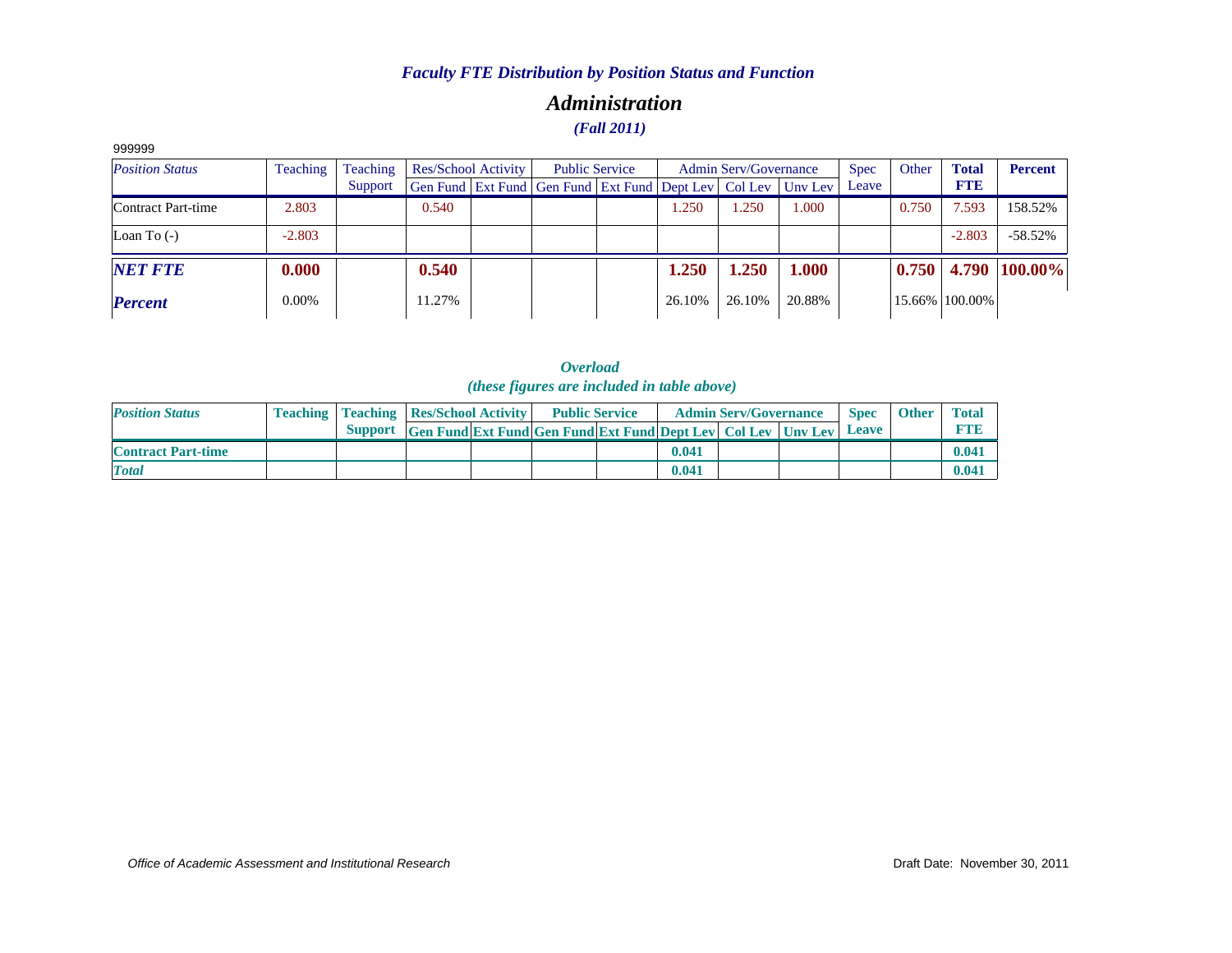### *Center for Energy Research (Fall 2011)*

| າ 30500                |                 |          |                     |  |                                                                          |  |                       |         |  |             |       |              |                 |
|------------------------|-----------------|----------|---------------------|--|--------------------------------------------------------------------------|--|-----------------------|---------|--|-------------|-------|--------------|-----------------|
| <b>Position Status</b> | <b>Teaching</b> | Teaching | Res/School Activity |  | <b>Public Service</b>                                                    |  | Admin Serv/Governance |         |  | <b>Spec</b> | Other | <b>Total</b> | <b>Percent</b>  |
|                        |                 | Support  |                     |  | Gen Fund   Ext Fund   Gen Fund   Ext Fund   Dept Lev   Col Lev   Unv Lev |  |                       |         |  | Leave       |       | <b>FTE</b>   |                 |
| Regular                | 0.750           |          |                     |  |                                                                          |  |                       | 0.250   |  |             |       | .000         | 400.00%         |
| Loan To $(-)$          | $-0.750$        |          |                     |  |                                                                          |  |                       |         |  |             |       | $-0.750$     | $-300.00\%$     |
| <b>NET FTE</b>         | 0.000           |          |                     |  |                                                                          |  |                       | 0.250   |  |             |       |              | $0.250$ 100.00% |
| <b>Percent</b>         | 0.00%           |          |                     |  |                                                                          |  |                       | 100.00% |  |             |       | 100.00%      |                 |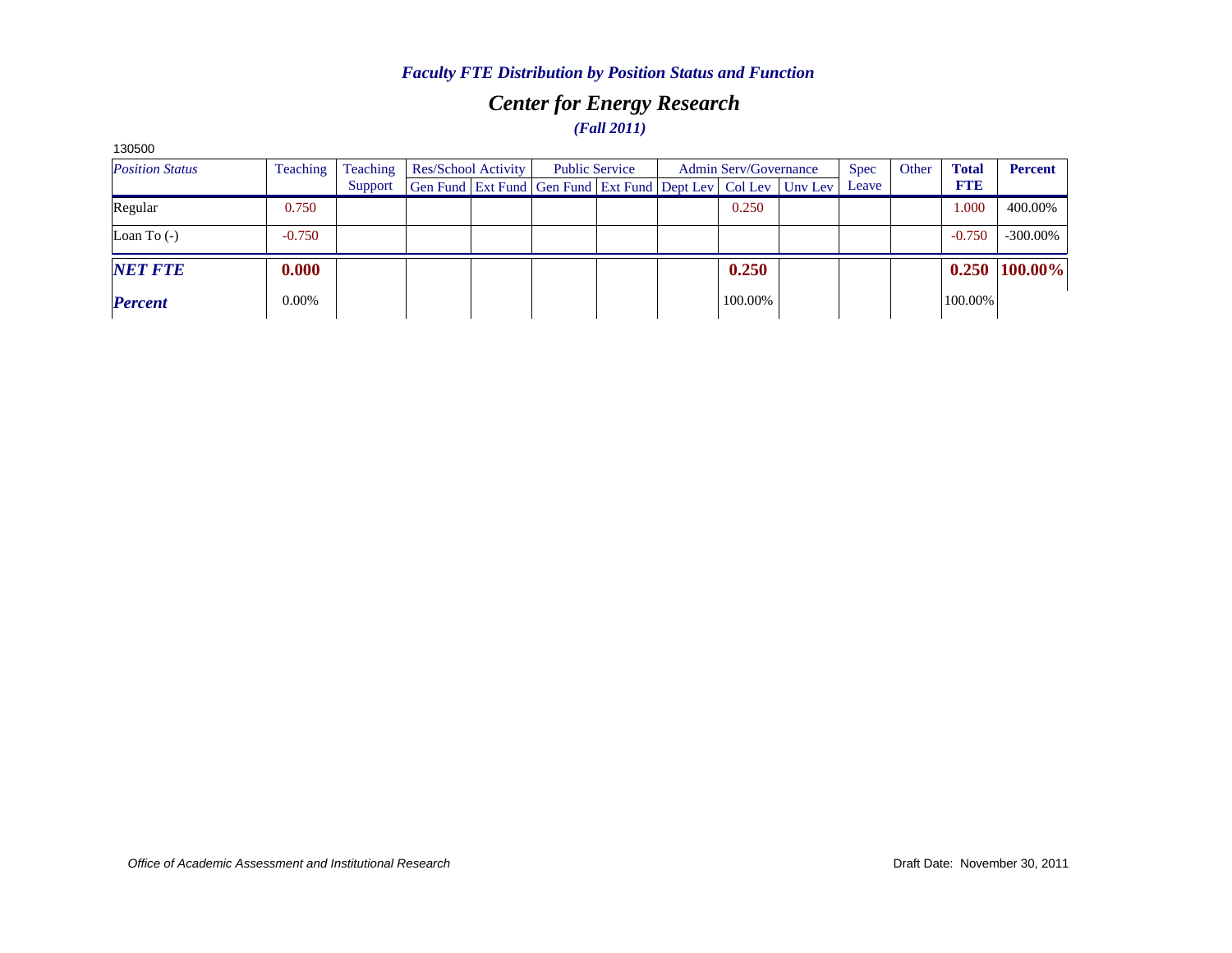### *Center for Medical Education (Fall 2011)*

| 130700                 |                 |          |                     |        |                                                                          |  |                              |  |  |             |       |              |                |
|------------------------|-----------------|----------|---------------------|--------|--------------------------------------------------------------------------|--|------------------------------|--|--|-------------|-------|--------------|----------------|
| <b>Position Status</b> | <b>Teaching</b> | Teaching | Res/School Activity |        | <b>Public Service</b>                                                    |  | <b>Admin Serv/Governance</b> |  |  | <b>Spec</b> | Other | <b>Total</b> | <b>Percent</b> |
|                        |                 | Support  |                     |        | Gen Fund   Ext Fund   Gen Fund   Ext Fund   Dept Lev   Col Lev   Unv Lev |  |                              |  |  | Leave       |       | <b>FTE</b>   |                |
| Regular                | 0.192           |          | 0.176               | 0.024  |                                                                          |  |                              |  |  |             |       | 0.392        | 196.00%        |
| Contract Part-time     | 0.416           |          |                     |        |                                                                          |  |                              |  |  |             |       | 0.416        | 208.00%        |
| Loan To $(-)$          | $-0.608$        |          |                     |        |                                                                          |  |                              |  |  |             |       | $-0.608$     | $-304.00\%$    |
| <b>NET FTE</b>         | 0.000           |          | 0.176               | 0.024  |                                                                          |  |                              |  |  |             |       | 0.200        | 100.00%        |
| <b>Percent</b>         | 0.00%           |          | 88.00%              | 12.00% |                                                                          |  |                              |  |  |             |       | 100.00%      |                |